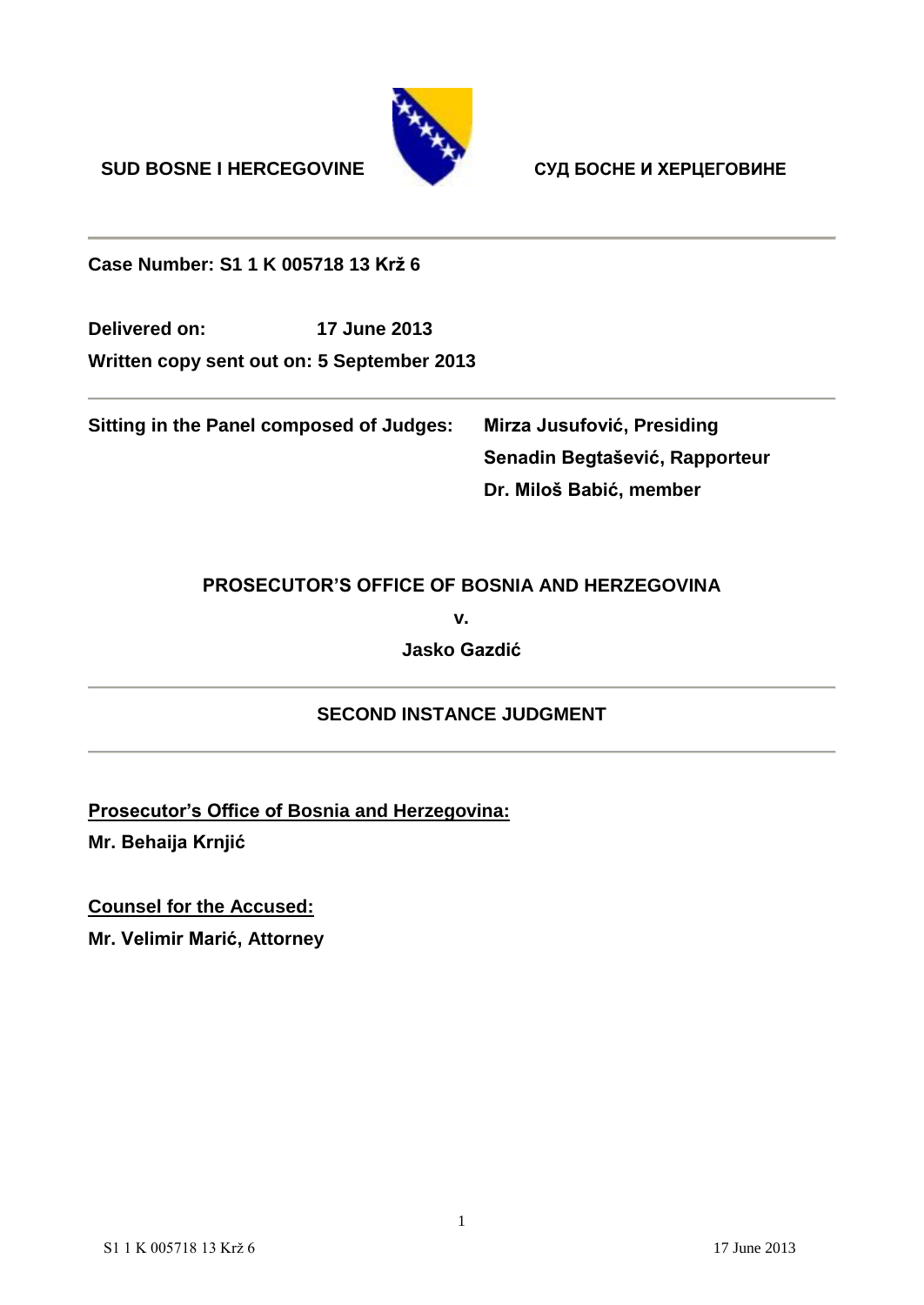### **Number: S1 1 K 005718 13 Krž 6 Sarajevo, 17 June 2013**

#### **IN THE NAME OF BOSNIA AND HERZEGOVINA!**

The Court of Bosnia and Herzegovina, Section I for War Crimes, sitting in the Appellate Division Panel composed of Judge Mirza Jusufović, as the Panel Presiding, and Judges Senadin Begtašević and Dr. Miloš Babić, as members of the Panel, with the participation of Legal Advisor Bojan Avramović, as the minutes-taker, in the criminal case concerning the accused Jasko Gazdić, charged with the criminal offense of Crime against Humanity in violation of Article 172(1)(g) and (k), as read with Article 31 and Article 180(1) of the Criminal Code of Bosnia and Herzegovina (CC BiH), deciding upon the appeals filed by the Accused Jasko Gazdić, Mr. Velimir Marić, Defense Attorney for the Accused, and the Prosecutor's Office of the Court of Bosnia and Herzegovina, from the Judgment of this Court No. S1 1 K 005718 11 Krl of 9 November 2012, after the Panel's open session held in the presence of the Prosecutor for the Prosecutor's Office of BiH, Mr. Behaija Krnjić, the Accused, and the Accused's Defense Attorney, Mr. Velimir Marić, on 17 June 2013 delivered the following:

#### **JUDGMENT**

The appeals filed by the Accused Jasko Gazdić, his Defense Attorney Mr. Velimir Marić, and the Prosecutor's Office of BiH **are hereby dismissed as unfounded**, and the Judgment of the Court of Bosnia and Herzegovina No. S1 1 K 005718 11 Krl of 9 November 2012 is hereby **upheld.**

#### **REASONING**

#### **PROCEDURAL HISTORY**

#### **TRIAL JUDGMENT**

1. Under the Judgment of the Court of Bosnia and Herzegovina (Court of BiH), No. S1 1 K 005718 11 Krl of 9 November 2012, the Accused Jasko Gazdić was found guilty of committing, in the way described in Items 1-5 of Section I of the Judgment enactment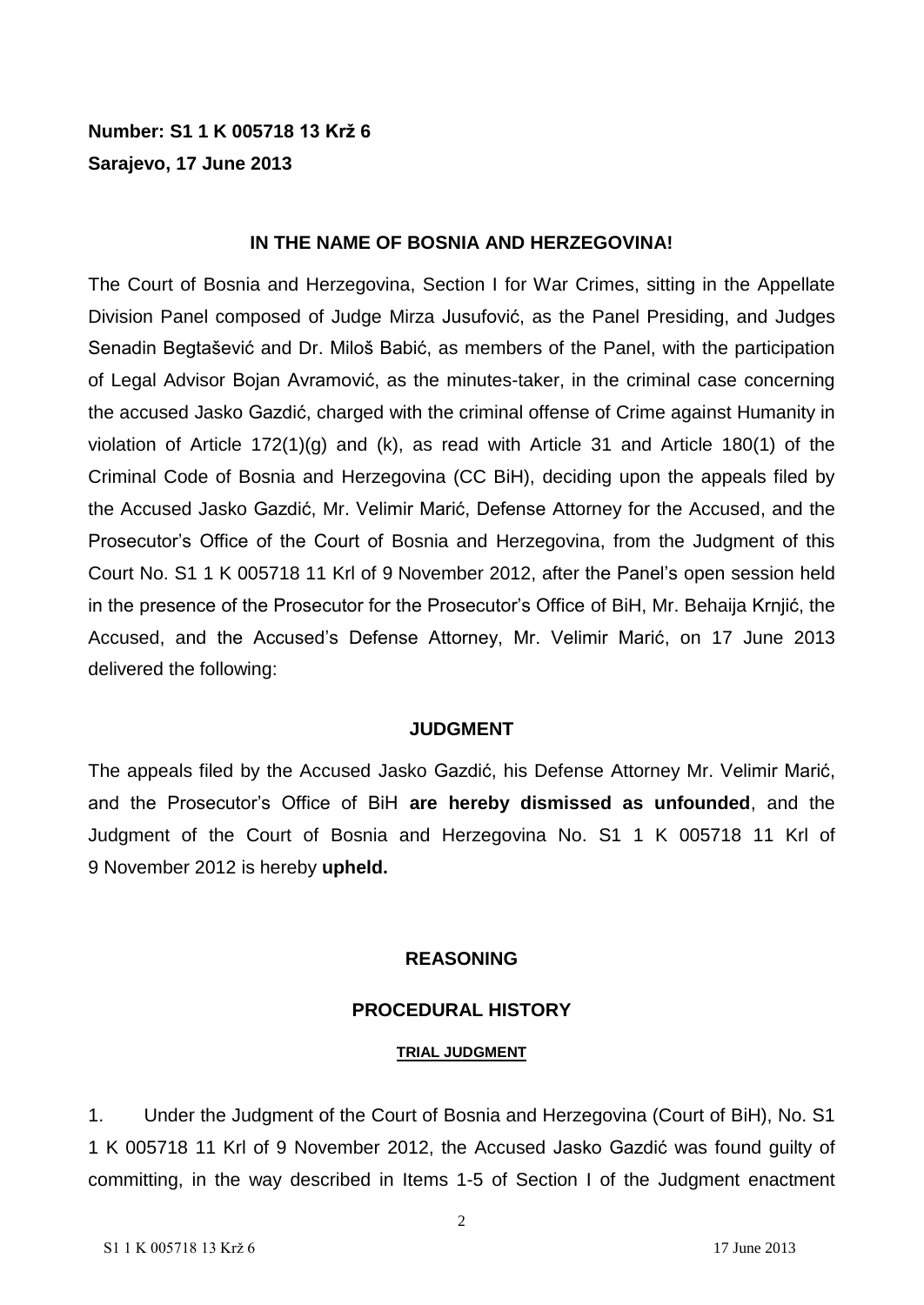clause, the criminal offense of Crimes against Humanity in violation of Article 172(1)(g) and (k), as read with Article 31 and Article 180(1) of the Criminal Code of Bosnia and Herzegovina, and acquitted of the charges that he committed the acts described in Items 1-4 of Section II of the Judgment enactment clause, whereby he would have committed the criminal offense of Crimes against Humanity in violation of Article 172(1)(g) and (k), as read with Article 31 and Article 180(1) of the Criminal Code of BiH.

2. The Accused Jasko Gazdić received, for the referenced criminal offense, a sentence of imprisonment for a term of seventeen years. Pursuant to Article 56 of the CC BiH, the time the Accused spent in custody, running from 20 April 2011 onwards, was credited towards the prison sentence. Pursuant to Article 188(4) and Article 189(1) of the CPC BiH, the Accused was relieved of the obligation to reimburse the costs of the criminal proceedings.

3. Pursuant to Article 198(2) and (3) of the CPC BiH, the injured parties were instructed to pursue their claims under property law in a civil action.

#### **APPEALS**

4. The Prosecutor's Office of Bosnia and Herzegovina (the Prosecution of BiH, the Prosecution) contested the acquitting part of the Trial Judgment on the grounds of essential violation of the criminal procedure provisions (Article 297(1)(k) of the CPC BiH), incorrectly and incompletely established facts (Article 299(1) of the CPC BiH), and the sentencing (Article 300(1) of the CPC BiH). The Prosecution of BiH moved the Appellate Division Panel to render a decision granting the Prosecution's appeal, revoking the Trial Judgment in its acquitting part, finding the Accused also guilty of the referenced acts and sentencing him to a long-term imprisonment, or to render a decision revoking the contested Judgment in its acquitting part and ordering a hearing before the Appellate Panel.

5. The referenced Trial Judgment, namely its convicting part, was appealed by Defense Attorney for the Accused, Mr. Velimir Marić, on the grounds of: essential violation of the criminal procedure provisions (Article 297(1)(i) and (k) of the CPC BiH), incorrectly or incompletely established facts (Article 299(1) of the CPC BiH), criminal code violation (Article 298(1)(d) of the CPC BiH) and the sentencing. The Accused's Counsel moved the Appellate Division Panel to grant the appeal, render a decision revoking the Trial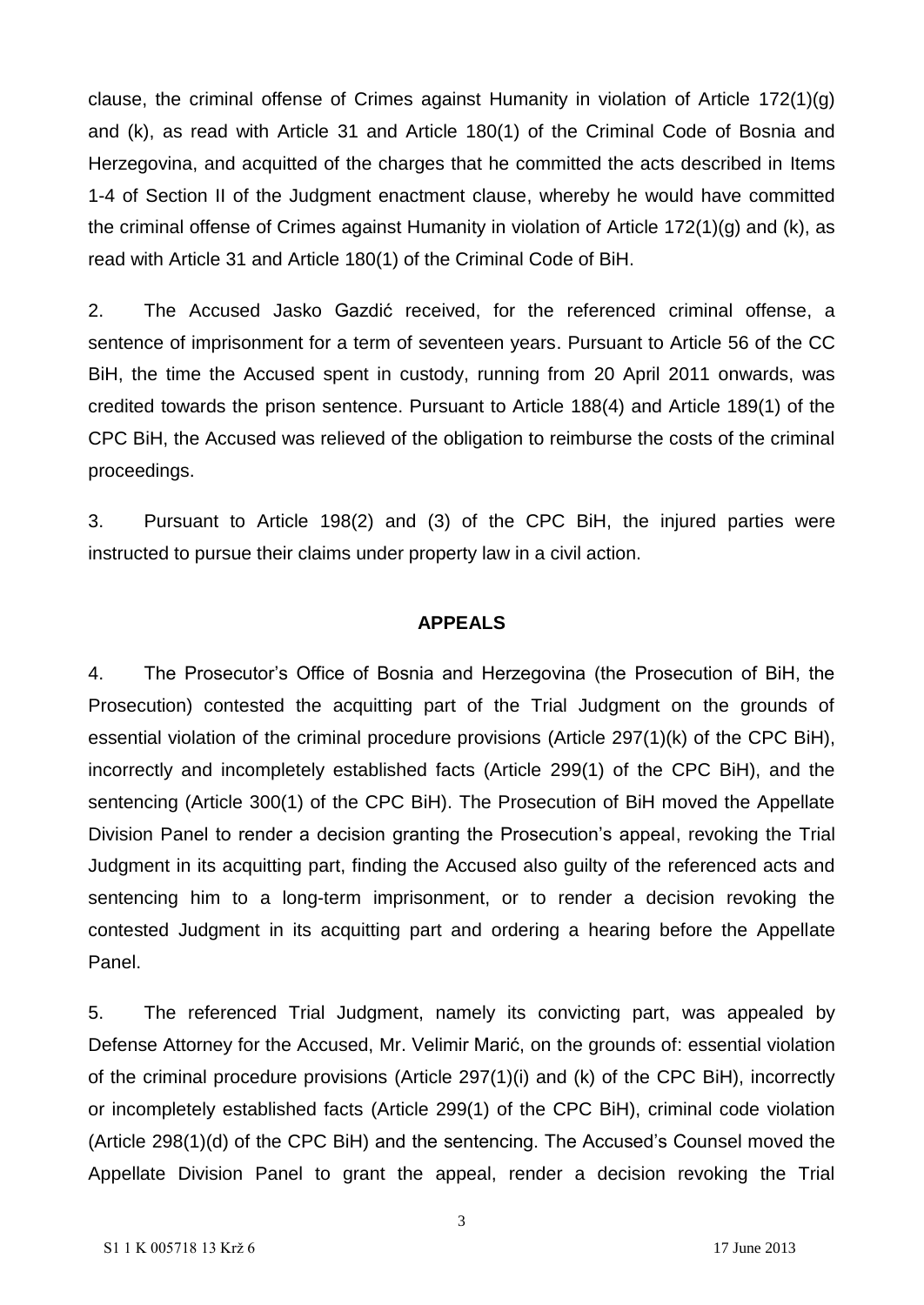Judgment and ordering a hearing, or to grant the appeal and render a decision revising the Trial Judgment and acquitting the Accused of the charges. Counsel also submitted a supplemented appeal indicating therein an essential violation of the criminal procedure provisions (Article 297(1)(k) of the CPC BiH) as a ground of his appeal.

6. The Accused Jasko Gazdić personally also filed an appeal on the grounds of: essential violation of the criminal procedure provisions (Article 297(1)(d) and (k) of the CPC BiH), incorrectly or incompletely established facts (Article 299 of the CPC BiH), criminal code violation (Article 298(d) of the CPC BiH). The Accused moved the Appellate Panel to grant the appeal and render a judgment acquitting him of the charges, or to render a judgment revoking the Judgment in its convicting part and ordering a new hearing before the Appellate Panel.

7. Mr. Velimir Marić, the Accused's Defense Attorney, submitted his response to the Prosecution's appeal and moved the Appellate Panel to dismiss the referenced appeal as ill-founded.

8. The Prosecution of BiH submitted their responses to both Counsel's original appeal and the supplemented appeal, as well as to the Accused's appeal, and moved the Appellate Division Panel to dismiss the referenced appeals as ill-founded and uphold the Trial Judgment in its convicting part.

9. At the Panel session held on 17 June 2013 pursuant to Article 304 of the CPC BiH, the parties to the proceedings and Counsel stood by their respective appellate grounds and arguments presented in writing.

10. The Appellate Panel reviewed the appeals' admissibility and timeliness, and concluded that they were both admissible and timely.

11. Having reviewed the contested Judgment in view of all the appellate grounds and arguments, pursuant to Article 306 of the CPC BiH, the Appellate Panel rendered the decision as stated in the enactment clause herein for the reasons that follow:

### **GENERAL CONSIDERATIONS**

12. Prior to providing reasons for each appellate ground individually, the Appellate Panel notes that, pursuant to Article 295(1)(b) and (c) of the CPC BiH, the applicant should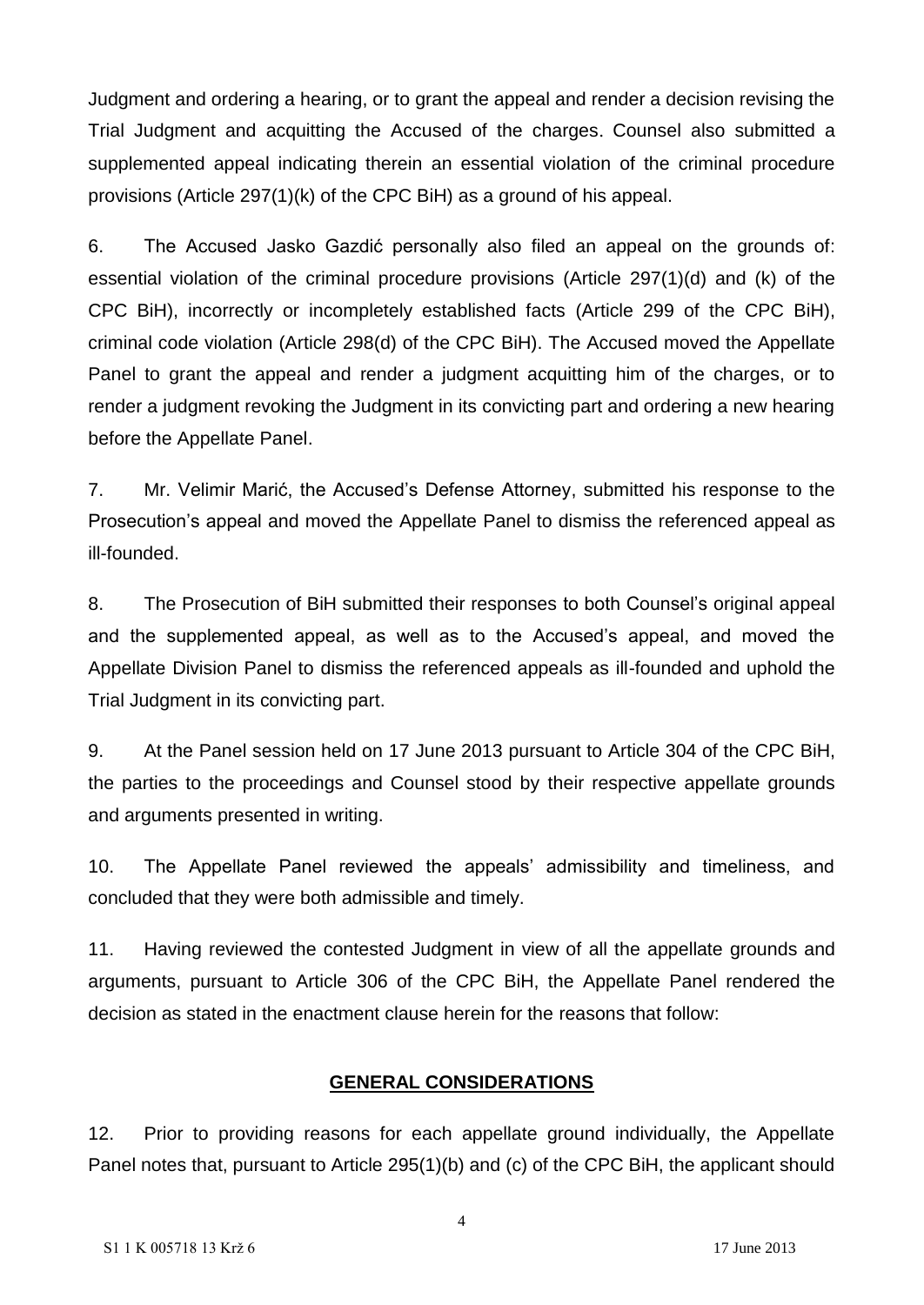include in his/her appeal both the grounds for contesting the judgment and the reasoning behind the appeal.

13. Since the Appellate Panel shall review the judgment only insofar as it is contested by the appeal, pursuant to Article 306 of the CPC BiH, the appellant shall draft the appeal in the way that it can serve as a ground for reviewing the judgment. In that respect, the appellant must specify the grounds on the basis of which he contests the judgment, specify which section of the judgment, piece of evidence or proceedings of the Court he contests, and adduce clear and substantiated reasons in support of the appeal.

14. Mere arbitrary indication of the appellate grounds and of the alleged irregularities in the course of the trial proceedings, without specifying the ground to which the applicant refers is not a valid ground for reviewing the Trial Judgment. Therefore, the Appellate Panel dismissed as ill-founded the unreasoned and unclear appellate complaints.

# **CONVICTING PART – GROUNDS OF APPEAL UNDER ARTICLE 297 OF THE CPC BIH: ESSENTIAL VIOLATIONS OF THE CRIMINAL PROCEDURE PROVISIONS**

#### **STANDARDS OF REVIEW**

15. A Judgment may, pursuant to Article 297 of the CPC of BiH, be contested mainly on the grounds of an essential violation of the provisions of criminal procedure, which is always established in the cases specified in Article 297. 1

<sup>&</sup>lt;sup>1</sup> Article 297 of the CPC BiH: Essential violations of the criminal procedure provisions: (1) The following constitute an essential violation of the provisions of criminal procedure: a) if the Court was improperly composed in its membership or if a judge participated in pronouncing the verdict who did not participate in the main trial or who was disqualified from trying the case by a final decision, b) if a judge who should have been disqualified participated in the main trial, c) if the main trial was held in the absence of a person whose presence at the main trial was required by law, or if in the main trial the defendant, defense attorney or the injured party, in spite of his petition was denied the use of his own language at the main trial and the opportunity to follow the course of the main trial in his language, d) if the right to defense was violated, e) if the public was unlawfully excluded from the main trial, f) if the Court violated the rules of criminal procedure on the question of whether there existed an approval of the competent authority, g) if the Court reached a verdict and was not competent, or if the Court rejected the charges improperly due to a lack of competent jurisdiction, h) if, in its verdict, the Court did not entirely resolve the contents of the charge; i) if the verdict is based on evidence that may not be used as the basis of a verdict under the provisions of this Code, j) if the charge has been exceeded, k) if the wording of the verdict was incomprehensible, internally contradictory or contradicted the grounds of the verdict or if the verdict had no grounds at all or if it did not cite reasons concerning the decisive facts. (2) There is also a substantial violation of the principles of criminal procedure if the Court has not applied or has improperly applied some provisions of this Code to the preparation of the main trial or during the main trial or in rendering the verdict, and this affected or could have affected the rendering of a lawful and proper verdict.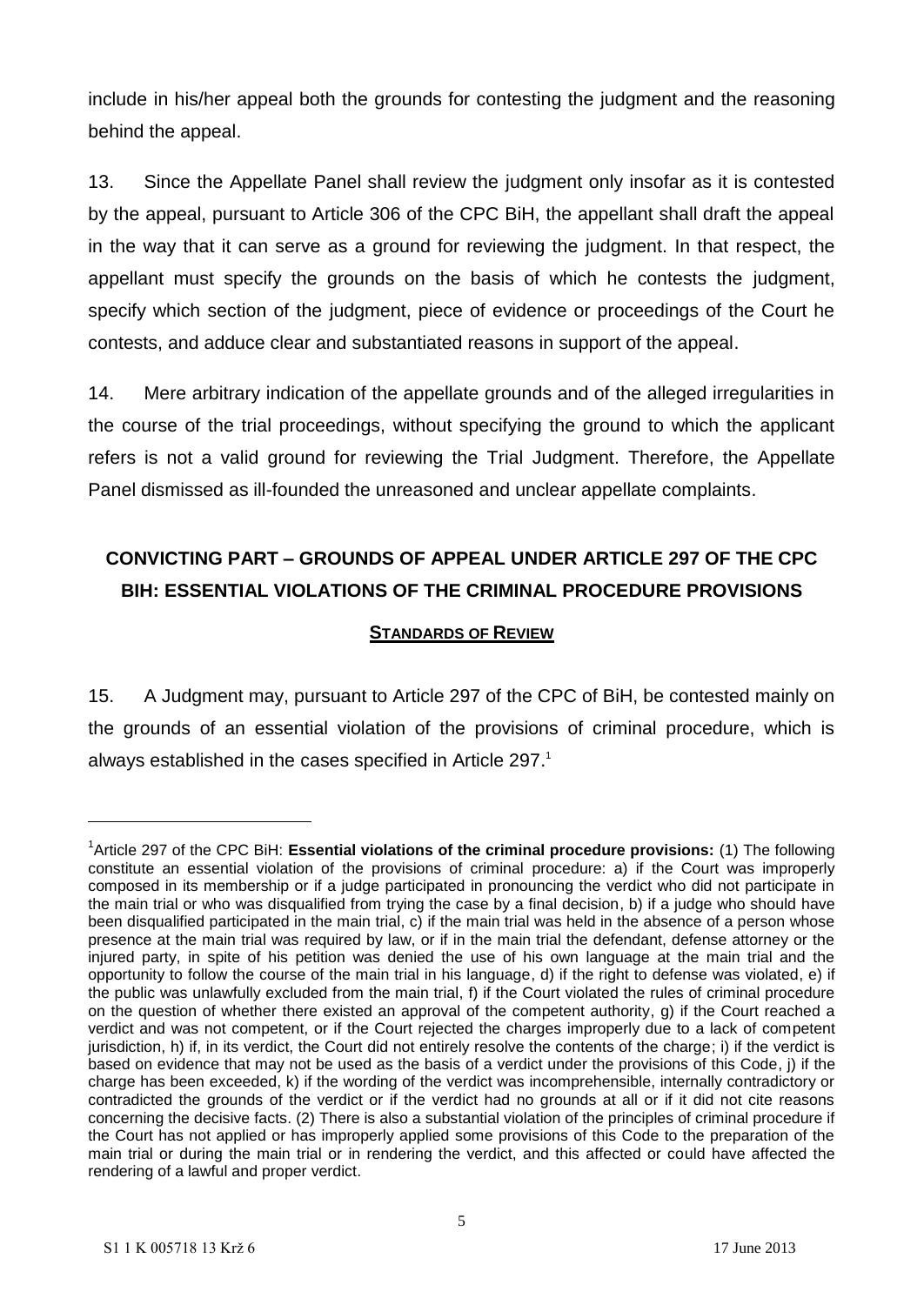16. Considering the gravity and significance of the procedural violations, the CPC BiH distinguishes between the violations which, if found to be in existence, create an irrefutable assumption that they have negatively affected the validity of the imposed judgment (absolutely essential violations) and violations in relation to which the Court has discretion, in each concrete case, to evaluate whether the violation found affected or could have negatively affected the validity of the judgment (relatively essential violations).

17. Absolutely essential violations of the CPC BiH are specified in Article 297(1)(a) through (k) of the CPC BiH.

18. If the Appellate Panel found any essential violations of the criminal procedure provisions, it shall revoke the first instance judgment, pursuant to Article 315(1)(a) of the CPC, except in cases provided for in Article  $314(1)$  of the CPC BiH.<sup>2</sup>

19. Unlike absolutely essential violations, relatively essential violations are not specified in the law, but rather exist in situations where the court, during the main trial or in the rendering of the judgment, did not apply or improperly applied a provision of the criminal procedure code, but only if this affected or could have affected the rendering of a lawful and proper judgment.

20. With respect to an allegation that a violation of the principles of criminal procedure could have affected the rendering of a lawful or proper judgment, it is not sufficient for the appellant to simply assert that the procedural violation could have *hypothetically* affected the rendering of a lawful or proper judgment. Rather, the Appellate Panel will only find a violation of the principles of criminal procedure when the Appellant shows that it is of substantial character and impossible to conclude that the alleged violation did not affect the rendering of a lawful or proper judgment. That is, where the Appellate Panel is satisfied that a lawful and proper judgment was rendered notwithstanding a non-substantial procedural violation, the Appellate Panel will conclude that Article 297(2) of the CPC of BiH was not violated.

<sup>&</sup>lt;sup>2</sup> Article 314. **Revision of the First Instance Verdict:** (1) By honouring an appeal, the Panel of the Appellate Division shall render a verdict revising the verdict of the first instance if the Panel deems that the decisive facts have been correctly ascertained in the verdict of the first instance and that in view of the state of the facts established, a different verdict must be rendered when the law is properly applied, according to the state of the facts and in the case of violations as per Article 297, Paragraph 1, Item f) and j) of this Code.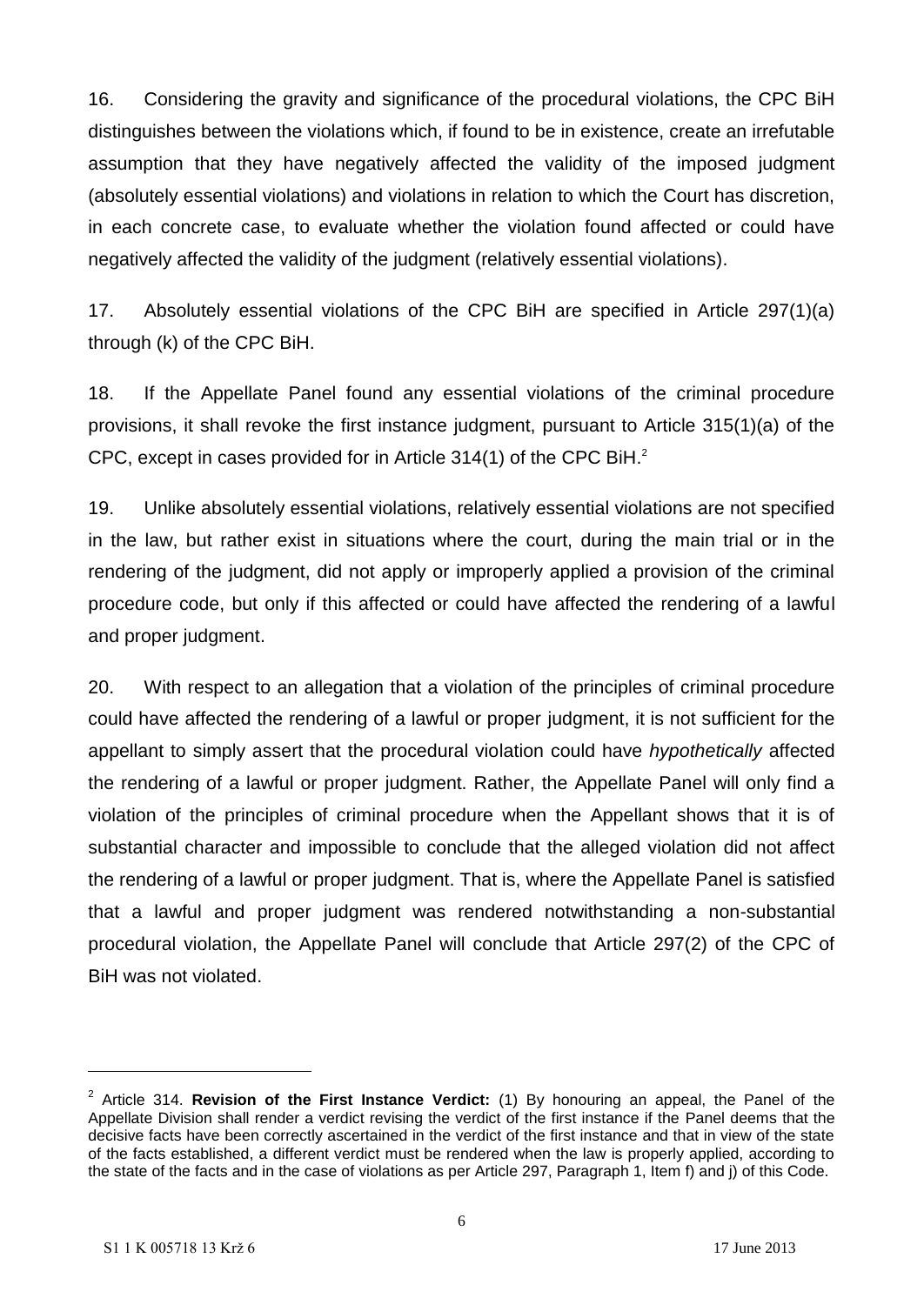#### **APPEAL FILED BY THE ACCUSED JASKO GAZDIĆ AND COUNSEL FOR THE ACCUSED**

### **Sub-ground one: Article 297(1)(d) of the CPC BiH – The Accused and the Defense believe that the Accused's right to defense has been violated**

The Appellate Panel concluded that the Accused's right to defense has not been violated and therefore dismissed the Accused's and Counsel's appellate grounds as ill-founded.

21. Article 297(1)(d) of the CPC BiH provides that an essential violation of the provisions of criminal procedure shall exist if the accused's right to defense was violated. The foregoing means that the rules of procedure were not applied or were improperly applied to the prejudice of the Accused in the way that he was deprived of his right to defense.

22. Within this appellate argument, the Accused believes that, as the party to the proceedings, he was in an unequal position in relation to the adverse party. The Accused based his view as such on the assertions that he was provided with no adequate assistance by his Counsel Dušan Tomić, and that his Counsel did not work in favor of his interests but rather in a third party's interest. The Accused finds arguments for his assertions in the fact that Counsel did not inform him about the aspects of the case; that Counsel did not follow his instructions; that he never called out any witness proposed by the Accused; and that Counsel never delivered to him any documentary materials prior to tendering it into the case record as the Defense evidence. In addition, the Accused stated that his Counsel neither acted conscientiously and with due diligence, nor took any actions to collect documentary evidence in his favor. The Accused also stated that his Counsel summoned the Defense witness Miodrag Nikačević against his will and consent, as well as that, during the witness E's testimony, Counsel disclosed to the third parties the names of persons entrusted upon him by the Accused (concerning one Ginić and the events concerning Džemo Rikalo). The Accused stated that, due to all the foregoing, on 26 June 2012, he intended to request his Counsel's dismissal, but gave up since Counsel lured him into withdrawing his request for counsel's dismissal. Ultimately, the Accused stated that Counsel misled him by maintaining that the Accused's procedural situation was good. Therefore, the Accused believes that his defense by Attorney Tomić during the proceedings was inadequate and indicates that, despite the fact that he (Tomić) was appointed to him as an *ex officio* defense counsel, Tomić also contacted his (the Accused's) sister and requested money from her to defend him.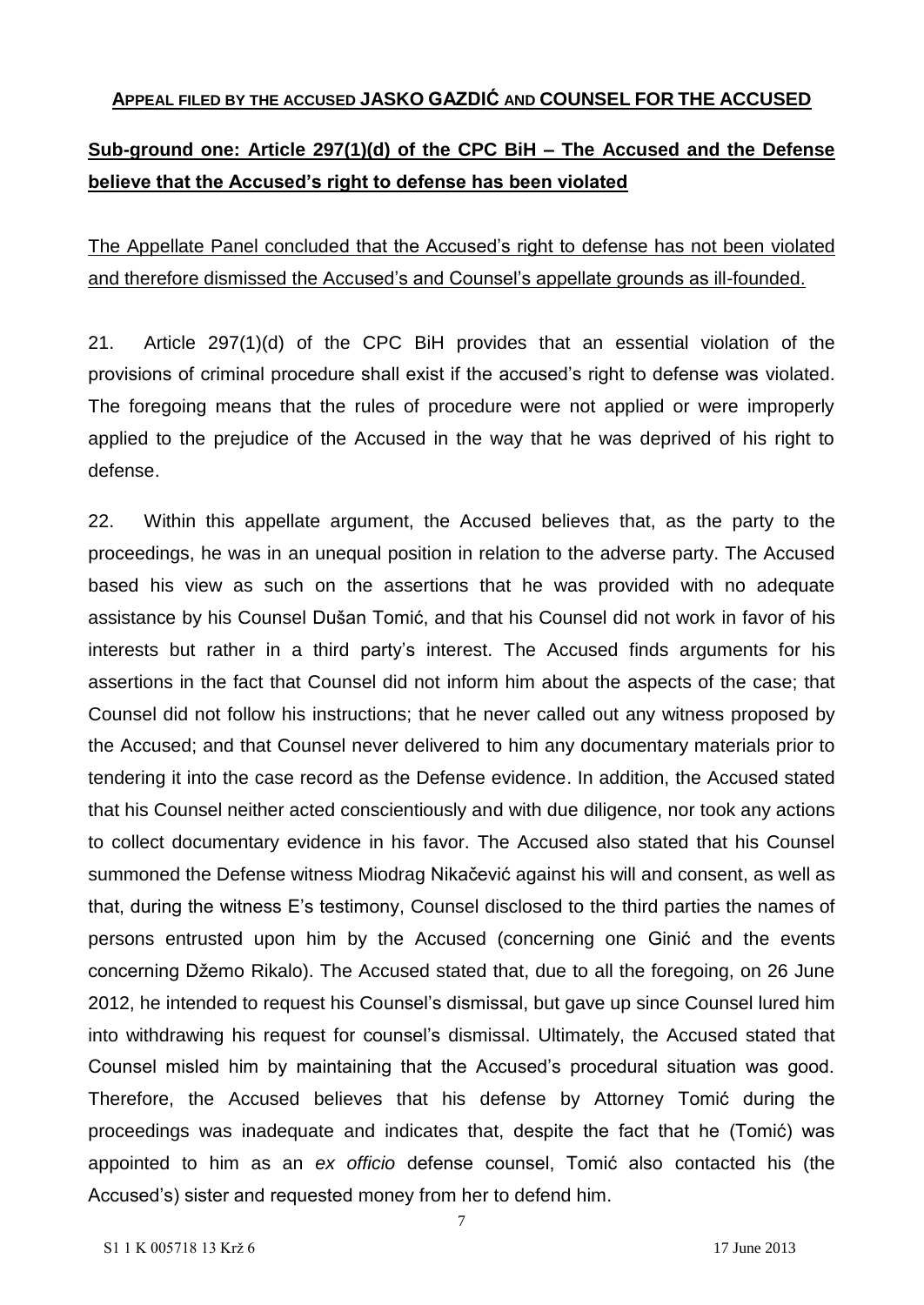23. The Accused's new appointed defense counsel, Attorney Velimir Marić, affirmed the foregoing Accused's assertions and indicated that the Accused did not have an adequate defense since, during the trial, that the Accused was on bad terms with his previous defense counsel, that all the foregoing ultimately also resulted in poor trial conditions to the prejudice of the Accused, whereby the principle of equality of arms in these criminal proceedings was violated.

24. Counsel further argued that the Trial Panel unjustifiably refused the Defense's proposal to examine witnesses Radovan Stanković and Neđo Samardžić, who at the relevant time held responsible and significant functions in the police and the army, and who could have significantly contributed by their testimony to the decisive facts resolution, whereby the Accused and the defense were denied a possibility to contest the evidence presented against the Accused. According to Counsel, the referenced right deprivation constitute a violation of Article 6(3)(d) of the ECHR because the balance between the Prosecution's and the Defense's evidence was disturbed, which is in violation of Articles 281, 263 and 299 of the CPC BiH.

25. The Appellate Panel dismissed the Accused's assertions that the concept of his defense was erroneously set up due to his *ex officio* defense counsel's conduct and that the Defense's evidence which, in the Accused's view, should have been presented, was not presented. The Appellate Panel holds that the foregoing complaints are ill-founded in whole, and presented quite arbitrarily. This is primarily because, during the trial proceedings, the Accused did not request his Counsel's dismissal in terms of Article 49(4) of the CPC BiH (he rather did so no sooner than the Trial Judgment pronouncement), on the grounds that Counsel exercised his duties irresponsibly, or because Counsel's conduct before the Court so indicated.

26. In addition, the case record status shows that, due to the fact that he had an *ex officio* counsel, the Accused was in no way prevented by the Court or his Counsel to personally present the facts and propose evidence in his favor, to pose questions to the witnesses, or to provide explanations concerning the witnesses' testimonies.

27. Contrary to the foregoing, the hearing transcripts' analysis shows that the Accused played a very active role in the examination of both his own witnesses and the Prosecution witnesses during the entire trial. The foregoing further supports the Panel's position, that is, points to the conclusion that the concrete case does not involve any denial of the right to adequate defense to the prejudice of the Accused.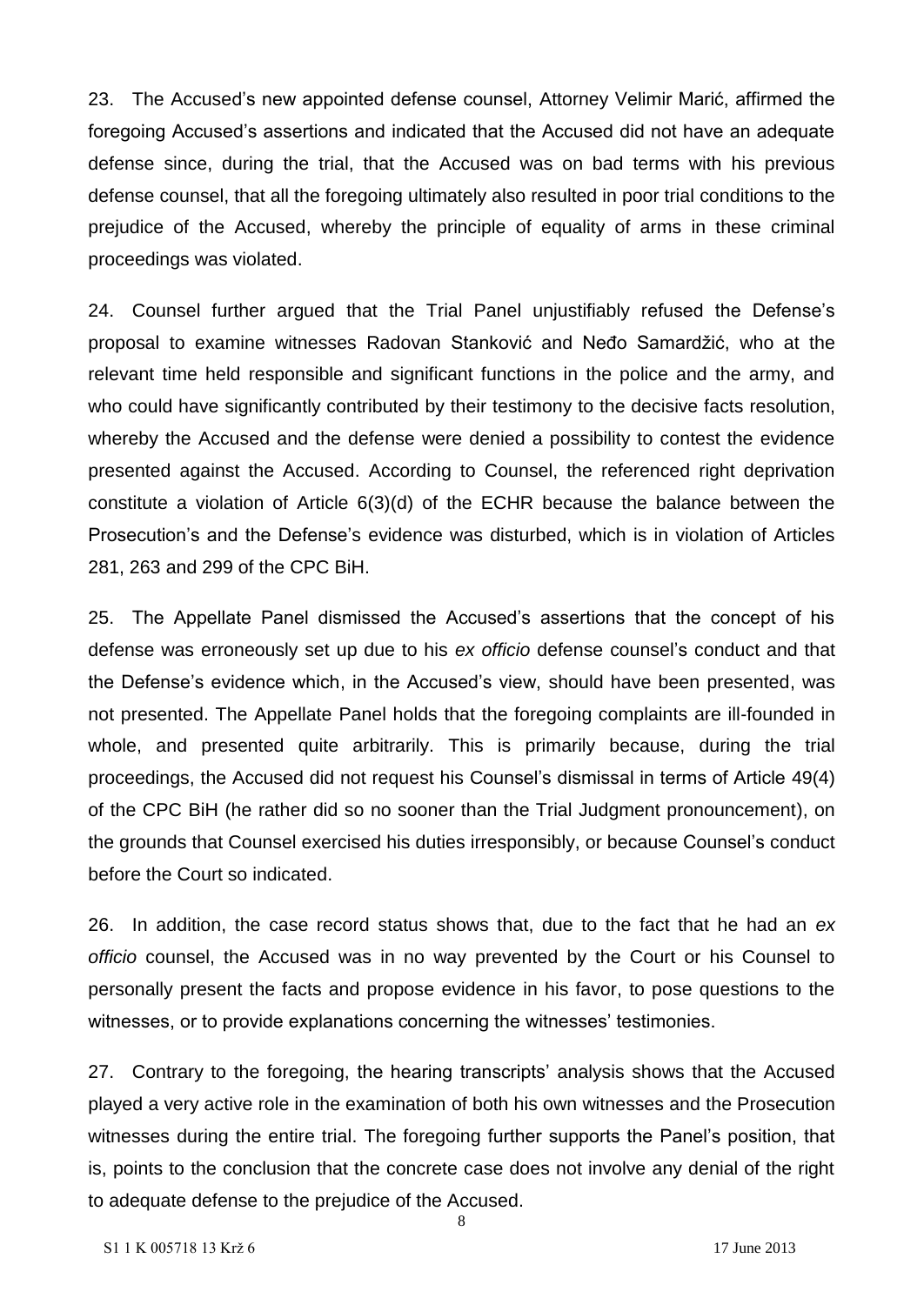28. As to the Accused's assertion that Counsel also requested money from his family members despite the fact that he was his *ex officio* counsel, and disclosed at the main trial the name of the person the Accused entrusted upon him, the Panel concludes that, even if all the presented assertions were true, they could have brought in question only the defense attorney's moral integrity, or could have amounted to a violation of duties and reputation of attorneys by the referenced Counsel, as prescribed by the relevant provisions the Code of Attorneys Professional Conduct, rather than led *a priori* to any violations of the Accused's interests concerning his right to defense.

29. Considering the trial proceedings' outcome, and the Accused's acquittal of the charges for certain criminal acts covered by the Indictment, it can be logically concluded that, nevertheless, the Defense's strategy had certain effects, which could not have been realistically expected had the Accused's Counsel indeed acted in the way as the appeal intended to present.

30. Accordingly, the Appellate Panel concluded that the Accused's complaint, that he was inappropriately represented by his Counsel whereby his right to defense was undermined, is ill-founded in whole, and dismissed it as such.

31. In addition, as stated above, the Accused's Counsel indicated within this appellate complaint that, as a result of the Trial Panel's unjustified dismissal of the proposal to examine witnesses Stanković and Samardžić, the Accused and the Defense were deprived of the opportunity to contest the evidence presented against the Accused, and that this deprivation is in violation of Article 6(3)(d) of the ECHR since it disturbs the balance between the Prosecution's and the Defense's evidence.

32. Article 263(2) of the CPC BiH provides that: "*If the judge or the presiding judge finds that the circumstances that a party tries to prove are irrelevant to the case or that the presented evidence is unnecessary, the judge or the presiding judge shall reject the presentation of such evidence*."

33. Therefore, the quoted provision provides for an option that, once the referenced requirements have been satisfied, the presiding judge can reject the presentation of such evidence by the parties and defense attorneys with the view of removing any evidence which unnecessarily delays the criminal proceedings.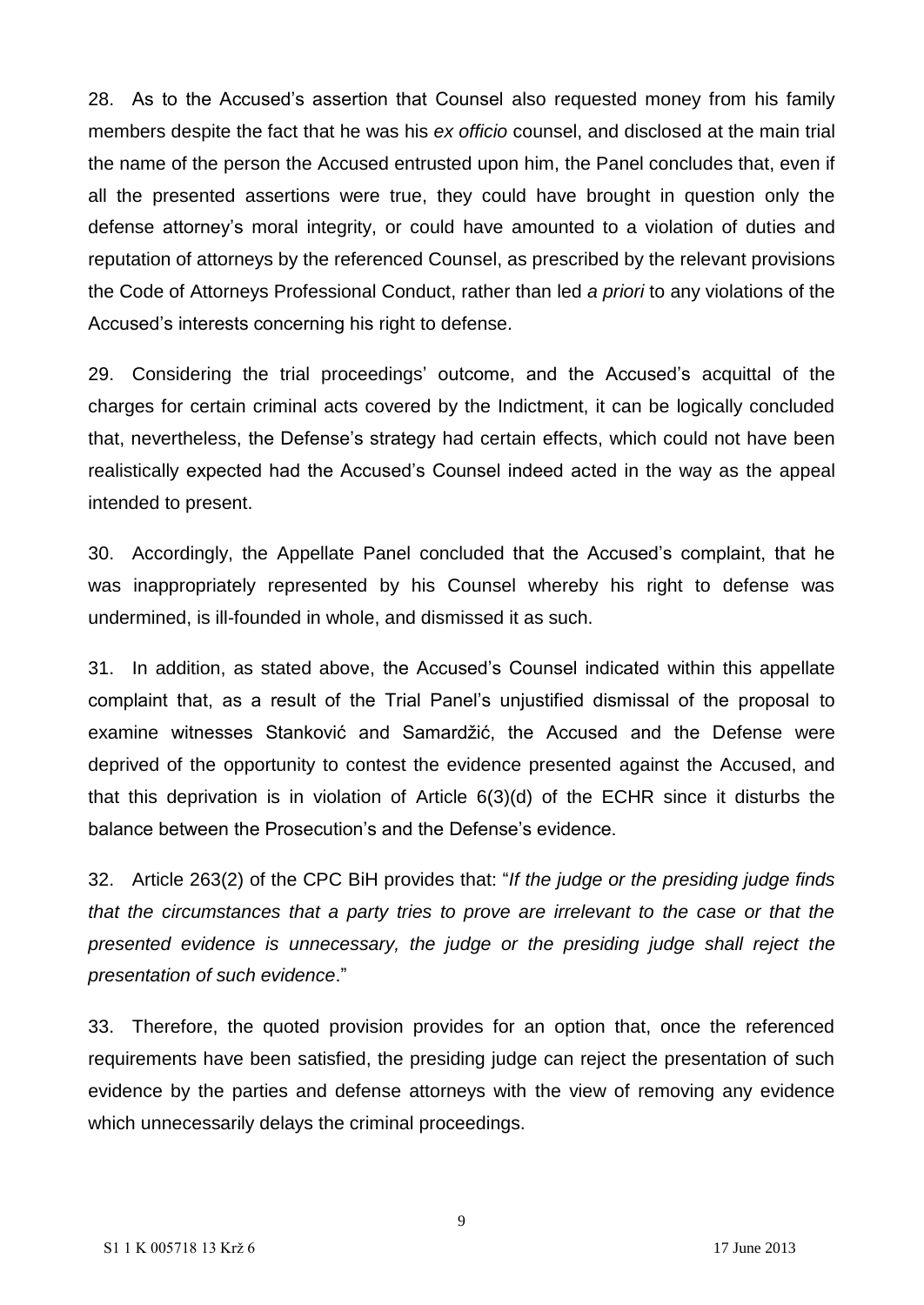34. In view of the foregoing, and of the fact that the referenced witnesses were supposed to be examined about the circumstances pertaining, as a rule, to the general context of the events occurring in Foča during the relevant period, about which a large number of witnesses were already examined, which were already accepted as established facts, the Appellate Panel holds that the Trial Panel properly decided to reject the Defense's proposal to examine the referenced witnesses. Specifically, the information in possession of the referenced witnesses, or the circumstances in relation to which their examination was proposed quite certainly could not lead to the explanation/clarification of the decisive facts, particularly due to the fact that these witnesses are not eye-witnesses (as also confirmed by the Accused by stating that he even does not know the referenced witnesses), but rather persons who have certain circumstantial information which cannot be directly correlated with the concrete criminal events charged against the Accused.

35. Therefore, this Panel also upholds the Trial Panel's view that the testimony of Neđo Samardžić and Radovan Stanković, as a person previously convicted under the final judgment for his involvement in the act commission (Count 6 of the Amended Indictment), also charged against Jasko Gazdić, is irrelevant since the Accused is being prosecuted for the acts he personally undertook within his own intent, wherein a possible participation of other persons (proposed witness Stanković) is irrelevant to adjudication on this legal matter, and does not, in and out of itself, exclude the accused Gazdić's participation.

36. Also irrelevant is the fact which the Defense wanted to prove through witness Stanković's testimony concerning the ultimate destiny of the injured party-minor B.A. (her whereabouts still unknown), because this fact, in and out of itself, is not a proof that the Accused did not hold the referenced injured party for a certain period of time in order to abuse her sexually, as the Prosecution argued, and which was the subject of proof during the proceedings.

37. In view of the foregoing, the Appellate Panel fully upholds the Trial Panel's finding regarding the referenced Defense's complaint comprehensively analyzed and elaborated on in the Trial Judgment's reasoning.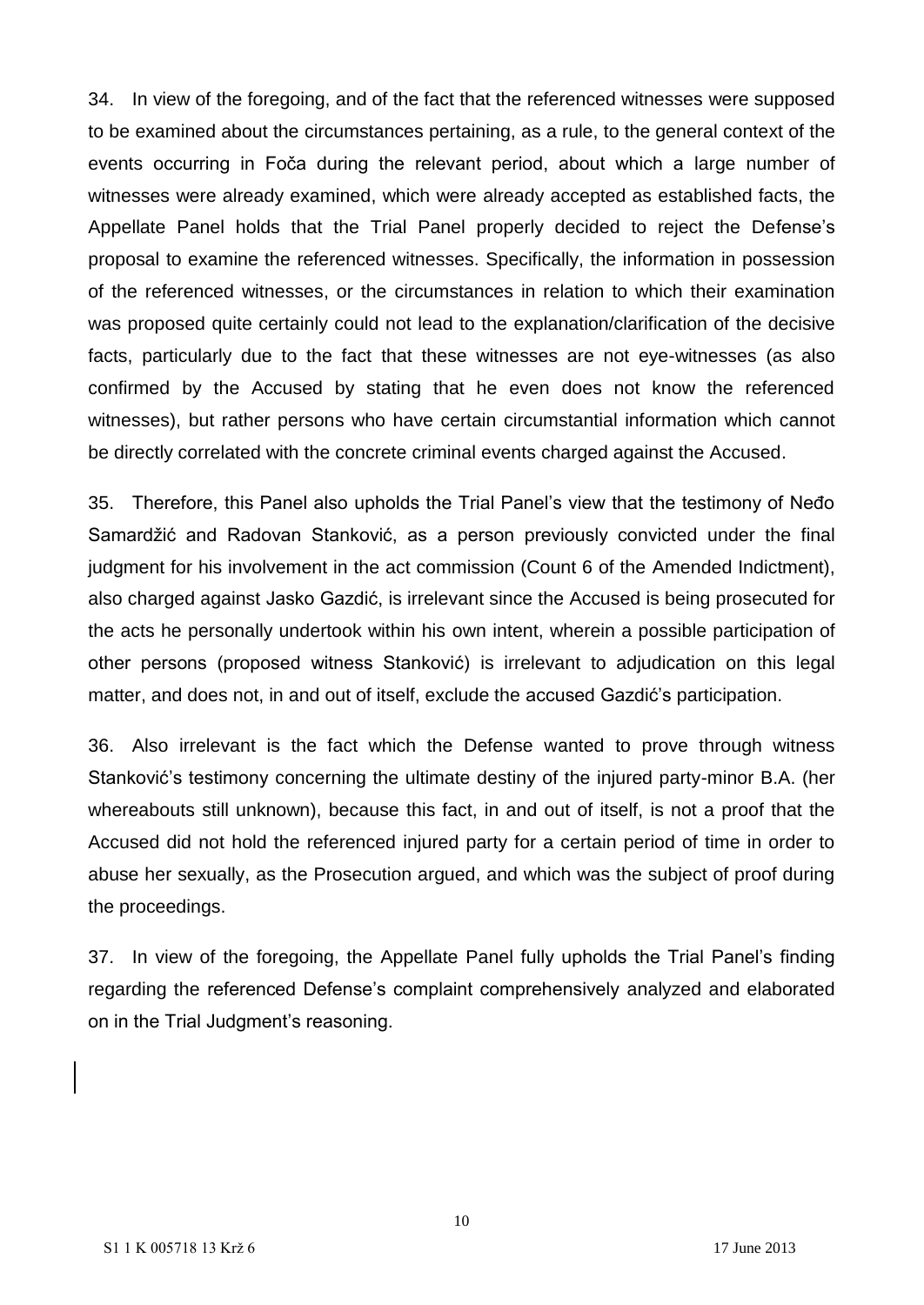### **Sub-ground two: Article 297(1)(j) of the CPC BiH – the Defense submits that the charges were exceeded**

38. Within this appellate complaint, Counsel submitted that the Trial Panel violated the objective identity of both the Indictment and the Judgment by deleting from the related segment of the Indictment the phrase "... *with the aim of persecuting them from the territory of the Foča municipality..."* and thereby affected the qualification of the offense and brought into question the identity of the offense addressed in the Indictment, as a result of which the Judgment went beyond the limits of the concrete event description as provided by the Prosecution. Counsel submitted that the Prosecution was under obligation to amend the Indictment pursuant to the legally relevant facts established at the main trial. Counsel also added that the Court cannot convict the Accused of the "other" offense, even if this "other" offense is less serious than the criminal offense charged against him.

39. Counsel saw a violation of the Indictment objective identity also in the fact that the Trial Panel divided Count 3 and Count 7 of the Indictment in two sub-counts each, considering that in the referenced Counts of the amended Indictment the Prosecutor defined the offense, in terms of the facts to be addressed and decided on (objective identity), wherefore he should have accordingly followed the findings of fact and changed the factual description.

40. Counsel also finds a violation of the objective identity between the Indictment and the Judgment in Section 2 of the convicting part of the Judgment enactment clause, in which the Panel, in specifying the factual description, indicated the phrase "... *on an unidentified day in July 1992*..." instead of the charged period between 15 July 1992 and 20 August 1992. According to the Defense, the time of the criminal act occurrence is a relevant fact, which has been changed to the prejudice of the Accused.

41. The Indictment objective identity is, in fact, the event which is the subject of persecution, in relation to which the identity must exist between the factual description in the Indictment and the Judgment rendered based on it. The facts irrelevant to the mere act of commission of the criminal offense, which the Court added to or omitted from the Indictment factual description, do not constitute any changes to the offense identity, and they are allowed as such.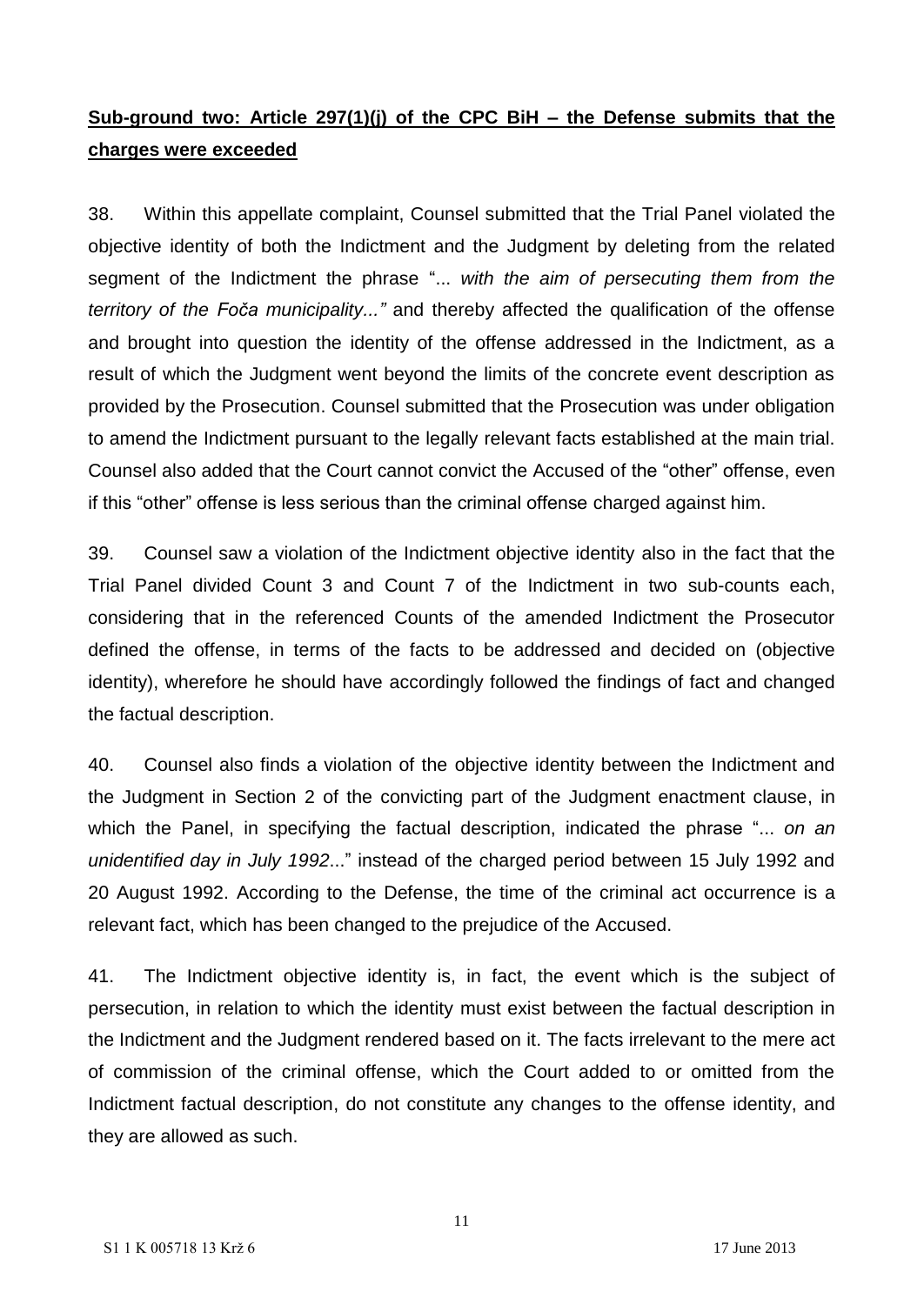42. It should be noted that the appellant erroneously argued that the Court has interfered with the Prosecutor's right to solely define the subject of trial, and thus brought into question the Indictment objective identity by omitting from it the concrete allegationfacts which did not ensue from the main trial outcome, and that, in fact, the Court assumed the Prosecutor's function. To wit, there is a connection between the Court and the event charged under the Indictment, the details of which ensue from the main trial outcome. The charges are not exceeded as long as the Judgment remains within the scope of the criminal act which as such occurred indeed, regardless of whether it has been included, in whole, in the Indictment. The changes made by the Trial Panel by omitting the phrase "... *with the aim of persecuting them from the territory of the Foča municipality...*" from the factual description of Section 4 of the convicting part of the Judgment enactment clause have only led to the concrete event specification, rather than to another offense definition, wherefore the identity of both the Judgment and the Indictment remains preserved. Ultimately, the offense defined in the Judgment is less serious for the Accused than that defined in the Indictment.

43. Therefore, the Trial Panel's Judgment encompassed the same event and changed only the circumstances ensued from the main trial in relation to a more comprehensive description of the concrete event. The foregoing concerns the state of facts which is more favorable for the Accused and which does not exceed the limits of the event description provided by the Prosecution. The offense description provided in Section 4 of the Judgment convicting part differs from the factual description of the offense and the Indictment with regard to the circumstances irrelevant to the offense qualification itself, as it was set up in the Indictment, that is, the referenced facts do not constitute the criminal circumstances generally charged against the Accused. Accordingly, the referenced appellant's complaint is also ill-founded.

44. As to the Defense's argument, that the Trial Panel violated the objective identity between the Indictment and the Judgment by indicating in Section 2 of the enactment clause of the Judgment convicting part the phrase "... *on an unspecified day in July 1992"*  instead of the charged period between 15 July 1992 and 20 August 1992, the Appellate Panel recalls that the Indictment identity has not been violated by the concrete specification of the time period (the Panel established that the referenced event occurred within one-month period) to the extent to which it would amount to some other or distinct offense, because this neither brings the charged event in question nor constitutes a decisive fact which would question the underlying element of the criminal offense of which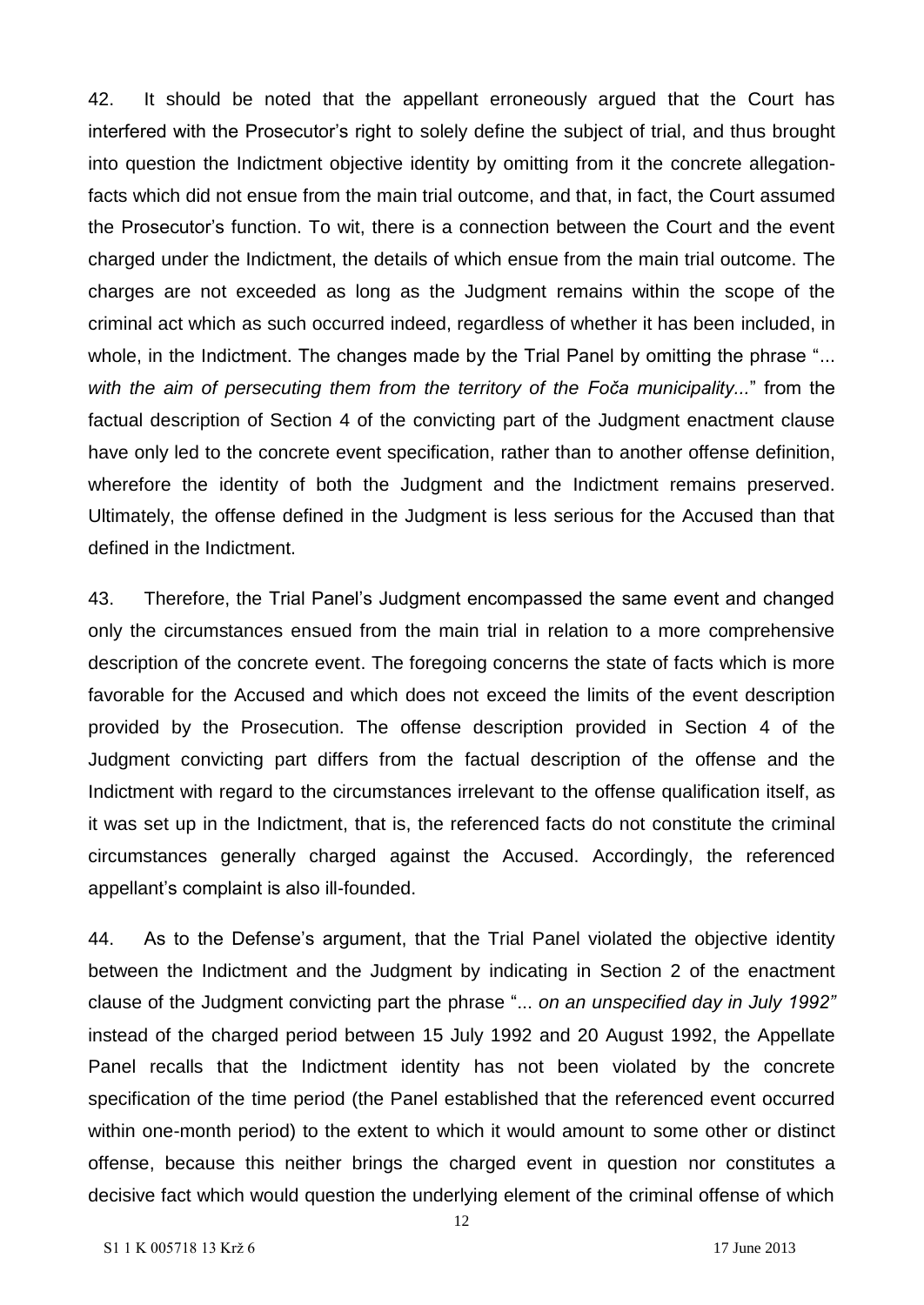the Accused is found guilty. The Court was entitled to such a finding because it neither interferes with the offense definition nor questions, in any other way, the identity of the offense indicated in the Indictment. Therefore, in the concrete case, the factual description of the offense was specified pursuant to the state of facts established during the evidentiary proceedings, to which the Trial Panel was entitled because there is no dilemma that, even after making the referenced change, the Judgment still concerns the offense which is the subject of charges.

45. In addition, the Appellate Panel finds no violation of the Indictment objective identity in the fact that the Trial Panel divided Counts 3 and 7 of the Indictment in two sub-counts each, as the appellant indicated. If the factual descriptions of the referenced Counts of the Indictment are properly read out, it can be concluded, beyond a doubt, that the referenced criminal events were manifestly separate, and that, as such, they encompassed all essential elements of separate offenses, and therefore had to be separately evaluated. Furthermore, as properly noted by the Trial Panel, such acting of the Panel was also in the very interest of the Accused because he was convicted of a lesser degree of criminal activity in relation to that charged against him, considering that he is acquitted of the charges for certain criminal events thus determined.

## **Sub-ground three: Article 297(1)(k) of the CPC BiH – the Defense believes that the Judgment enactment clause contradicts the reasons for the Judgment**

46. In this appellate complaint, Counsel finds contradictions between the Judgment finding that a widespread and systematic attack existed during the charged period (April 1992 - March 1993) and the fact that the Judgment reasoning presented the findings that an armed conflict existed in the critical territory and, according to the accepted facts adjudicated in the ICTY cases, lasted for almost ten days. Counsel supported this complaint with the arguments contained in the Trial Panel's decision to accept, in part, the facts established by the ICTY Chambers in *Prosecutor v. Dragoljub Kunarac and Milorad Krnojelac,* from which it ensues, beyond a doubt, that there was an armed conflict between two armies in the territory of both the city and the municipality of Foča. Therefore, by referring to the appropriate and already established facts, Counsel submitted that such accepted facts show that, at the time indicated in the Indictment (April 1992 - March 1993), no widespread and systematic attack could be carried out since these facts show that the armed conflicts in the territory of the town or municipality of Foča, ended by the Serb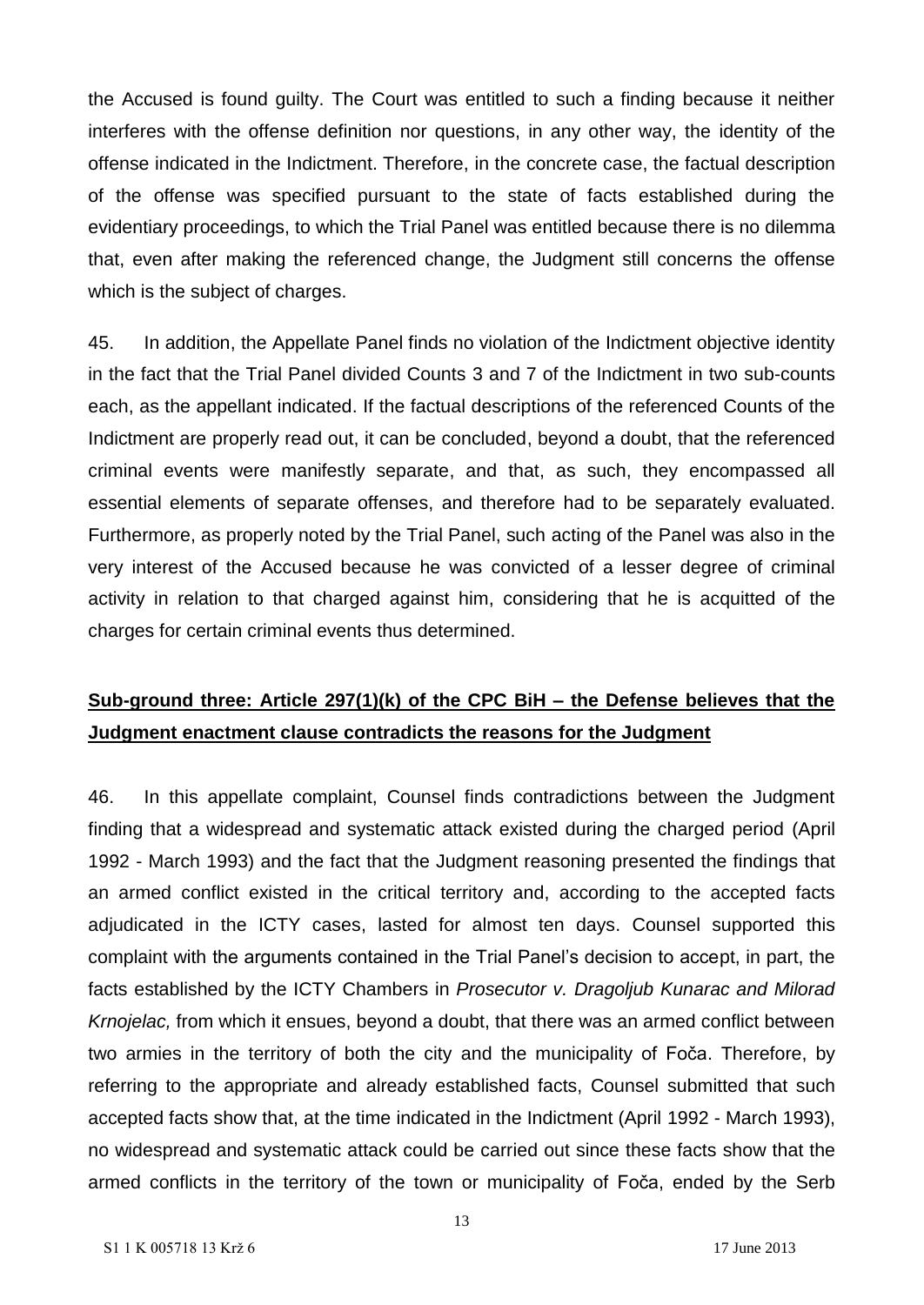forces taking over the control over the concrete territory ten days after the armed conflict outbreak.

47. The Defense properly points to the facts from which the conclusion ensues that, in a way, the armed conflict in the territory of the town and municipality of Foča ended to the largest extent ten days after its outbreak. The Defense, however, disregards the crucial fact concerning the definition of "attack" which needed to be proved as one of the general elements of the criminal offense at issue.

48. The fact that should be particularly indicated, and which the appellant disregarded, is the fact that, in the context of crimes against humanity, the term "attack" has a distinct meaning in relation to its meaning in the law of war. In the context of crimes against humanity, the term "attack" is not limited to the ongoing hostilities. It can also encompass situations where persons taking no active part in the hostilities are being abused, such as in the case of keeping someone in imprisonment, as in the concrete situation.

49. In addition, pursuant to customary international law, an attack can precede an armed conflict, it can last longer than the conflict or continue during the conflict, but it need not necessarily be a part thereof.

50. Therefore, the Appellate Panel dismissed as ill-founded the complaint of the Accused's Counsel, that the enactment clause contradicts the Judgment reasons because the existence of a widespread and systematic attack does not correspond, in whole, with the duration of the armed conflict, as the Defense obviously indicated. The further reason supporting such a finding is the fact that the established facts show that the concrete acts of commission charged against the Accused were committed exactly in the indicated period of time, that is, during the existent widespread and systematic attack, about which the witnesses A, B, C, D, E, F and K gave evidence. The referenced witnesses' testimony will be addressed in more detail within the appellate ground of "*Incorrectly and incompletely established state of facts."*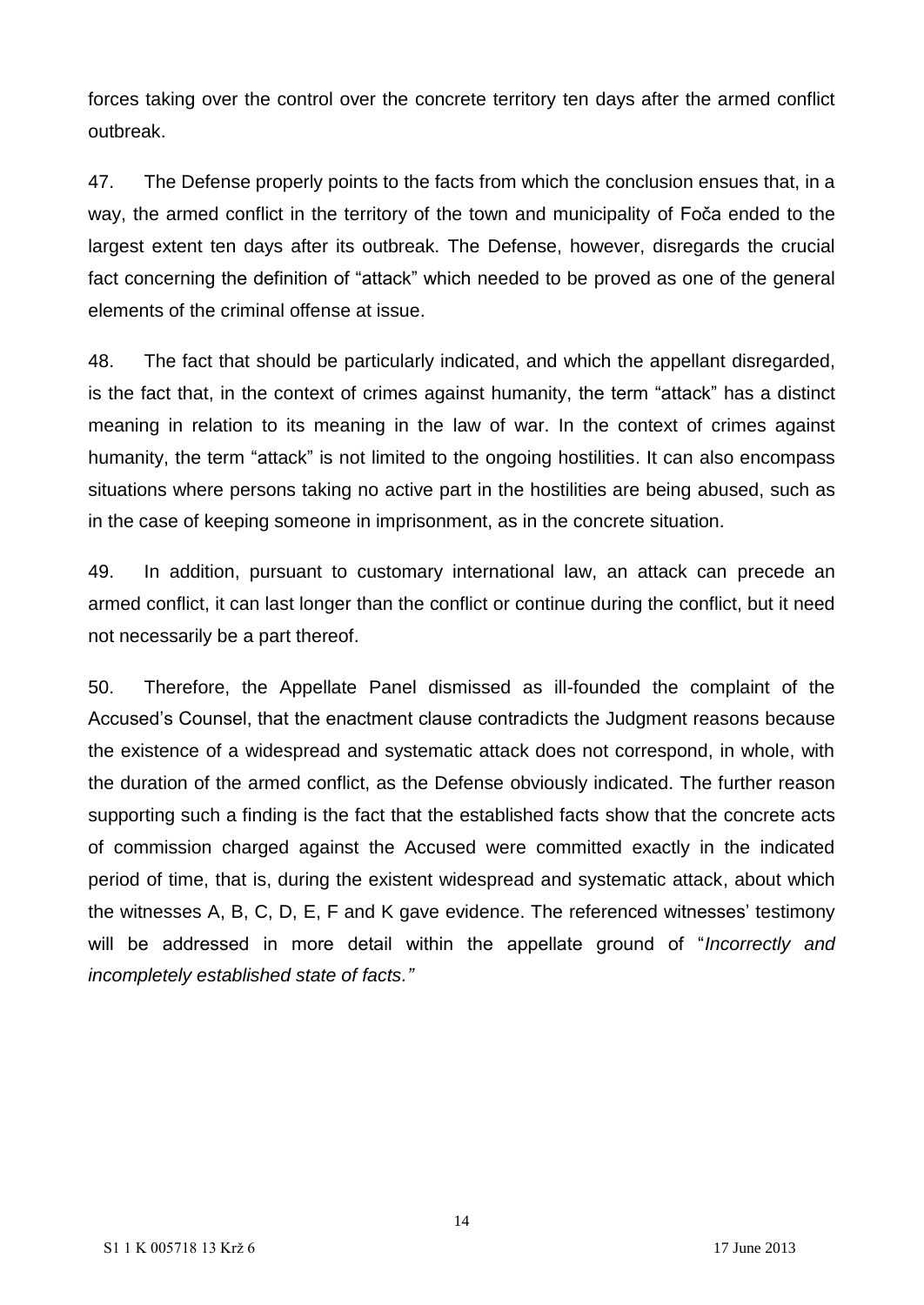# **GROUNDS OF APPEAL UNDER ARTICLE 299 OF THE CPC BIH: INCORRECTLY OR INCOMPLETELY ESTABLISHED STATE OF FACTS**

#### **A. STANDARDS OF REVIEW**

51. The standard of review in relation to alleged errors of fact to be applied by the Appellate Panel is one of reasonableness.

52. The Appellate Panel, when considering alleged errors of fact, will determine whether any reasonable trier of fact could have reached that conclusion beyond reasonable doubt. It is not any error of fact that will cause the Appellate Panel to overturn a Judgment, but only an error that has caused a miscarriage of justice, which has been defined as a grossly unfair outcome in judicial proceedings, as when an accused is convicted despite a lack of evidence on an essential element of the crime.

53. In determining whether or not a Trial Panel's conclusion was reasonable, the Appellate Panel shall start from the principle that findings of fact by a Trial Panel should not be lightly disturbed. The Appellate Panel recalls, as a general principle, that the task of hearing, assessing and weighing the evidence presented at trial is left primarily to the discretion of the Trial Panel. Thus, the Appellate Panel must give a margin of deference to a finding of fact reached by a Trial Panel.

54. The Appellate Panel may substitute its own finding for that of the Trial Panel only where a reasonable trier of fact could not have reached the original Judgment, the evidence relied on by the Trial Panel could not have been accepted by any reasonable tribunal of fact or where the evaluation of the evidence is "wholly erroneous".

55. The Constitutional Court, with regard to direct or indirect circumstantial evidence, emphasizes that proving facts through circumstantial evidence is not by itself contrary to the principle of fair trial, as laid down in Article  $6(1)$  of the ECHR.<sup>3</sup> However, proof of a fact by circumstantial evidence must be established beyond any reasonable doubt and tightly and logically interrelated so that the Trial Panel's factual conclusion is the only possible conclusion in light of the evidence. Reasonable doubt is the criterion. It is very rare that a fact can be proven beyond any doubt. Indeed, sometimes circumstantial evidence, like the

<sup>3</sup> *M.Š.*, AP-661/04 (Constitutional Court of BiH), Decision on Admissibility and Merits, 22 April 2005, para. 36.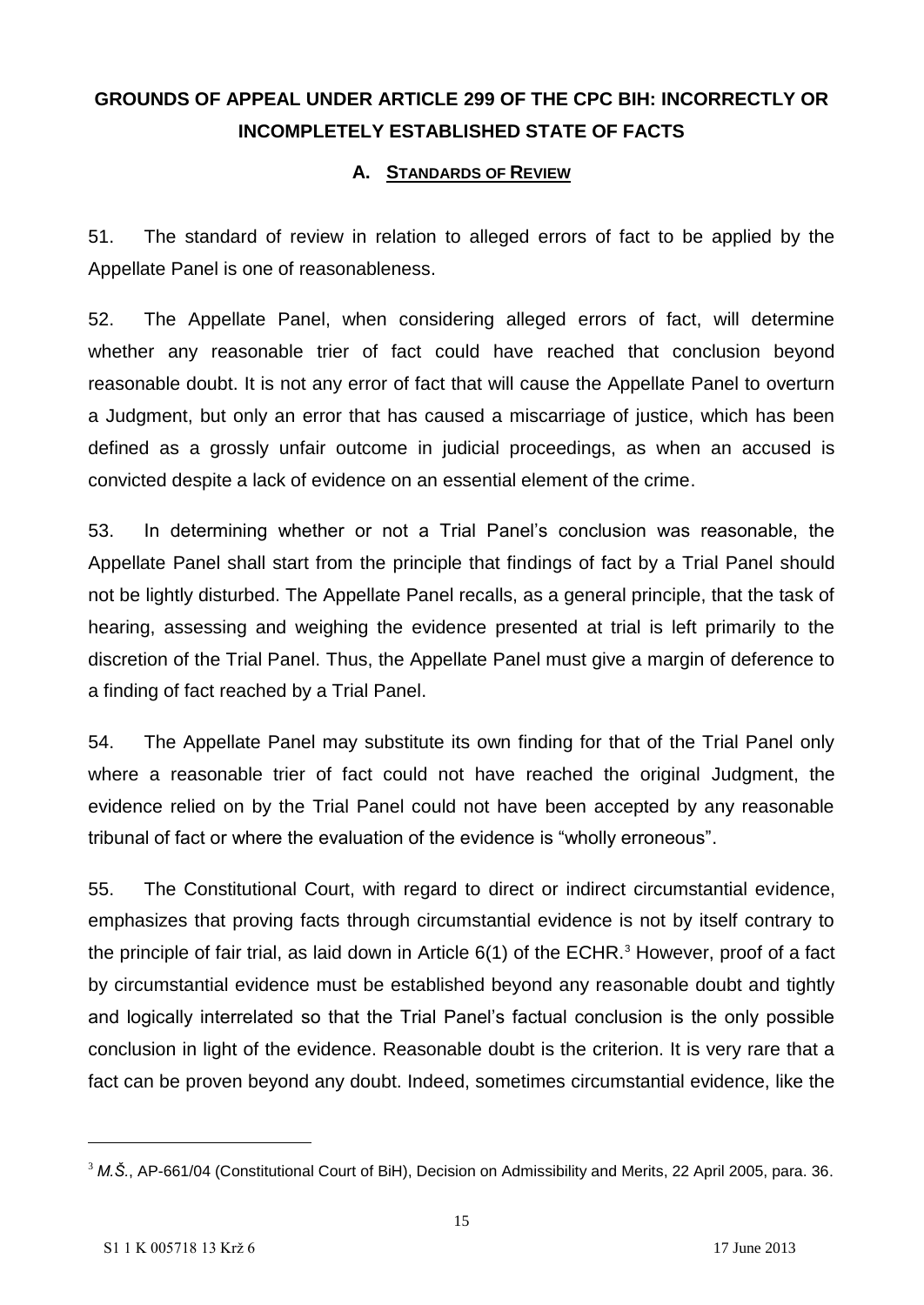separate pieces of a puzzle when all put together, can be more compelling than direct eyewitness testimony, which can be subject to normal human error.

### **B. APPEALS FILED BY THE ACCUSED AND COUNSEL FOR THE ACCUSED**

56. Within this ground of appeal, the Defense also contested the Trial Panel's finding that the Accused's acts formed part of a widespread and systematic attack directed against non-Serb civilians, and submitted that not a single piece of evidence, testimonial or documentary, shows that the Accused's acts formed part of the attack. Counsel also submitted that it was even unproved that, at the time of crime commission, the Accused was within a formation forming part of the forces involved in the attack. Counsel added that, no sooner than the second half of 1992, the Accused was forcibly mobilized and deployed at the frontline towards Goražde.

57. Contrary to the Defense's appellate complaints, the Trial Panel provided valid reasons in the contested Judgment's reasoning, and sufficiently explained the evidence on the basis of which the existence of widespread and systematic attack was proved, and provided a comprehensive explanation of the issue of *nexus*, that is, the Accused's awareness and knowledge that his acts formed part of such an attack. By pointing just to some of the accepted established facts, taking them out of the context and evaluating them only individually, the Defense makes efforts to present that the general elements of the offense were not proved in the contested Judgment reasoning.

58. However, the established facts cannot be viewed in isolation, individually and with no correlation with the other admitted evidence. By presenting and explaining this ground of appeal, the Defense omits to take into account all the facts established and evaluated by the Trial Panel as relevant and taken into account in rendering the contested decision<sup>4</sup>, as well as the testimonial evidence evaluated in the part of the Judgment addressing the existence of a widespread and systematic attack. The Trial Panel provided a comprehensive explanation, supported with arguments, for each segment of the "*widespread and systematic attack"* individually, and explained all elements and determinants of such an attack. Thus, based on all tendered evidence, primarily the testimonies of the witnesses who possessed direct information about the events at issue,

 $<sup>4</sup>$  The accepted adjudicated facts, as stated in paras.16- 24 of the Judgment.</sup>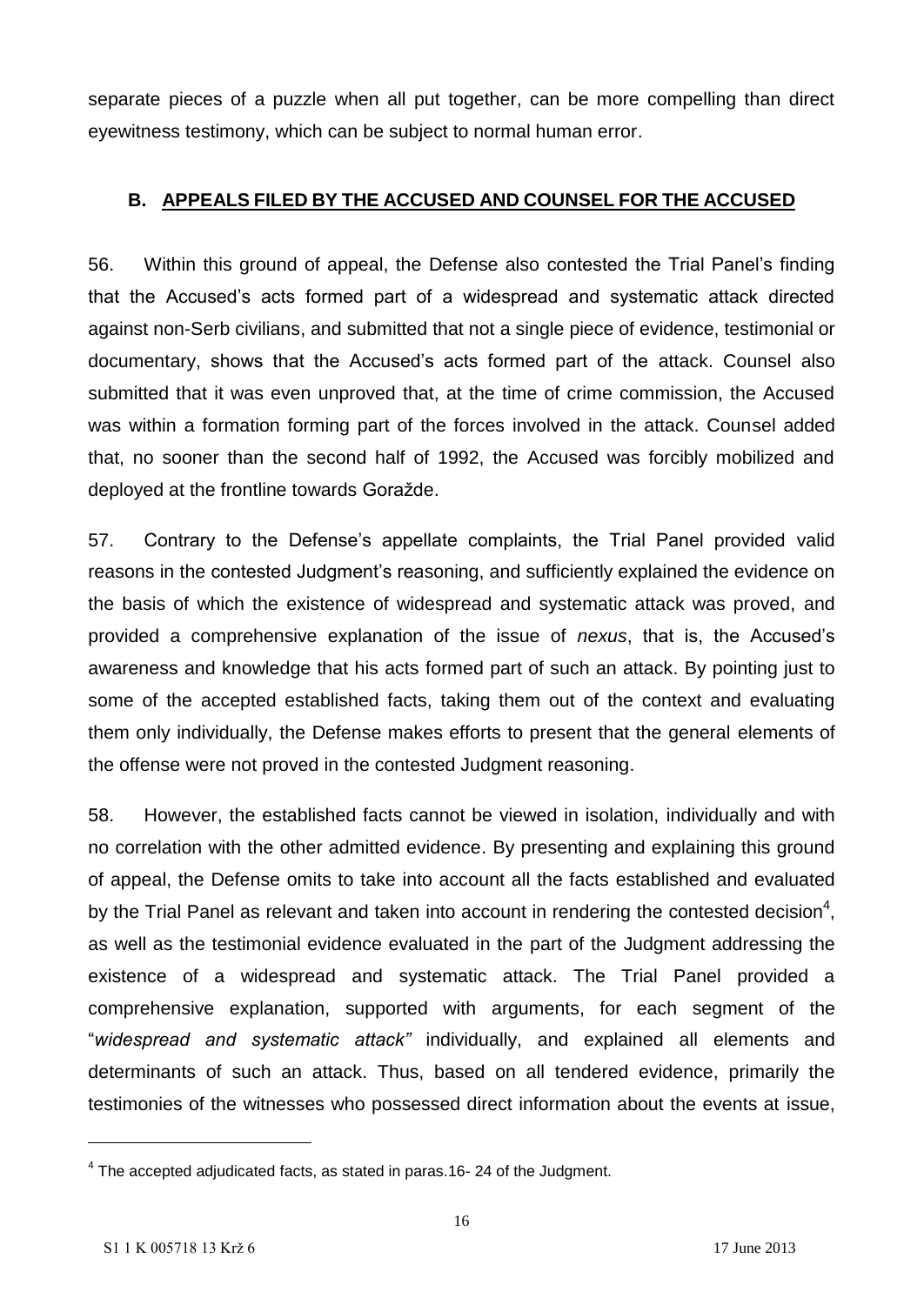the Trial Panel properly found that a certain pattern of conduct of members of the Serb military and paramilitary forces existed indeed.

59. Likewise, the Trial Panel properly evaluated the testimony of witnesses A, B, C, D, E, F and K. As indicated in the reasoning of the contested Judgment, the testimony of these witnesses pointed to the general situation in Foča and the surrounding villages, and described both their own experiences and mistreatment during 1992 and 1993, as well as the other events they eye-witnessed concerning the abuse of the non-Serb population in Foča and its surroundings by Serb military and para-military formations. All these witnesses confirmed that the freedom of movement of the non-Serb population was restricted; that Muslims were expelled on a mass-scale; houses of non-Serbs burnt down and mosques destroyed; men separated from women and children, and taken to the Foča Penal and Correctional Facility, while women and children were taken to the *Partizan* sport gym, and the so called *Karaman's* house, and apartments around Foča, and subjected to rape on a mass-scale. Having correlated these witnesses' testimony with the accepted established facts and the tendered documentary evidence, the Trial Panel properly found that the attack was widespread, systematic, and lasted during the period between April 1992 and late March 1993. It is apparent from all tendered evidence that the attacks in the territory of Foča and its surroundings were not isolated in nature, that incidents were not random and that crimes were not just individual, but rather that it was a systematic treatment of non-Serb civilians.

60. Also, in presenting the referenced ground of appeal, the Defense offered no counter-arguments, or presented the state of facts any differently in relation to that found in the contested Judgment. The Defense rather stated arbitrarily, and with no grounds in the tendered evidence, that no witness confirmed the Accused's participation in the widespread and systematic attack. As stated above, the existence of a widespread and systematic attack is one of the essential elements of the criminal offense of Crimes against Humanity under Article 172 of the CC BiH, so the contested Judgment properly found that such an attack existed indeed.

61. The next important issue is whether the Accused was aware that such an attack existed and that his acts formed part of the attack. In the reasoning of the contested Judgment, the Trial Panel presented both the evidence and the reasons on the basis of which it was established that the Accused was aware of the attack and that his acts formed part of the attack, and pointed to the fact that, during the period relevant to the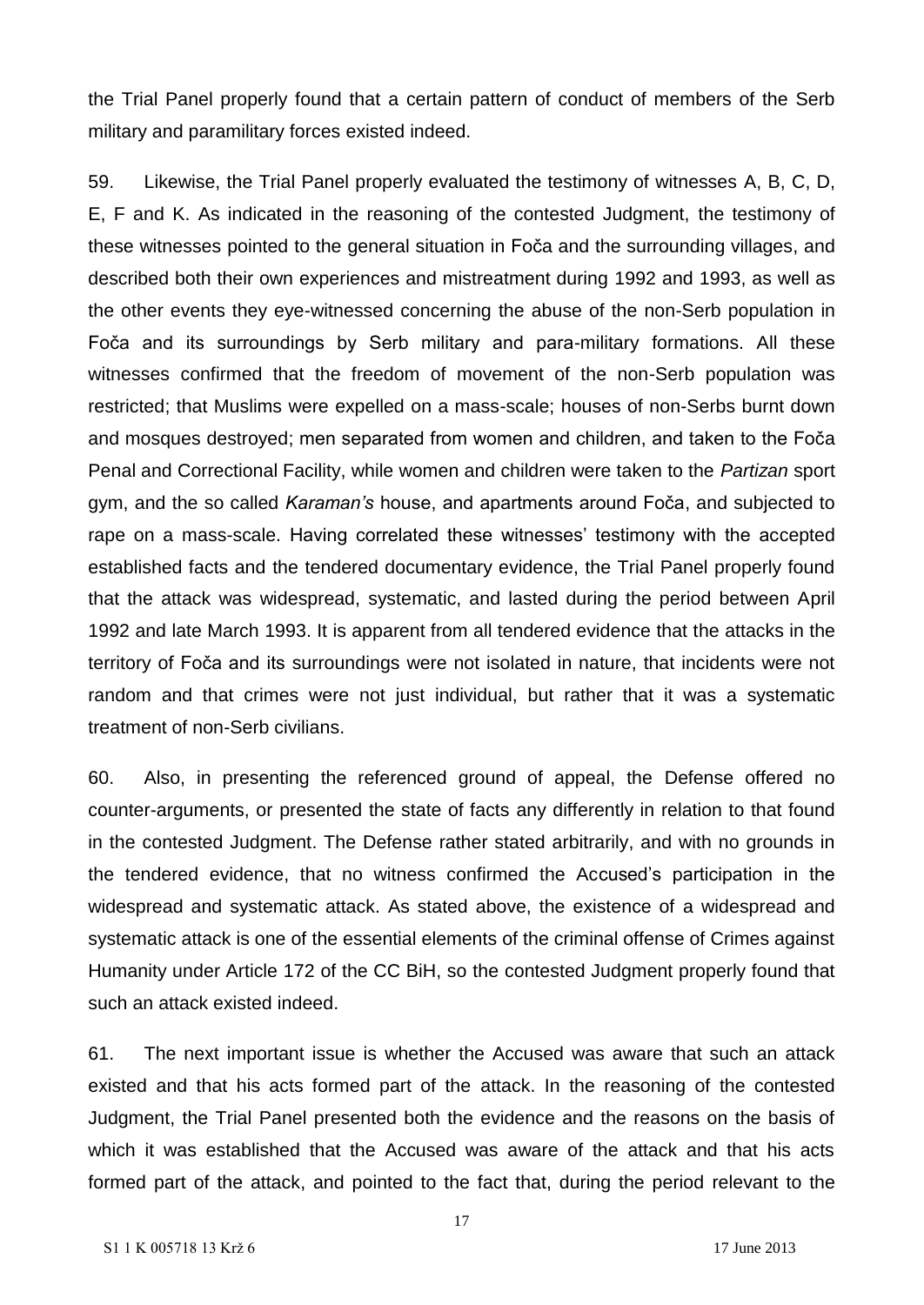Indictment, the Accused was a member of the Army of the Serb Republic of Bosnia and Herzegovina (subsequently Republika Srpska), namely that he was in a formation within the armed forces which partook in the widespread and systematic attack. Having evaluated the tendered evidence and correlated it with the fact that certain duties and tasks were assigned to the Accused, as confirmed by both the Accused and the other witnesses (primarily Defense witness Miodrag Nikačević), that he was issued with the weapon and subsequently with an uniform, which he used in the commission of the charged acts, the fact of the mass-scale nature of the attack, and the comprehensive activities undertaken by the Serb forces in the territory under their control, the Trial Panel found that the Accused, as a member of the VRS formations which launched the attack, was aware of the events occurring on a daily basis.

62. Accordingly, the Accused was fully aware of his acts and their effects, and he wanted his acts to form part of the attack systematically carried out in the territory of Foča and its surroundings, whereby this last, general element of the criminal offense charged against him was satisfied.

63. Therefore, the Appellate Panel concluded that the Defense's appellate complaint, that the Judgment did not prove the existence of a widespread and systematic attack as one of the general elements of the criminal offense, is ill-founded in whole.

## **SECTION 1 OF THE CONVICTING PART OF THE TRIAL JUDGMENT ENACTMENT CLAUSE**

The Appellate Panel concludes that the state of facts concerning Section 1 of the enactment clause of the convicting part of the Trial Judgment was correctly and completely established and that the grounds of appeal advanced by the Accused's Counsel are illfounded in whole.

64. By contesting his participation in the rape of the injured party A, the Accused pointed to the lack of credibility of her testimony as well as to the alleged inconsistencies and contradictions between the statement she gave during the investigation and her main trial testimony, and particularly to the fact that, despite their promise, the injured partieswitnesses A and B submitted no adequate medical documentation for a finding that they were at all subjected to any rape. In addition, the Accused pointed to the omission made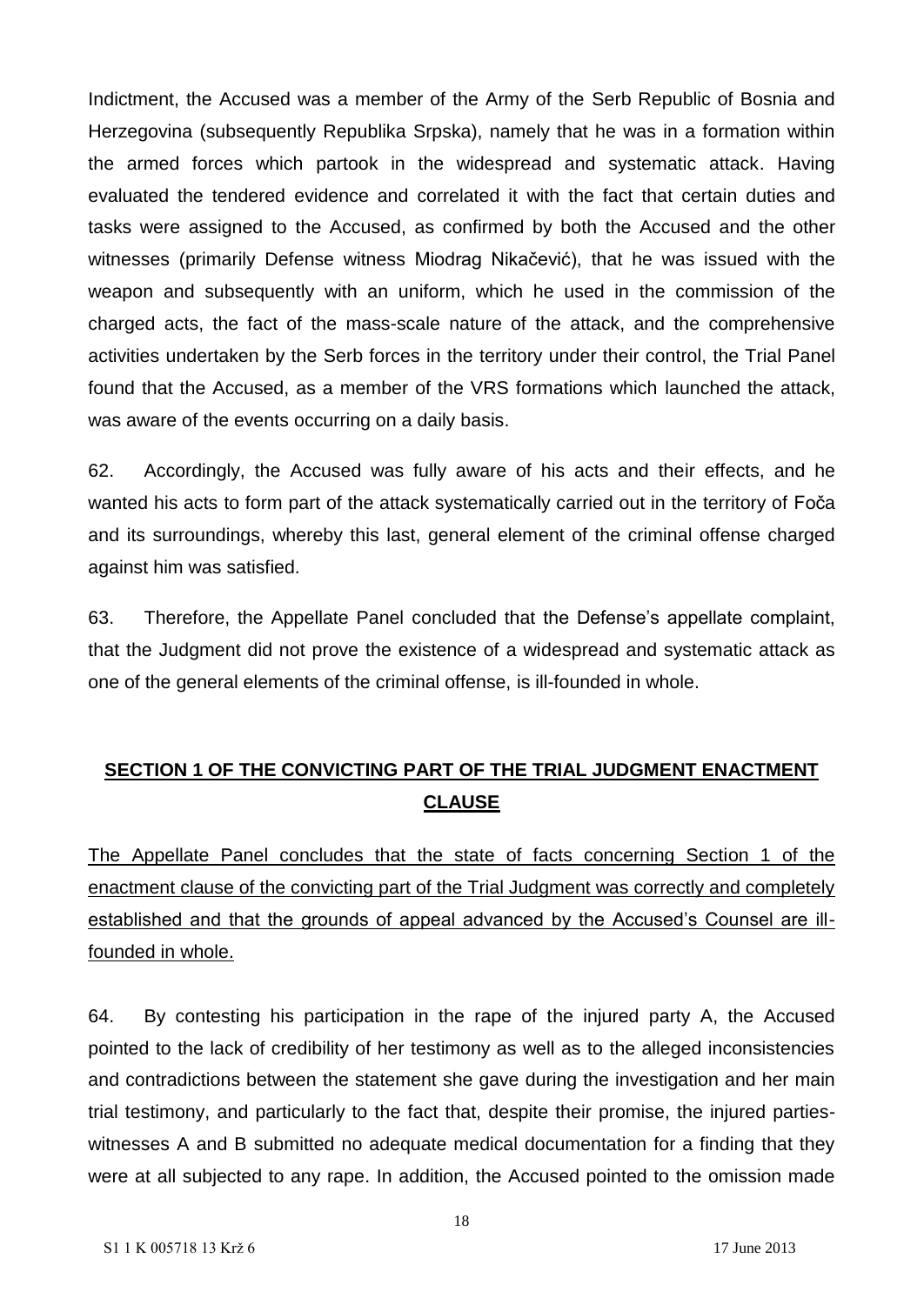by both the Prosecution and the Trial Panel, including his Counsel, which is apparent from the fact that the presence of Sena Hukara, as the key witness who would have, in his opinion, greatly contributed to the clarification of decisive facts pertaining to the concrete criminal incident, was not ensured. Furthermore, the Accused particularly expressed his doubts concerning the truthfulness of the injured party-witness B's testimony, considering that he knew that she had had an intimate relationship with Uroš Radović aka Juro, in whose apartment the alleged rapes of both her daughter A and witness B took place.

65. Counsel submits that the factual allegations under Section 1 of the enactment clause of the Trial Judgment were not proved, and that they are based on the injured party A's unclear and imprecise testimony. By referring to the injured party A's testimony, Counsel contested the possibility that, during the critical period, she could have at all been present in the *Partizan* sport gym, as alleged in the Indictment, considering that at the time, no one was present in the referenced gym. In support of the foregoing, Counsel pointed to the testimony of the injured party-witness D, who stated that, in the summer 1992, the gym was empty. Counsel also submitted that the accepted established facts also show that, already in May 1992, busses were organized to transport civilians away from the town, and that around 13 August 1992 the remaining Muslims in Foča, mostly women and children, were taken to Rožaje. In contesting the finding under Section 1 of the convicting part of the enactment clause, Counsel particularly highlighted the contradiction between the injured party A's testimony and the finding that she was raped in August 1992. Specifically, the appeal indicated that, according to this witness's testimony, her village was attacked in April 1992, whereupon the witness, along with her mother, brothers and sisters, were taken to the *Partizan* sport gym, from which she was brought out on the first night and raped by a person unknown to her at the time, while, on the other hand, the factual description of the concrete incident indicated August 1992 as the time when the incident had occurred.

66. Contrary to the Defense's grounds of appeal, the Appellate Panel has held that the state of facts concerning Section 1 of the Trial Judgment enactment clause was established properly and completely. The Defense objected arbitrarily and with no arguments that the state of facts in the Trial Judgment was improperly and incompletely established.

67. The Appellate Panel concludes that, based on the proper evaluation of the key evidence-testimony of the injured parties-witnesses A and B, as well as the Accused's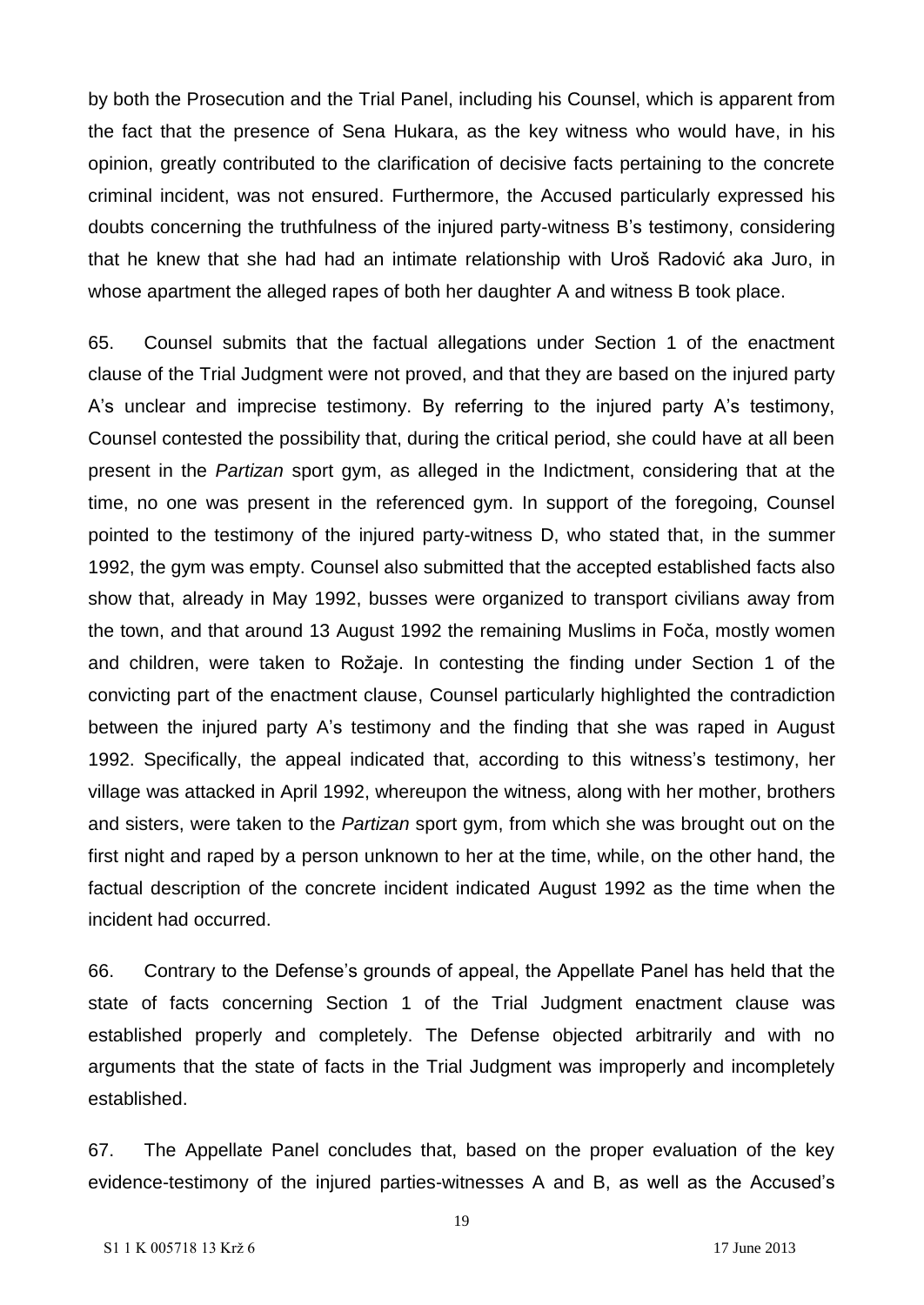evidence given in the capacity of a witness, the Trial Panel properly and reliably found that the Accused had indeed raped the injured party A at the charged time. This Panel also upholds the foregoing finding, in whole.

68. The appellate complaints advanced by the Accused concerning the proper and complete nature of the established facts are subsumed under the allegations that the examined witnesses did not tell the truth and that the tendered evidence does not point to the conclusion that they were raped. In the Appellate Panel's view, such complaints are illfounded in whole because, apart from the arbitrary notes about their alleged inconsistency, they do not contain a single valid counter-argument or evidence which would, in any way, bring into question their substance, mutually concurrent and consistent in the decisive facts. Contrary to the foregoing, the Trial Panel credited completely and properly the examined witnesses, since their testimonies, being distinct only to the extent confirming that they were not learned but rather reflected different perception of different individuals in the abnormal, extremely stressful and degrading circumstances, clearly show beyond a doubt that the accused Jasko Gazdić is exactly the person who took the injured party A out the *Partizan* sport gym on the first night after their arrival there, that he brought her to the apartment used by Uroš Radović aka Jure and raped her there, and that no sooner than the following morning did he allow her to return to the sport gym.

69. For the foregoing reasons, the Appellate Panel accepts the reasons provided in the Trial Judgment reasoning concerning the criminal event described in Section 1 of the enactment clause of the Judgment convicting part. This is because the Judgment was rendered after the proper and lawful conduct of the proceedings, and because its reasoning provided, comprehensively and specifically, both the indisputable facts and the reasons for which the disputable facts were accepted as proved, and the valid evaluation of the contradicting evidence credibility (the statements given during the investigation and the main trial testimony), while the presented appellate complaints do not suffice to contest such a proper and complete finding.

70. The Accused's appellate complaint, that the witness under the pseudonym B, who testified about the circumstances addressed in Count 2 and Count 1 of the Indictment, was, in fact, in an intimate relationship with Uroš Radović aka Jura at the time of the criminal offenses commission, and that her testimony along this line cannot be credited, considering the substance of the referenced witness's testimony, is completely irrelevant. In her testimony, considered by this Panel as also sufficiently clear and credible, the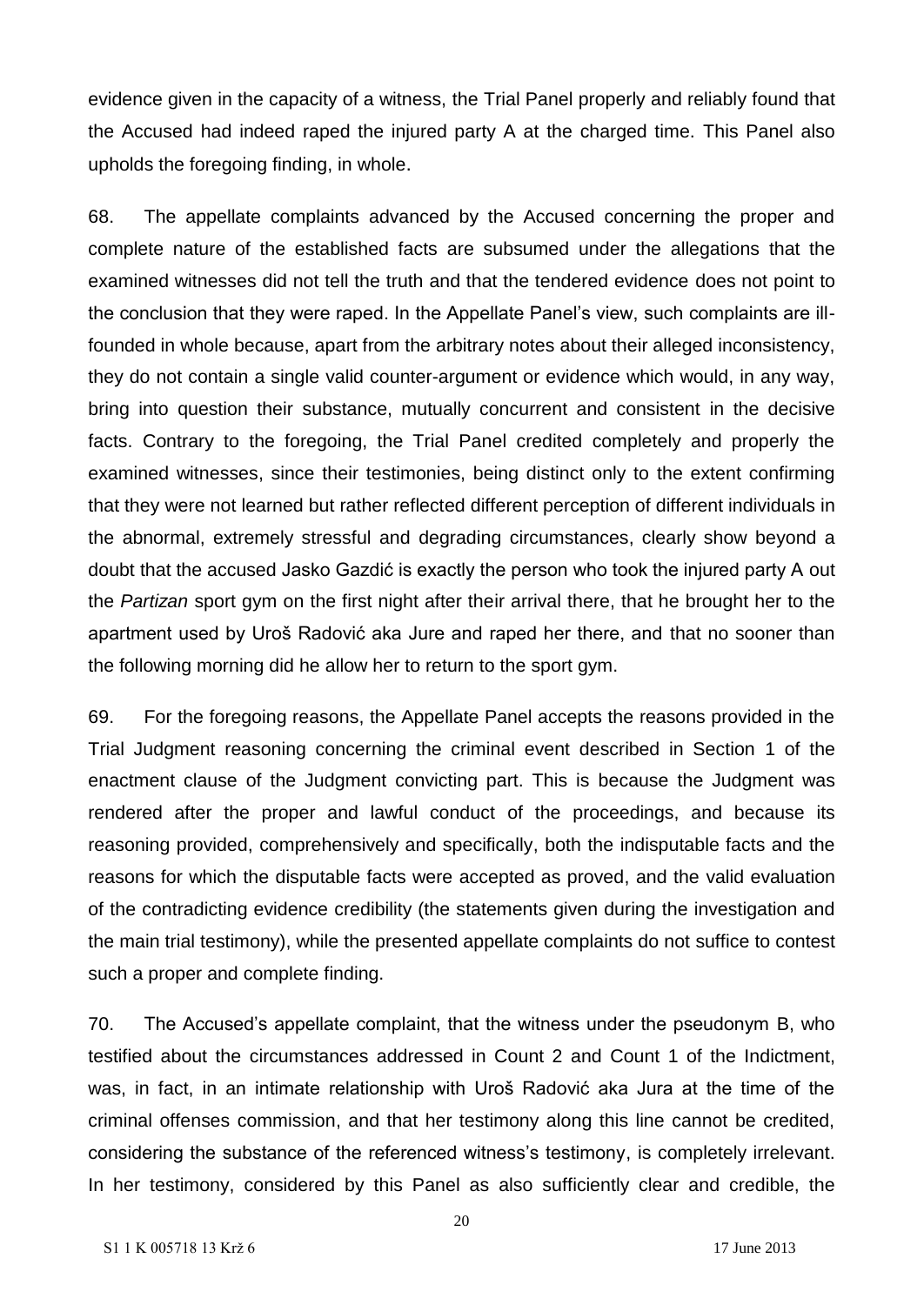witness clearly described how she and her children were forcibly brought to and detained in the *Partizan* sport gym, from which she was repeatedly taken out and raped, along with other young girls and women brought there in the same manner. In view of the foregoing, the Panel considers as absolutely erroneous and ill-founded the Defense's conclusion that such a relationship between the injured party and Uroš Radović, whose apartment the Accused had also used for a certain period of time, and in which the acts of rape occurred, can be considered as a relationship based on a person's free will, which she tried to cover up by giving a false testimony, as the Accused's complaints at least intended to present.

71. With regard to the complaint lodged by the Accused's Counsel, that the criminal act could not have occurred in August 1992 since the witness A herself also testified that her village was attacked in April 1992, and that after the attack ended they were transferred to the *Partizan* sport gym, the Appellate Panel holds that the Trial Judgment provided a detailed and comprehensive analysis of the testimony of the witnesses, who gave evidence about the circumstances pertaining to this Count, and accordingly made a valid finding concerning the time of the crime commission, which is also fully upheld by this Panel.

72. The testimony of witness B, mother of witness A, who testified about the circumstances addressed in Counts 1 and 2 of the Indictment, shows that their village was attacked in April-May 1992, and that despite the fact that most houses in the village had been burnt down, the witness and her family, including the injured party A, stayed in the village until August, when they were transported by trucks, first to the Miljevina Police Station, and subsequently to the *Partizan sport* gym in Foča. Therefore, taking into account the referenced fact obviously disregarded by the appellant in advancing his complaint, it can be concluded that, after the capture of the village of Jeleč, the injured parties-witnesses were not immediately deported to the *Partizan* sport gym in Foča, but rather in August, and that on the first night after her arrival in the *Partizan sport* gym the injured party-witness A was taken out of the gym and raped in an apartment located in the immediate vicinity of the *Partizan sport* gym. Both witness A and witness B gave consistent evidence about the foregoing.

73. Such established facts show, beyond a doubt, that on the critical occasion in August, it was exactly the Accused who, on the first night after the arrival of the injured party A and her family in the *Partizan sport* gym, took the injured party A out of the gym, brought her to the apartment in the building located near the gym, raped her, and only in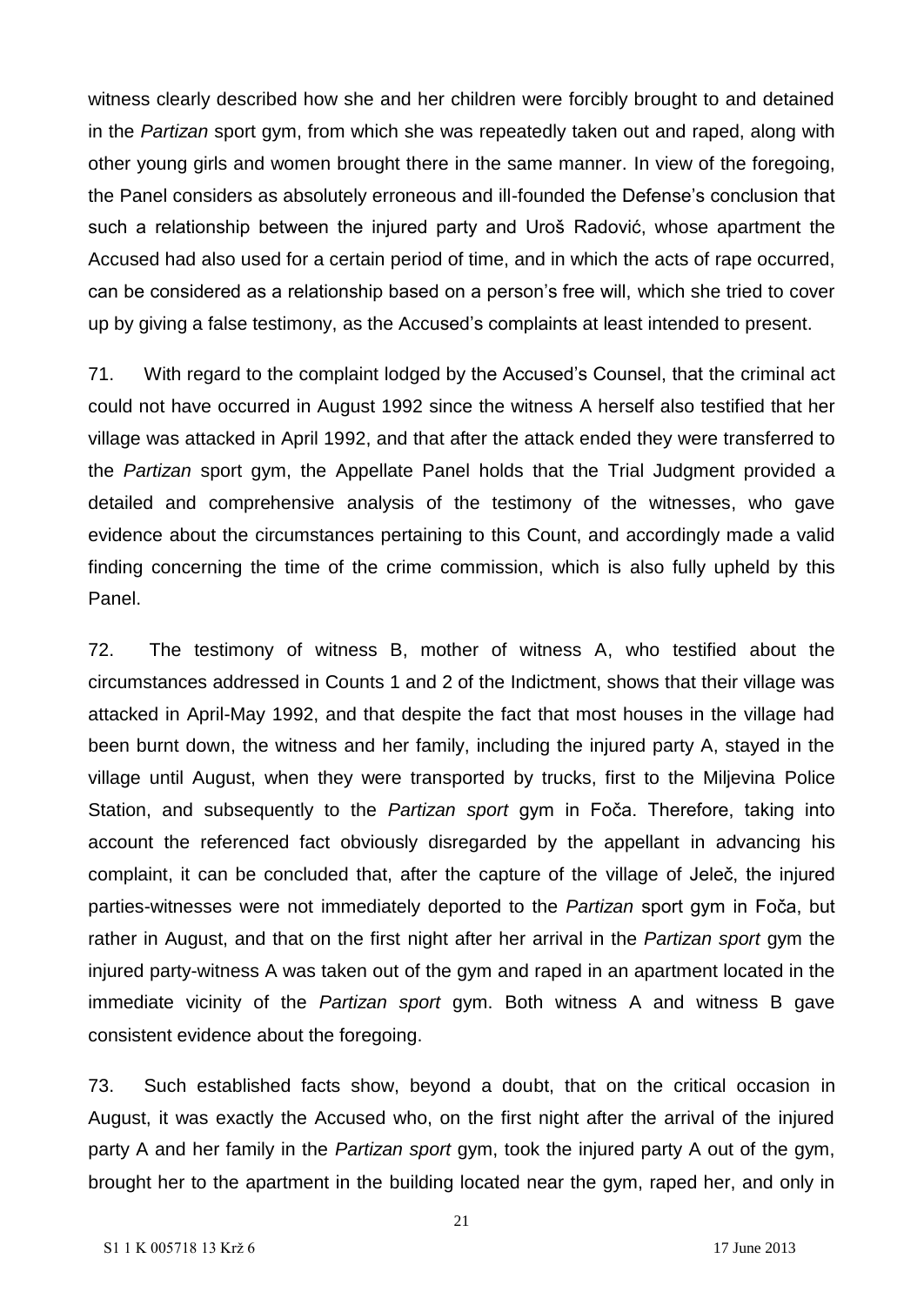the morning allowed her to return to the gym. Accordingly, the appellate complaints, indicating that the facts concerning this Count of the Indictment were erroneously established, are ill-founded.

## **SECTION 2 OF THE CONVICTING PART OF THE TRIAL JUDGMENT ENACTMENT CLAUSE**

The Appellate Panel concludes that the facts concerning Section 2 of the convicting part of the Trial Judgment enactment clause were established properly and completely, and that the appellate complaints advanced by the Accused and his Counsel are ill-founded in whole.

74. The Accused considers as improper the Trial Panel's finding concerning the proof of fact under Section 2 of the enactment clause of the Trial Judgment convicting part, primarily because the key witnesses in the concrete case were not examined. The Accused added that his responsibility is based on the false testimony of the protected witness K. In addition, the Accused pointed to certain contradictions in the protected witness's statement given during the investigation and the trial testimony. The Accused particularly contested the witness's statement that she could know him from before the war, which was a decisive fact for which she could allegedly identify him as the perpetrator of the criminal acts. The Accused did not contest that the critical incident indeed occurred, but he did contest his own participation therein.

75. Similarly as the Accused, Counsel for the Accused believes that the facts indicated in Section 2 of the Trial Judgment enactment clause should not have been proved solely on the basis of witness K's testimony because it is tainted. Counsel particularly contested the possibility that the injured parties Amira and Ismeta Frašto, as well as Fatima Hasanagić, were present at all in the referenced apartment in Foča at the critical time, considering that they had already been in Rožaje, Montenegro.

76. Contrary to the Defense's appellate complaints, the Appellate Panel holds that the facts related to Section 2 of the Trial Judgment enactment clause were established properly and completely. The Accused and his Defense objected, arbitrarily and with no supporting arguments, that the state of facts in the Trial Judgment was not established properly and completely.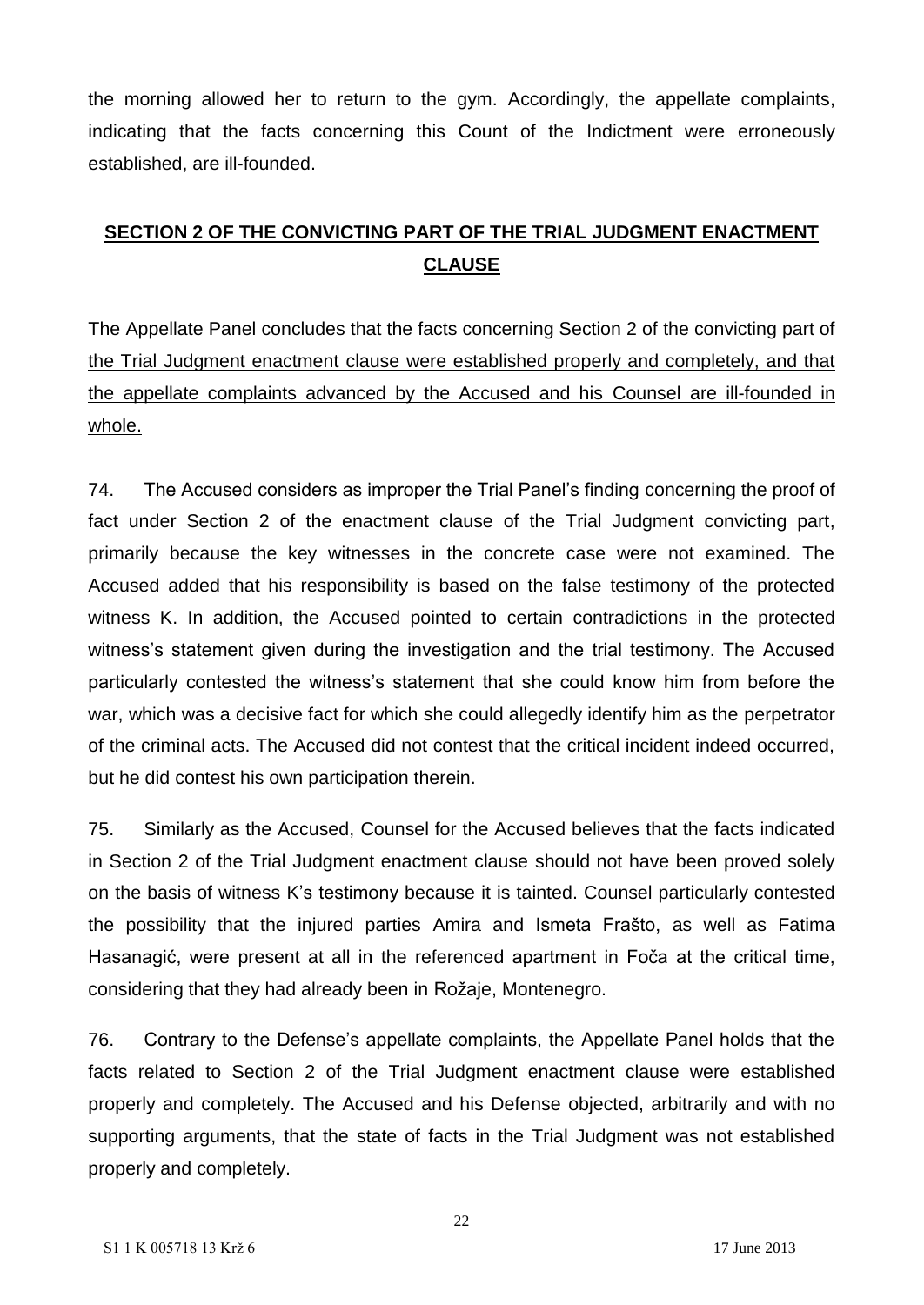77. The Appellate Panel considers as proper the Trial Panel's finding that, in July, the Accused arrived along with one Vuković, Zeljo, Žaga and Tuta, in the building, or the apartment in which Bosniak civilians (women and children), refugees from the village of Paunci, had already resided; that he insulted and swore at them; and that on the way out of the apartment he abducted Ismeta and Amira Frašto, which Fatima Hasanagić tried to prevent, but the Accused came to her and pressed his pistol against her forehead threatening her that she would collect her brain around the room unless she stopped talking, and ultimately hit her in her shoulder with the pistol handle.

78. As to the Accused's complaints regarding this criminal act, the Appellate Panel observes that, essentially, the Accused did not even contest the event occurrence, but rather indicated that he was not the person who had arrived in the apartment along with other persons, and, accordingly, could not have committed the acts of which he was found guilty.

79. The Appellate Panel concludes that the Trial Panel properly evaluated the witness K's testimony and credited it quite justifiably, in whole. The Appellate Panel upholds the Trial Panel's finding that the referenced witness's testimony was concrete and consistent in both the description of the concrete incident itself and the Accused's identification. During both the investigation stage and the main trial, the witness provided a number of information unequivocally indicating that the Accused is exactly the person who, on the critical occasion, arrived in the apartment where she had been present, among other persons, and that he is exactly the person who made threats to them, swore at them, and ultimately hit Fatima Hasanagić with his pistol handle.

80. Thus, the witness confirmed that she has known the Accused for a number of years; that she worked, for a certain period of time, with his sister in the "*22 December*" Textile Factory in Foča; that she used to see him when he paid visits to his sister in the factory, as well as around the town; that she knows well that the Accused is a child born in a mixed marriage; and that she knows that he used to live in the place of Brod on the Drina river bank (Brod on Drina). In this Panel's view, the foregoing facts, correlated with the precise description of the critical event, lead to the conclusion that the referenced witness is credible, namely that this is a witness who had no reasons whatsoever to unjustifiably charge the Accused, as also properly noted by the Trial Panel.

81. The Appellate Panel has held that the Accused's complaints pointing to certain untrue allegations, and the inconsistencies in the statements given during the investigation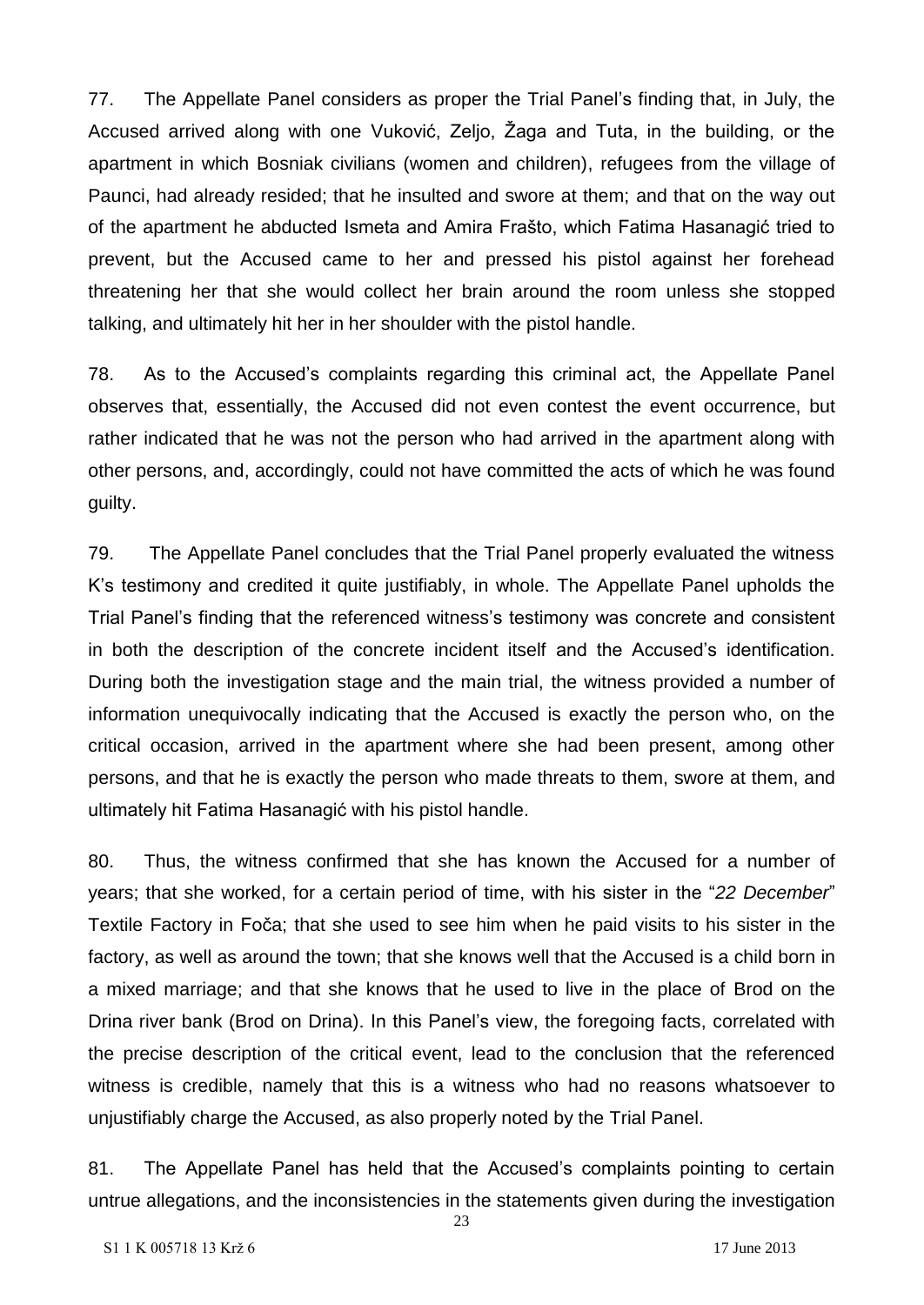and at the main trial (such as the witness's statement given for the Record before the Prosecutor that she had identified the Accused as a participant in the attack on her village, while she did not mention him at all at the main trial in that regard), that his sister did not work in the factory for 20 years but rather for 10 years only, that he as Jasko would not dare walking around Foča in the civilian clothing as he would have been certainly killed, are not of such a nature that could bring into question the properly established state of facts. Therefore, the Appellate Panel dismissed the referenced complaints as ill-founded.

82. Ultimately, the Appellate Panel dismissed as ill-founded the complaints of the Accused's Counsel indicating that Muniba Đuderija was not killed in July, as the Trial Judgment found, but rather in June, and that the injured parties Amira and Ismeta Frašto, and Fatima Hasanagić, were present in Rožaje at the relevant period, rather than in Foča, considering the above accepted Trial Panel's findings and the fact that no arguments or reasons were provided for the advanced assertions in support of their reasonableness.

# **SECTION 3 OF THE CONVICTING PART OF THE TRIAL JUDGMENT ENACTMENT CLAUSE**

The Appellate Panel concludes that the facts concerning Section 3 of the convicting part of the Trial Judgment's enactment clause were established properly and completely and that the complaints advanced by the Accused and Counsel are ill-founded in whole.

83. By contesting the rape of the injured party C, the Accused tried to contest the credibility of key witnesses C and J. The Accused pointed to certain contradictions between their respective statements given during the investigation and the main trial testimony, and indicated that the alleged third person, who was present in the apartment and raped the injured party C, was not him but rather Slobodan Ćurčić.

84. Counsel submitted that his client could not have possibly raped the injured party C considering that the injured party and witness J were in Rožaje during the critical period.

85. The Appellate Panel nevertheless concludes that the Trial Panel properly evaluated all tendered evidence, individually and in combination, provided clear reasons supported with arguments, and on that basis properly found that the Accused is guilty of the injured party C's rape.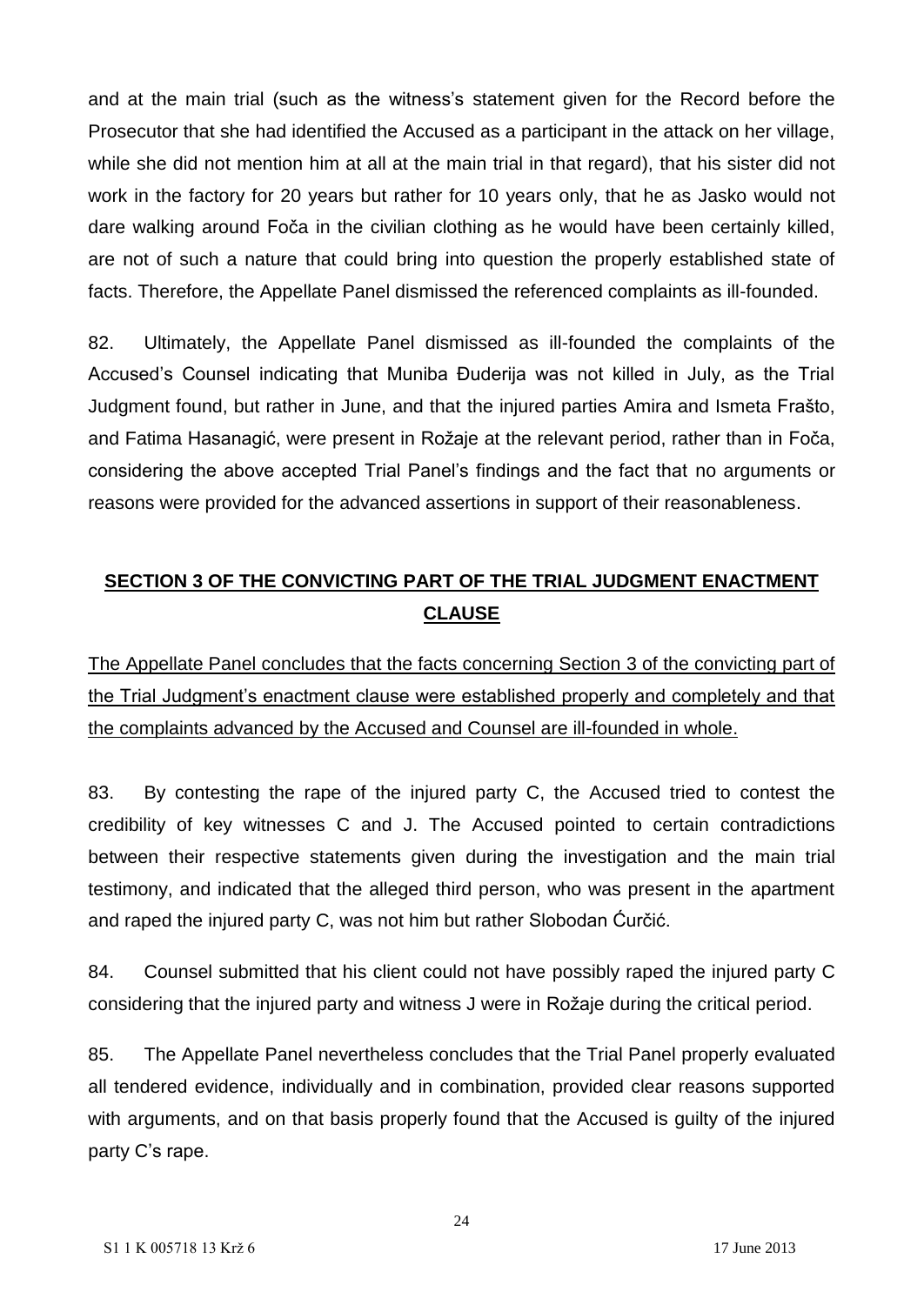86. Witness C confirmed that, on 18 or 19 August 1992, at around 10 P.M. in the evening, two soldiers, Miodrag Nikačević and one Tuta, had come to her family house, took her and witness J out of the house without telling them where they were taking them, drew them to Miljevina, in front of a house into which witness J was brought, and after a certain period of time returned her to the car, whereupon they drove to Foča, and stopped in front of a building located across from the MUP Foča building. The witness also stated that, after a while, three other soldiers came and took them to an apartment in the building in front of which they had stopped. In the referenced apartment, the witness learned that the name of one of the three soldiers was Jasko or Jasmin, because the two other soldiers had called him by this name. The witness noted that the referenced person, introducing himself to them, told them that his parents were in a mixed marriage. The witness also added that, at that moment, she also learned the name of the other soldier, namely that he was one Radović, whereas she had not learned the third soldier's name. The witness confirmed that she and witness J sat for a while on a couch in the same room with the three soldiers, who drank alcohol and smoked; that subsequently the person who had introduced himself to her as Jasmin grabbed her hands and took her to the other room, and despite the fact that she had had her period, raped her under the threat of using his weapon; that he thereupon ordered her to return to the room where witness J had stayed, whom he also threatened "*do not even try, if you leave this room, you will be killed, you will be killed instantly."*

87. As the contested Judgment reasoning properly indicated, this witness's testimony is confirmed, in whole, by witness J, who had been along with her abducted from their family house on the critical day and taken to the apartment in Foča. Thus, witness J identically described the development of the critical events on 18-19 August 1992. Witness J confirmed in whole the witness C's statements concerning the way and the time of their abduction from their house by the referenced two soldiers and their arrival, first in front of the house in Miljevina where one of them raped her, and their subsequent taking to an apartment in Foča, where they saw three other soldiers, among whom she identified the Accused, who did not even hide his name considering that he introduced himself to them. Witness J confirmed that the Accused took witness C to the other room, from which she heard witness C begging the Accused not to touch her, telling him that she is a mother of two children. Witness C testified almost identically about the foregoing.

88. Contrary to the Defense's assertions, the fact that there were certain inconsistencies in these witnesses' testimony (such as that the apartment was on the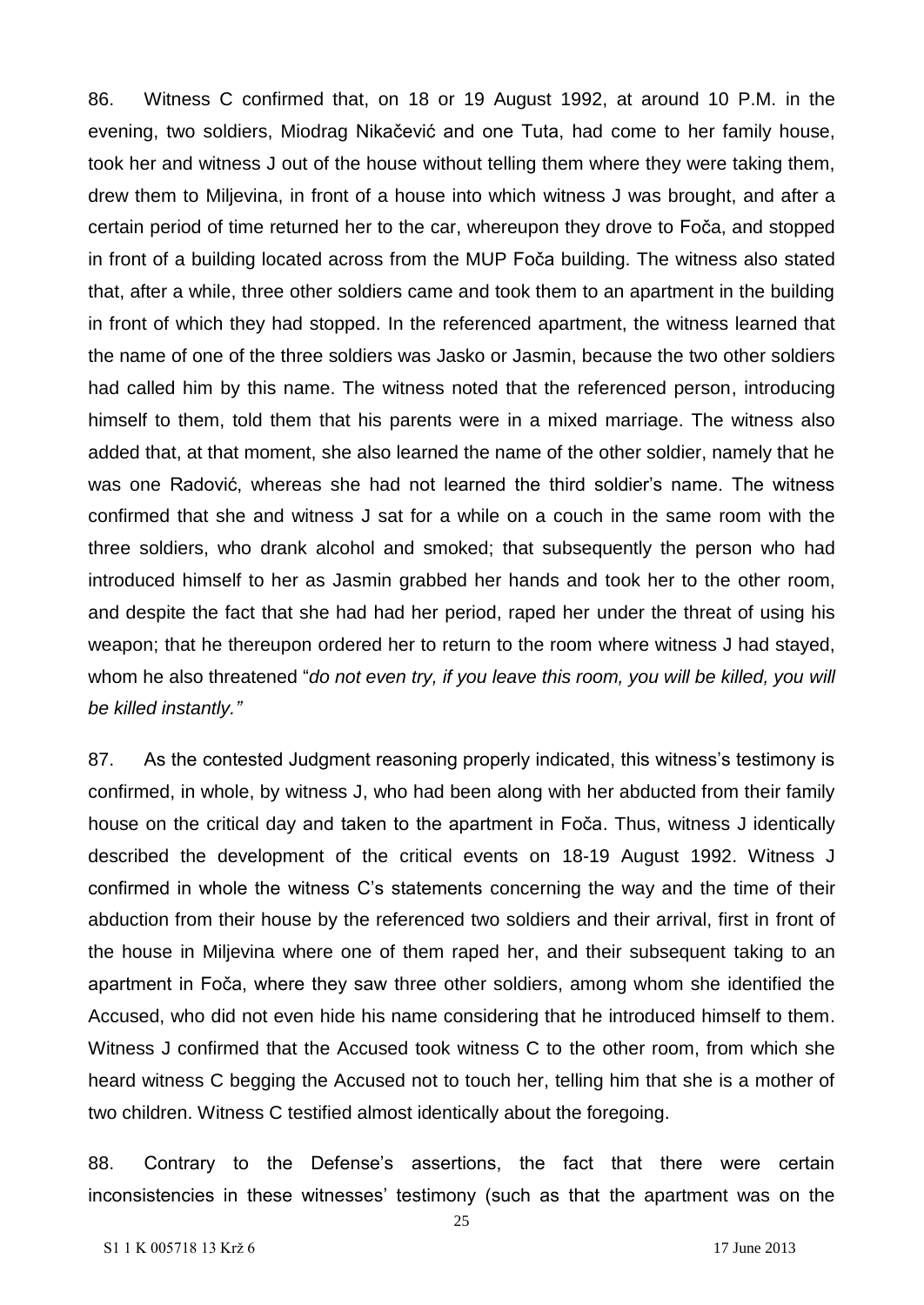second or third floor, certain differences in the description of persons who brought them in, whether the three soldiers took them over in front of the building or in the apartment) do not bring into question the witnesses' evidence. They are testimonials, where the witnesses were exposed to a very stressful situation and a great fear. Therefore, it cannot be realistically expected that all participants in the event have completely and identically perceived the situation, equally observed all details, and that 20 years since the event they will have the same recollection of the event, identically give an account about it, and describe the development of the event, particularly in the situation when several statements are being given, as in the concrete case. It is realistic and certain that eyewitnesses to an event will notice different details, and that their testimony will also differ in certain details, namely that someone will offer more or less information, and that each new recollection of memories will provide a different mosaic of the event, which is ultimately affected by the very way in which the examination was carried out. The sense of the evidence evaluation is apparent exactly from the foregoing, and the Trial Panel provided clear reasons, supported with arguments, for which these witnesses' testimonies were credited, which the Defense's appeal contested unsuccessfully.

89. Therefore, the Appellate Panel has also held that the testimony of witnesses C and J, concerning the way in which the witness-injured party C was raped, were convincing. Considering that even during the investigation phase these witnesses provided consistent and identical descriptions of the events in all essential elements concerning these facts, the complaints advanced by both the Accused and his Counsel had to be dismissed as illfounded.

90. Considering the above accepted Trial Panel's findings, the Appellate Panel dismissed as ill-founded the complaint of the Accused's Counsel indicating that during the relevant period the injured party C and witness J were in Rožaje rather than in Foča, and that therefore the Accused could not have possibly raped the injured party, because the referenced assertions were supported with no arguments or explanations proving their justifiability.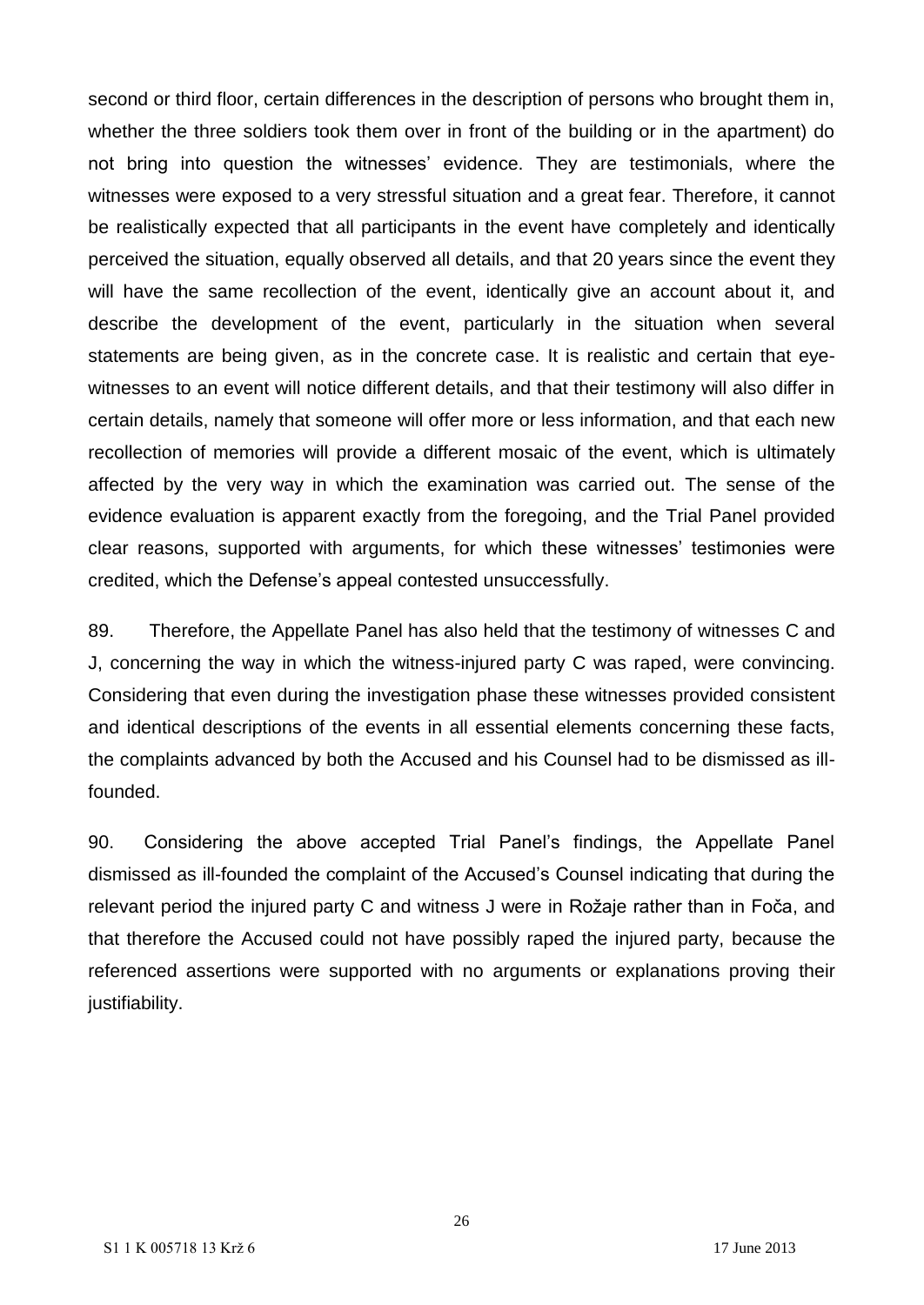# **SECTION 4 OF THE CONVICTING PART OF THE TRIAL JUDGMENT ENACTMENT CLAUSE**

The Appellate Panel concludes that the facts concerning Section 4 of the convicting part of the Trial Judgment enactment clause were established properly and correctly and that the appellate complaints advanced by both the Accused and Counsel are ill-founded in whole.

91. By advancing the complaint concerning the finding of facts under the referenced Section, the Accused contested his participation in the rape of the injured party D. The Accused indicated that it was only due to the circumstances that he was present on the critical site at the critical time, and that after a certain number of Bosniak women and children were brought into the apartment he left the apartment never to return again, since he knew what could happen there. The Accused pointed to certain contradictions between the witness D's and witness F's testimony, particularly with regard to the inconsistencies between the statements they gave during the investigation stage and at the main trial. The Accused believes that the charges were not proved, namely that he did not perpetrate the criminal offense at issue.

92. By contesting the Accused's participation in the injured party D's rape, the Defense particularly pointed to the Accused's testimony. The Accused stated that he had left the apartment prior to the concrete incident itself and never returned to it. The Defense also highlighted certain inconsistencies in the witness D's testimony, and stated that this witness was not credible and that it was her interest to give false evidence against the Accused, considering that she knew none of the remaining alleged co-perpetrators. Ultimately, the Defense believes that the Accused's responsibility should not have been based solely on the injured party D's testimony, because it is insufficient, and because the conviction for this charge is based exclusively on the injured party's statement that she was raped.

93. The Appellate Panel nevertheless concludes that the Trial Panel properly evaluated all tendered evidence, individually and in combination, presented clear reasons, supported with arguments, and on that basis properly found the Accused guilty of the rape of the injured party D.

94. The Trial Judgment contains a comprehensive explanation of the reasons for which the Court decided to credit witness D's statements (given both during the investigation and the main trial). The witness stated that she was, along with witness F and other persons,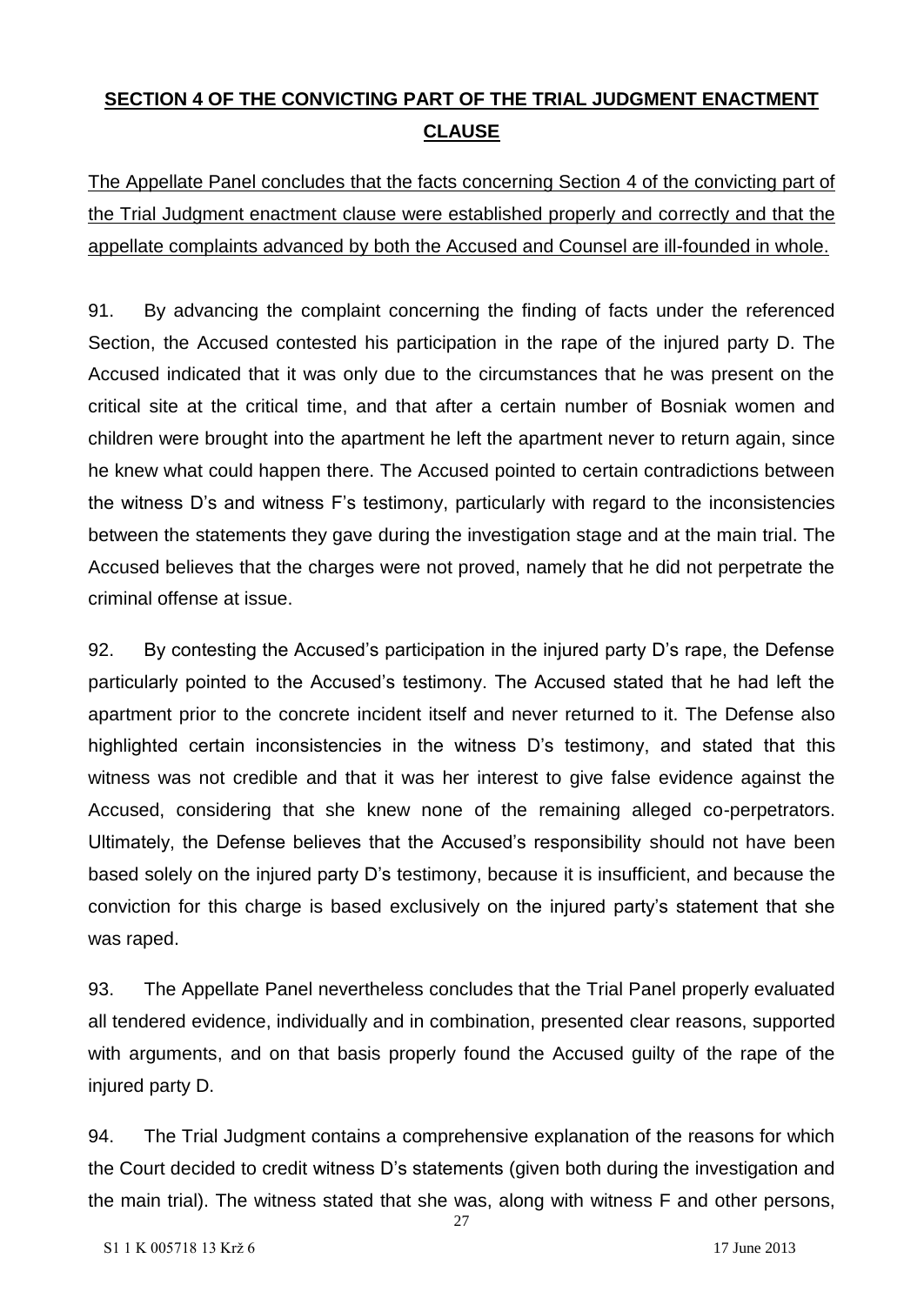taken outside the *Partizan* sport gym in Foča, and brought to an apartment in the building located in the immediate vicinity of the MUP building; that they first sat in a room where she heard Slobodan Čurćić addressing a young man in a uniform, sitting on the couch edge, by the name of Jasko Gazdić. The witness is also consistent in her statements that from that room they were taken to the other one, from which they took one by one of them, and that, when it was her turn, they took her to the adjacent room, where she saw a man, with his trousers stripped off, and a pistol in his hand; that he ordered her to strip off and lick his sex organ, which she had to do; that thereupon Gazdić and Čurčić entered the room and raped her from behind (her back) and thereupon left the room.

95. Witness F identically described the sequence of the events at issue, from the moment of their stay in the *Partizan* sport gym, the arrival of a group of soldiers in the gym, including Slobodan Ćurčić whom she had known from before and who told her that they would take them to an apartment to save them (that witness D and her child were also among those persons), to their interment in an apartment located across from the Police Station building, where they saw several soldiers in uniforms, including the accused Jasko Gazdić, whose name she learned because all soldiers addressed each other with their names. The witness particularly highlighted that she remembered the Accused's name. In addition, witness F confirmed that, after being moved to the other room, those soldiers entered the room after 10-15 minutes, and first took the injured party D to another room; that she could not see what was happening with the injured party D, but could hear her screaming and crying; that thereupon the injured party D was brought back to the room unconscious; that she saw blood on the injured party D's underwear because she was buttoning her trousers.

96. As properly indicated in the reasoning of the contested Judgment, the decisive facts in these witnesses' testimonies are also affirmed by witness G, who was along with the injured party D and witness F held in the *Partizan* gym. This witness confirmed that, on the critical day, soldiers unknown to her entered the gym; that one of them approached her sister-in-law and told her something; that thereupon first witness F and her child, her daughter, witness D and her daughter, Kadira with her children, and Fatima Aljukić with her daughter were taken out. Witness G also added that no sooner than three days after she left Foča, a group of women, including her daughter, arrived in the place in which she had taken refuge. Her daughter told the witness G that no harm was done to her, but that witnesses F and D were taken to other rooms (in the above referenced apartment). Witness G also stated that witnesses F and D never told her anything about their suffering,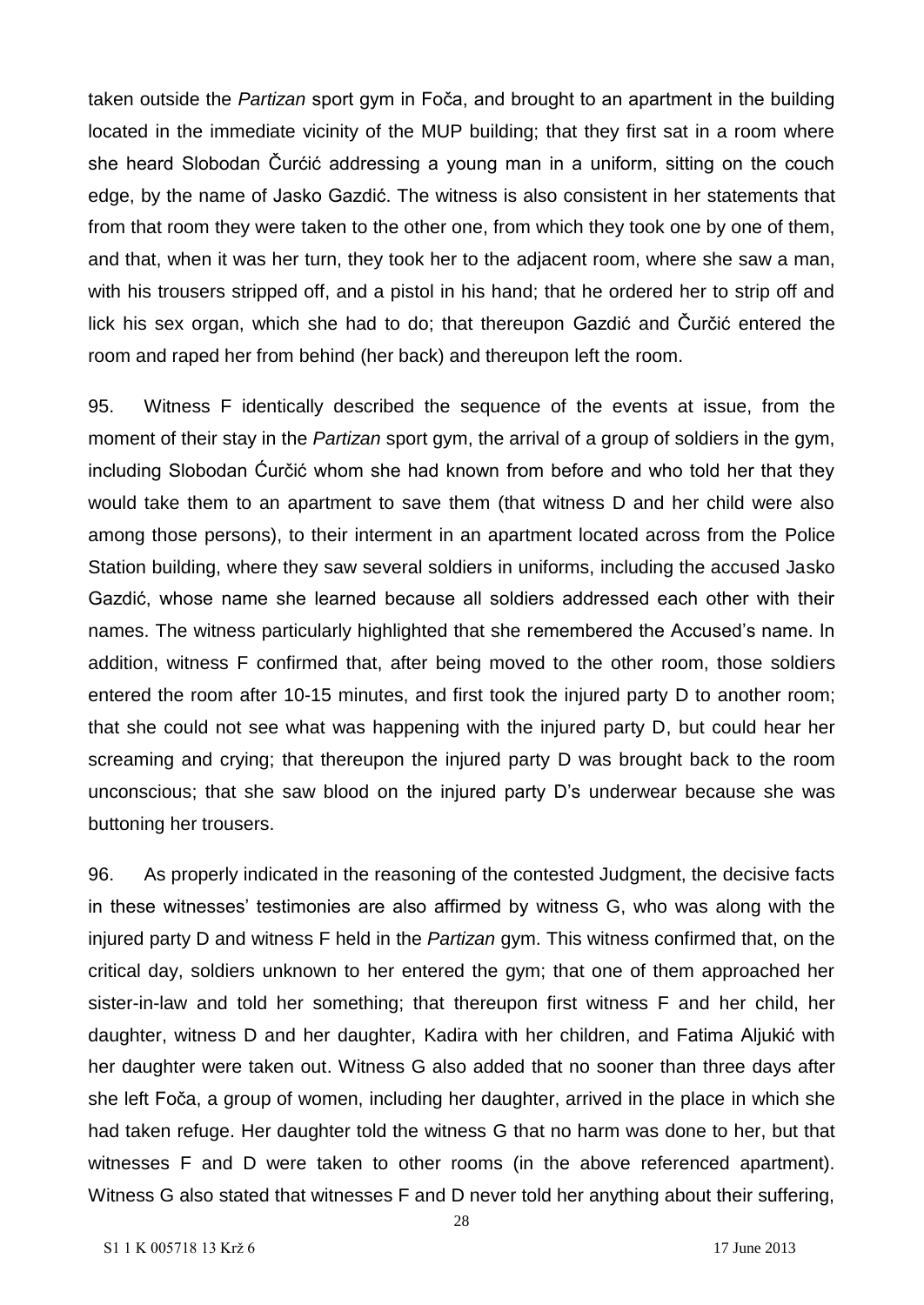but that she had once overheard a conversation between witness F and her mother, when witness F told her mother that she had been raped, and that the worst of them all was Jasko Gazdić, but they said nothing about witness D. In addition, witness G clearly indicated that she is aware that the injured party F kept crying after all that had happened to her, while witness D kept secret all that, indicating that she generally did not speak a lot.

97. As indicated above in relation to the concrete charge under the Indictment Count at issue, the appeal contested the credibility of witness D's and witness F's testimony, and pointed to contradictions between the statements these two witnesses gave during the investigation and their respective main trial testimony, whereby the complaint on the ground of incompletely and incorrectly established facts was satisfied according to both the Accused and the Defense.

98. Contrary to the foregoing, the Appellate Panel concludes that, with regard to the evaluation of evidence concerning this charge, the Trial Panel provided quite valid and comprehensive reasons for its finding that certain facts were proved, and explained in a satisfactory manner how witnesses D's and witness F's testimony was evaluated in connection with both the testimony the Accused gave in the capacity of a witness, and that of witness G.

99. Witness D, the key witness for this Count of the Indictment, and at the same time the direct victim of the criminal act, provided a consistent and reliable description of the critical night-related events, which is, in relation to the decisive facts, fully consistent with the description provided by witness F.

100. The issue of "inconsistency of evidence" given by witness D has been already adequately addressed and dealt with in the contested Judgment, which quite clearly found that certain minor inconsistencies raise no doubts in the Panel regarding the finding that the Accused, along with others, participated in the rape of witness D.

101. Primarily, witness D provided a very clear description of the way in which she was, along with others, brought to the apartment where she clearly heard one of the soldiers addressing the Accused as Jasko Gazdić (the Accused also confirmed that Slobodan Ćurčić addressed him like that), and that the Accused is exactly the person who had raped her in the other room, along with the above mentioned Ćurčić and Vuković, whose sex organ she had to lick at that moment.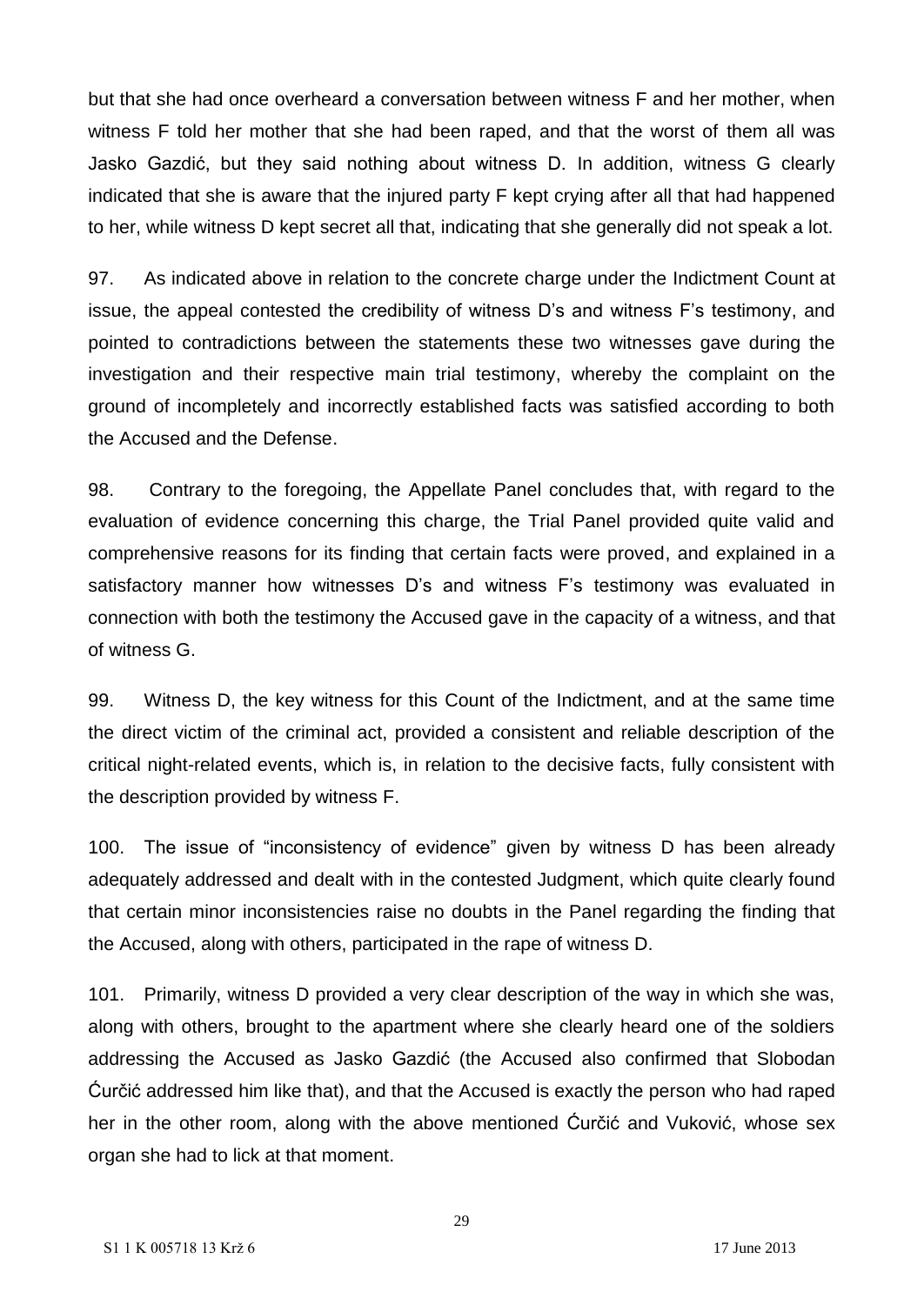102. As the Trial Panel, the Appellate Panel also credited all segments of this witness's testimony concerning the charge at issue, and has no doubts into this witness's credibility. Therefore, all the complaints advanced by the Accused and the Defense contesting the referenced witnesses' testimony are ill-founded and unsupported with any evidence of adequate probative value.

103. The disputable details, such as the inconsistency between the testimony of witness D and witness F regarding the sequence of their taking to other rooms to be raped, or imprecisions in witness D's testimony concerning the moment when she learned the name of the third person whose sex organ she was forced to lick while being raped by the Accused, to which both the Defense and the Accused pointed, can have no effect whatsoever on the creation of a different understanding of the Accused's responsibility and participation in the referenced act, in relation to what is already found under the Trial Judgment.

104. In addition, the Accused's appeal unjustifiably considers as illogical the witness D's explanation that, considering her position while being raped, she could conclude that exactly the Accused raped her. Specifically, considering the time spent by the witness, along with other women, in the apartment before the very act of rape, which realistically enabled her to memorize those persons' appearance and voice/conduct, and correlate that with the obvious position of the injured party (she was not fully turned around), as also properly noted by the Trial Panel, the realistic conclusion is that the injured party could clearly see the Accused entering the room and thereupon raping her. The witness described the foregoing very clearly, and made a clear distinction between the rape to which she was subjected by Ćurčić (he was very violent) and that of the Accused (he was not that violent and he kept laughing).

105. Therefore, the Appellate Panel fully upholds the Trial Panel's finding that the Accused's acts, comprehensively described in the contested Judgment, satisfied the underlying elements of the criminal offense of Crimes against Humanity committed through the act of rape, which was proved beyond a reasonable doubt.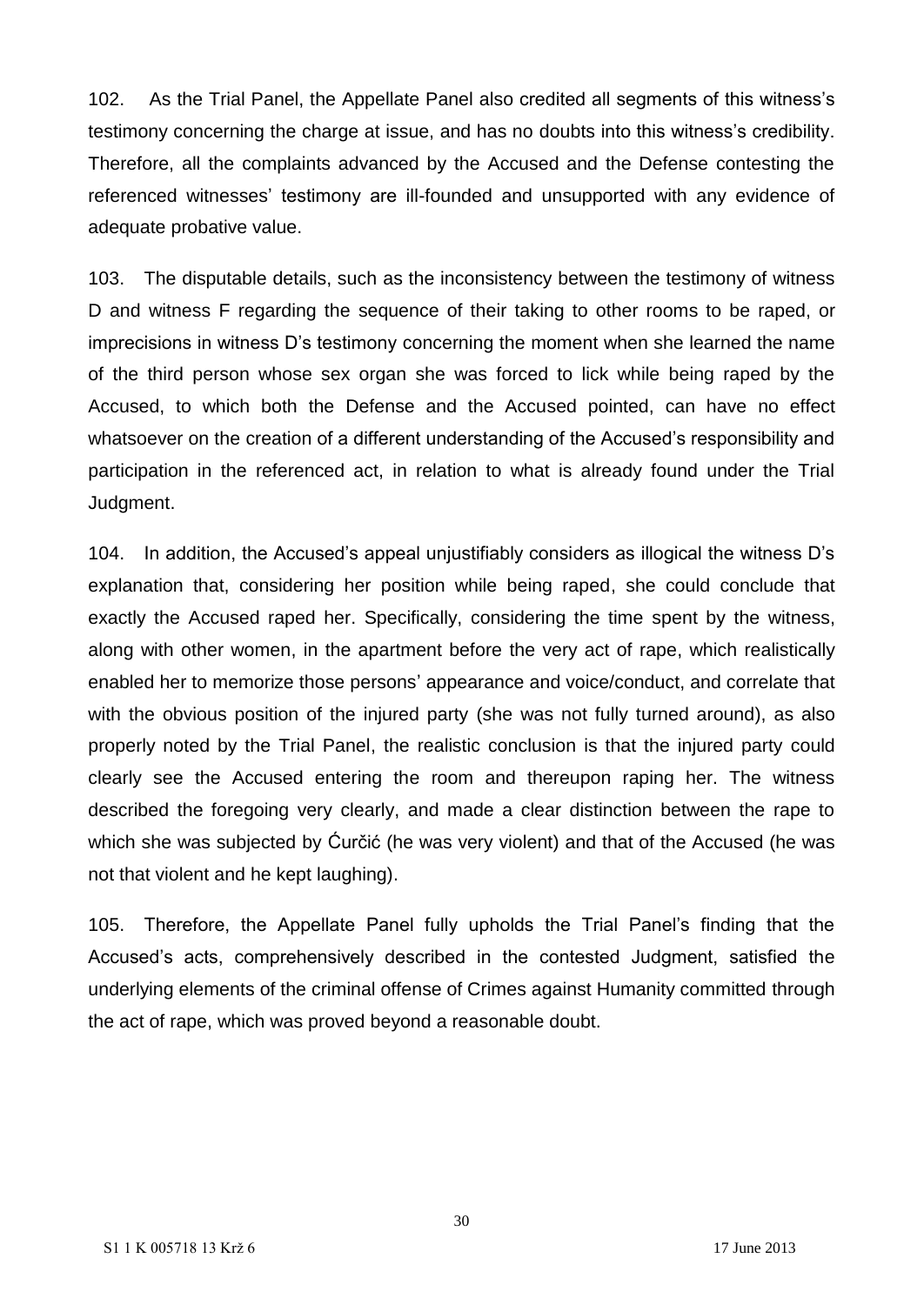# **SECTION 5 OF THE CONVICTING PART OF THE TRIAL JUDGMENT ENACTMENT CLAUSE**

The Appellate Panel concludes that the facts concerning Section 5 of the convicting part of the Trial Judgment enactment clause were established properly and correctly and that the appellate complaints advanced by both the Accused and Counsel are ill-founded in whole.

Under this section of the Trial Judgment finding of facts, the accused Jasko Gazdić was found guilty of the criminal offense of Crimes against Humanity perpetrated by the act of assisting in the commission of the crime of rape of the injured party E at the time, in the place and in the way described in the enactment clause of the Judgment.

106. The Accused's appeal indicated that, obviously, the injured party confused the Accused for some other person, and that the testimony of the inured party-witness E is contradictory. In addition, the appeal presented the alleged inconsistencies by comparing the statements given during the investigation stage with her main trial testimony.

107. By contesting the Accused's participation in aiding and abetting the act of rape of the injured party E rape, the Defense particularly highlighted the Accused's testimony. The Accused denied having anything to do with the incident at issue. The Defense also submitted that the referenced witness's testimony is a false testimony, and indicated that the witness's interest was to have anyone whatsoever charged with this crime since she knew none of the remaining persons. The Defense ultimately indicated that the Accused's responsibility should not have been based solely on the injured party E's testimony, which was tainted.

108. The Appellate Panel considers as reasonable and justified the Trial Panel's finding that the Accused is guilty of the charged act and that the referenced witnesses' statements, primarily regarding the Accused's identity, are beyond a doubt, wherefore the appeals' allegations to the contrary are irrelevant to any further discussion.

109. The Appellate Panel notes that had the injured party possibly erroneously identified the Accused, such identification could have been clarified in cross-examination, but the Accused did not do so. Obviously, neither the Accused nor his Counsel exercised the referenced right of theirs, nor requested the witness to provide a comprehensive description of the Accused to confirm their allegations that the witness had confused him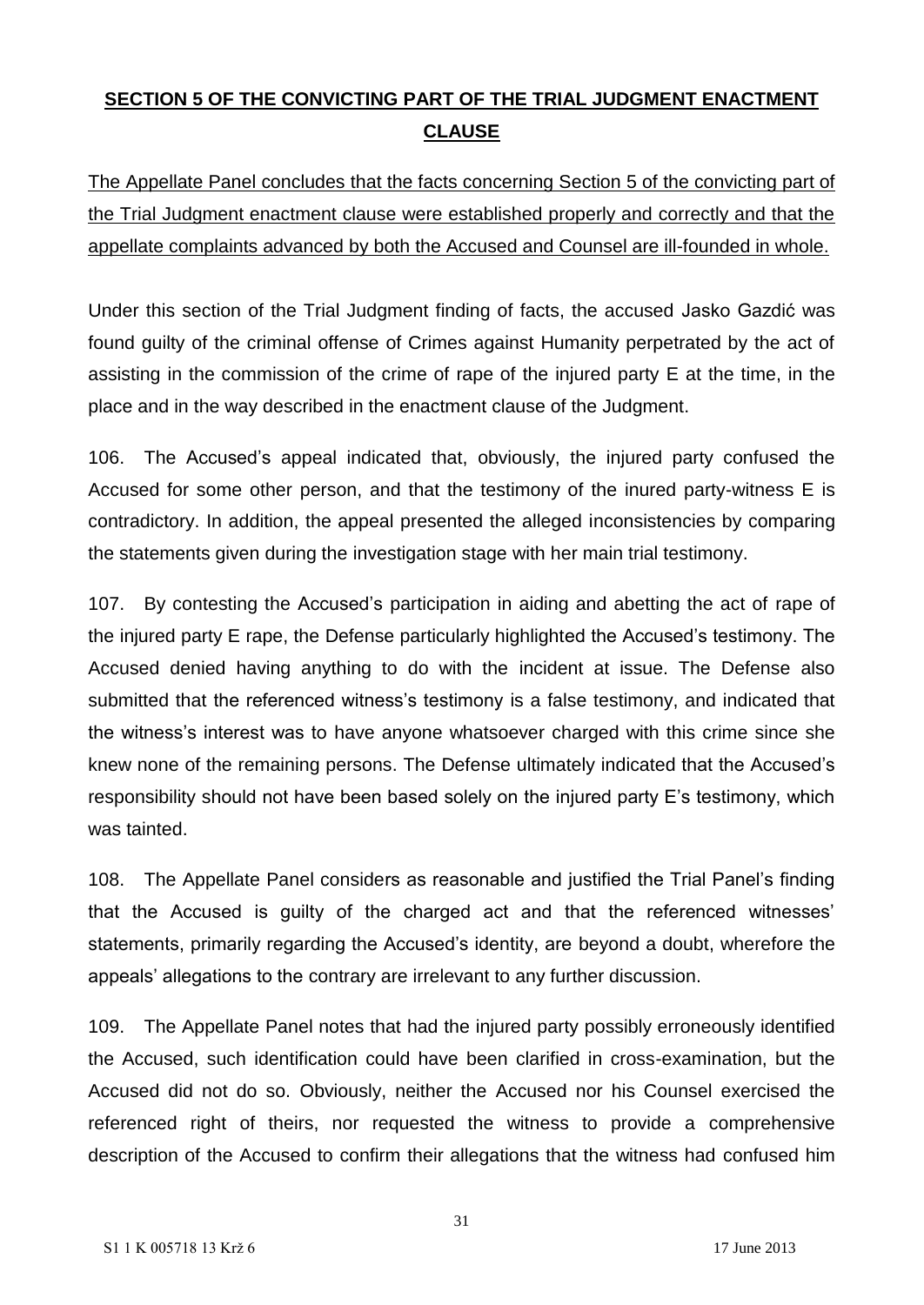for someone else, that is, to prove that the witness E allegedly did not know the Accused at all.

110. It is indisputable for the Panel that witness E indeed knew the Accused; that on the critical occasion the Accused arrived in her apartment, along with Janko Janjić aka Tuta; that under the threat of his knife, punched her in her head and took her to the apartment located in the building known as *Beautiful Brena* (Lepa Brena); and that he repeatedly raped her there during the night.

111. Specifically, both these appeals were essentially aimed at undermining the witness's credibility through the evaluation of certain alleged inconsistencies taken out of the context and, in the Panel's view, unjustifiably given the crucial relevance in the formation of an overall understanding of the commission of the crime at issue. Neither this Panel nor the Trial Panel has any doubts in the credibility of this witness's testimony. This is so primarily because the Panel considers as acceptable the witness's statement concerning the Accused's identification. The witness has known the Accused well already since the pre-war period and has no doubts whatsoever into his identity.

112. The Panel will now refer to the complaints primarily contesting that the Accused had ever had any contacts with one Tuta, who raped the injured party, considering that the Accused stated that Tuta was not a person he socialized with and was not a member of his unit. Accordingly, the Appellate Panel concludes that the Accused's referenced complaint is ill-founded and arbitrary, as it contradicts the testimony of both the injured party E and the Defense witness Miodrag Nikačević, properly accepted by the Trial Panel as credible. The Defense witness Miodrag Nikačević testified, at the hearing held on 30 May 2012, that he had known the Accused by sight; that he knew that the Accused, along with mentioned Tuta, Zeljo, Trifković and Jure, was a member of the so called "black group" that was present on the streets and caused problems; and that they were all men from "Ćoso's unit", all of which is ultimately confirmed by witness E, who testified about the acts taken by the Accused, by which he enabled the other person (Tuta) to rape her.

113. In addition, the Accused or the Defense tried unsuccessfully to point to alleged inconsistencies in the referenced witness's testimony and indicated that, in her evidence given before the Supreme Court of the FBiH on 24 July 2012, the witness mentioned no knife, while at the main trial she stated that the Accused had threatened her with the knife.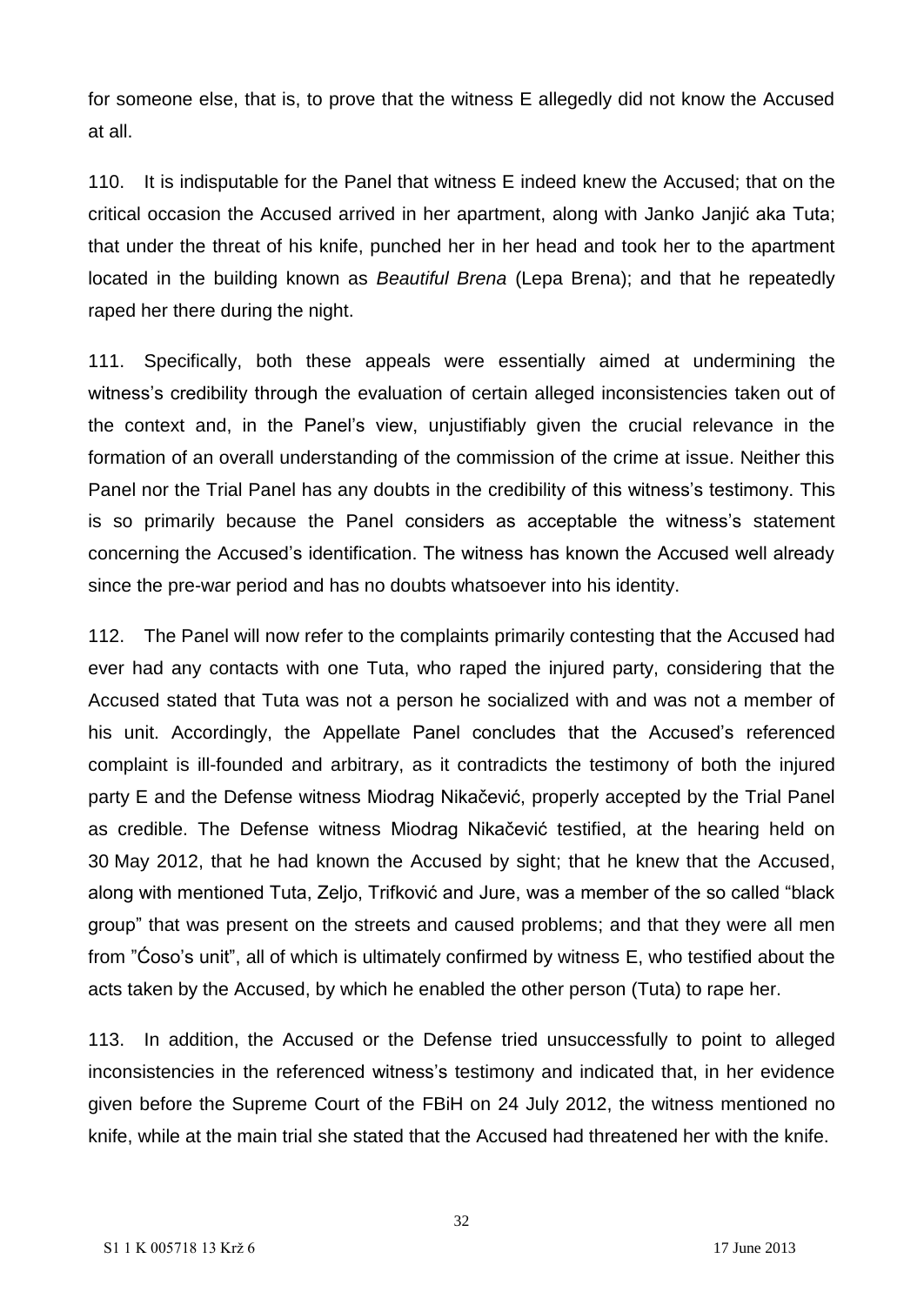114. When asked by Counsel why she did not state for the record, in the presence of the Panel Presiding, its members and the record-taker, that the Accused threatened her with the knife, the witness responded "... *I know that I stated, but now, who was and how, there were many of them, and I do not know what happened when*." When the question was repeated, the witness also responded: "*I maintain what I have said."*

115. There are no significant inconsistencies between this witness's testimony and the one she gave before the Supreme Court on 24 July 2002. The witness's other statements given before the Prosecution on 17 August 2011 and 7 June 2006 are fully consistent with her main trial testimony. Thus, in this Panel's view, the existent discrepancies obviously resulted from different manners in which the witness was examined several times. Also, it is logical to expect that this witness's testimony must differ in certain details, particularly because it is irrational to expect that a person interprets his/her experiences almost identically time and time again.

116. The Panel concludes that this witness's testimony is reliable and consistent in its essential segments. The Panel particularly notes the fact that, in describing her suffering, the witness presents only what she has truly seen and experienced. That the witness's testimony is not just a "serial testimony" is apparent from the act's specific nature and the manner of its commission. Specifically, the witness spoke about the Accused's act which is apparent in her abduction, the received blows and threats, while on the other hand, the witness pointed to the other person who had raped her, as a final act. This means that the witness has no reason to charge the Accused unjustifiably, and to add more criminal activity than that which is objective.

117. In view of the foregoing, the Appellate Panel fully upholds the Trial Panel's finding that the Accused, pursuant to one Tuta's order, threatening her with the knife and punching the injured party in her face, brought the injured party to Tuta's apartment, knowing that she would be raped, which constitutes assisting in the commission of the crime of rape.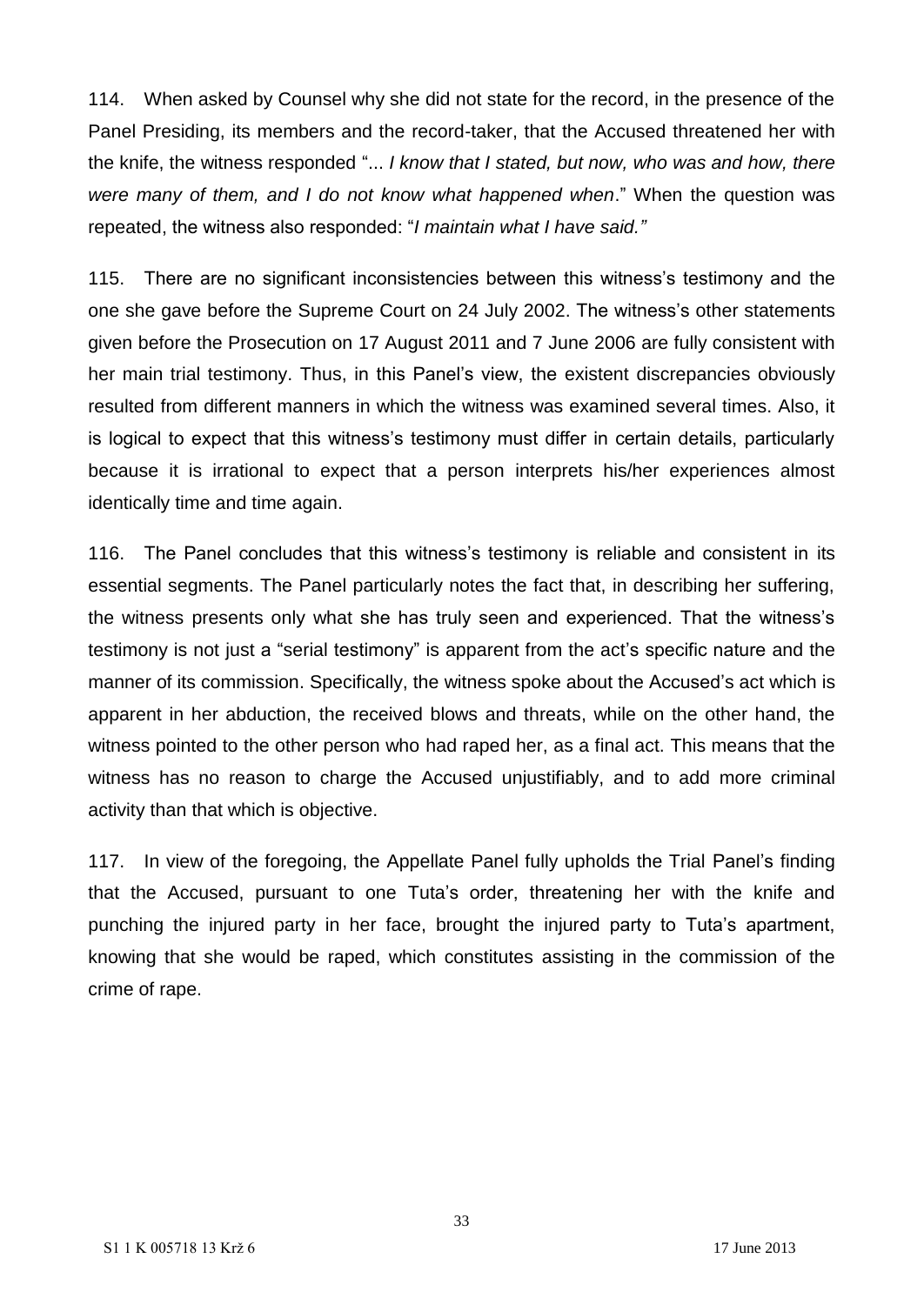### **ACQUITTING PART – PROSECUTION'S APPEAL**

# **GROUND OF APPEAL UNDER ARTICLE 297 OF THE CPC BIH: ESSENTIAL VIOLATIONS OF THE CRIMINAL PROCEDURE PROVISIONS**

### **The contested Judgment contradicts the reasons for the Judgment and contains no reasons on the decisive facts (Article 297(1)(k) of the CPC BiH)**

118. Within this ground of appeal, the Prosecution argued that, in the segment of the Judgment acquitting the Accused of the charges, the Trial Panel omitted to clearly and properly decide on the Accused's guilt for the acts charged, for which it had more than sufficiently clear and concrete evidence on the basis of which it could have done so. Specifically, in the Prosecution's view, the Trial Panel omitted, in the explanation of the acquitting sections of the Judgment, to state the reasons by which it was led to render such a decision, and that the reasons presented in certain sections contradict, to a large extent, the reasons and the facts which were fully established and accepted as proved in the sections finding the Accused guilty as charged. Therefore, having made such a decision in the acquitting part of the contested Judgment, the Trial Panel made essential violations of the criminal procedure provisions which constitute the ground of appeal under Article 297(1)(k) of the CPC BiH.

119. Considering that, by explaining this complaint in relation to the individual charges of which the Accused was acquitted, the Prosecution points to a different state of facts, that is, contests the Trial Panel's concrete finding or evidence evaluation, and thereby addresses the factual basis of the Trial Judgment arguments, the Appellate Panel will respond to this complaint, that is, to the issue of the Accused's responsibility in relation to the acquitting part of the Trial Judgment, within the appellate ground of incorrectly and incompletely established state of facts.

120. In this Panel's view, the enactment clause of the Judgment is not incomprehensible in relation to its acquitting part, and it contradicts neither itself nor the reasoning, as the Prosecution's appeal indicated. The judgment would be incomprehensible if there were doubts about the Panel's findings, that is, if the Panel's findings were incomprehensible, which is obviously not the case here. Specifically, the decision concerning the acquitting part of the contested Judgment is very clear, and the reasons presented in the reasoning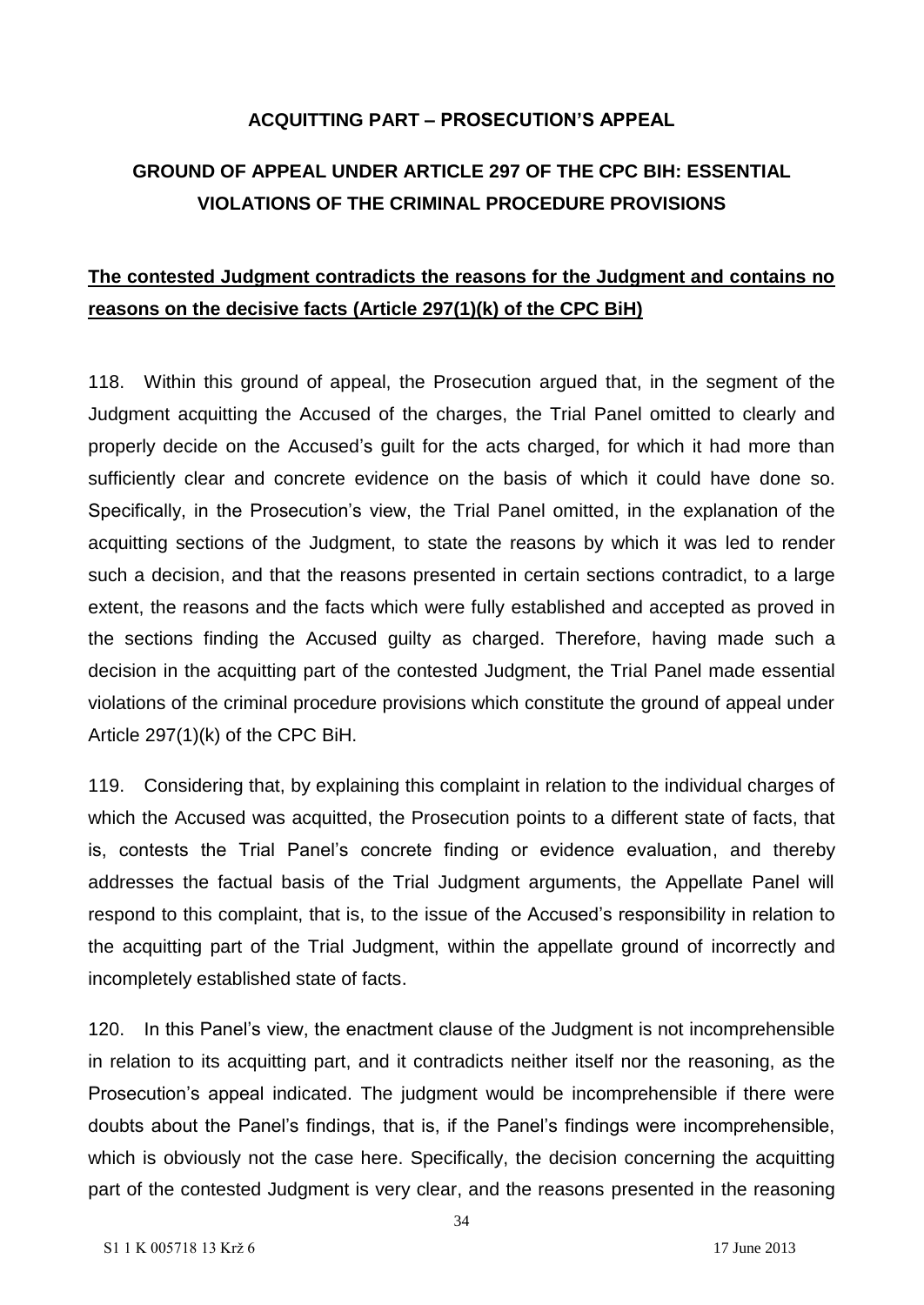of the decisive facts do not contradict it, wherefore the referenced Prosecution's appellate complaints are unfounded. Therefore, the Appellate Panel concludes that the proper and valid nature of the Trial Panel's finding, that the Accused' responsibility for the concrete charges is unproved, undoubtedly ensues from the comprehensive evaluation of the tendered evidence, individually and in correlation, with regard to which the contested Judgment provided quite clear and concrete reasons, including the reasons for which, unlike others, certain witnesses' testimonies and their segments were accepted as true and reliable, and on which the Trial Judgment finding of facts is based, which is also fully upheld by this Panel.

### **GROUNDS OF APPEAL UNDER ARTICLE 299 OF THE CPC BiH: INCORRECTLY OR INCOMPLETELY ESTABLISHED STATE OF FACTS**

121. Pursuant to Article 284(c) of the CPC BiH, and due to the lack of proof of fact, the Trial Judgment acquitted the Accused of the charges that, by the acts described in Sections 1, 2, 3 and 4 of the Judgment enactment clause, he committed the criminal offense of Crimes against Humanity under Article 172(1) of the Criminal Code of BiH, namely: under sub-paragraph g) in relation to Section 1 and 3 of the acquitting part of the enactment clause; under sub-paragraph k) in relation to Section 2 of the acquitting part of the enactment clause and under sub-paragraph g) in relation to Article 31 of the CC BiH concerning Section 4 of the acquitting part of the enactment clause, all as read with Article 180(1) of the CC BiH.

### **SECTION 1 OF THE ACQUITTING PART OF THE TRIAL JUDGMENT**

122. Under the referenced Section of the contested Judgment, the Accused was acquitted of the charges that, in August, he took out the injured parties A, B and Sena Hukara from the *Partizan* sport gym, brought them to an apartment and raped them, whereby he would have committed the criminal offense of rape under Article 172(1)(g) of the CC BiH.

123. By contesting the Trial Judgment's finding regarding this charge, the appeal correlated the factual descriptions of Count 1 (the rape of the injured party A) and Count 2 (the rape of the injured parties A, B and Sena Hukara) of the Amended Indictment, their context of time, evidence, consistency of the injured parties' testimony, and the acts taken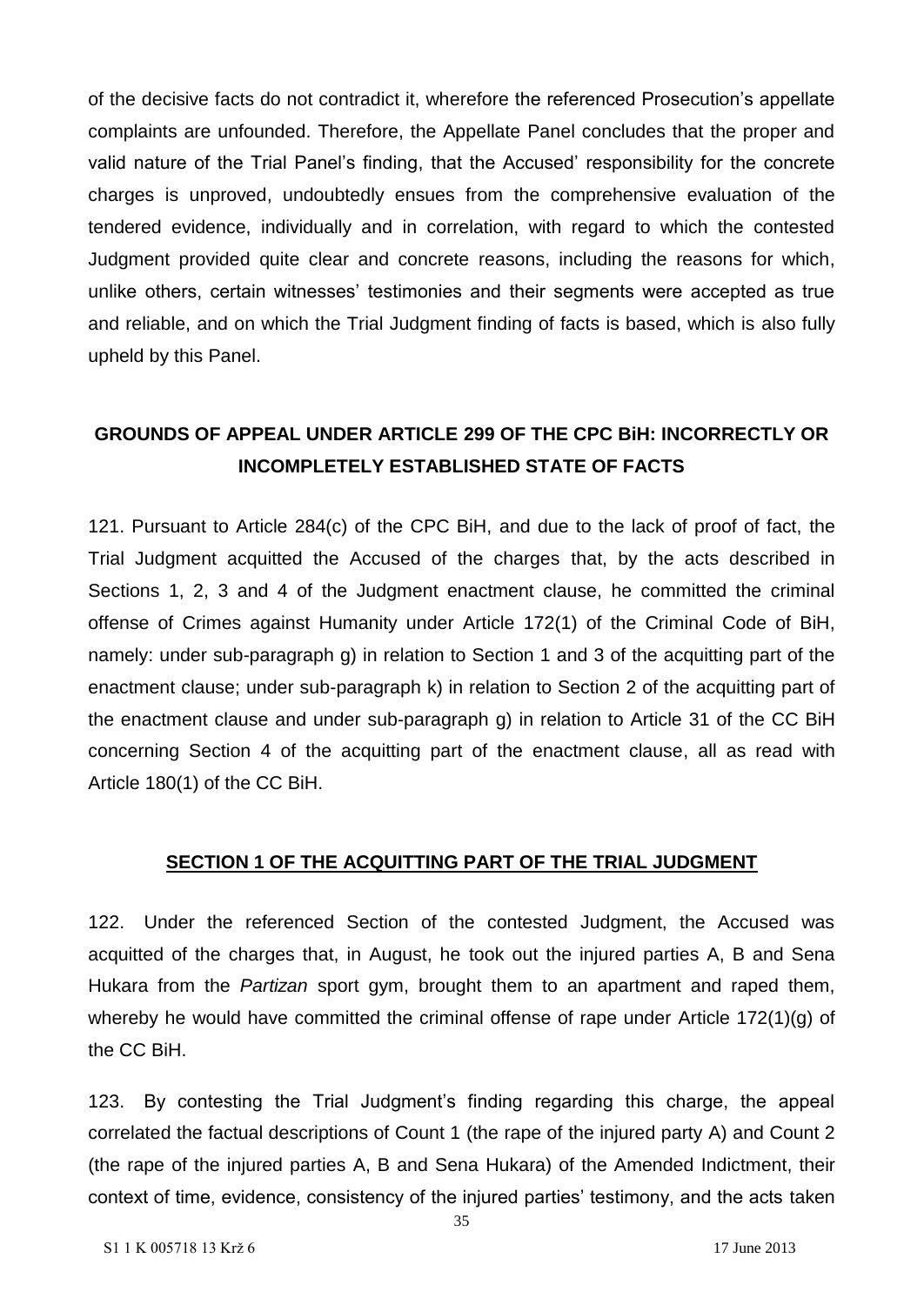by the Accused. The appeal indicated that, according to the Prosecution, the referenced charges are based on the identical evidence, that is, the testimony of witness A and witness B, which as such provide sufficient basis to find the Accused also guilty of Count 2 of the Amended Indictment, rather than to acquit him of this charge. Accordingly, that is, pursuant to the findings related to Count 1 of the Amended Indictment, the Prosecution argues that the Accused also treated the injured parties B, A and Sena Hukara almost identically, all of which ensues from the testimony of the injured parties A and B, as well as from the Accused's testimony. Therefore, the Accused's identification is indisputable also with regard to his responsibility concerning Count 2 of the Amended Indictment, that is, Section 1 of the acquitting part of the Judgment.

124. The Appellate Panel, as well as the Trial Panel, concludes that, indisputably, the injured parties A, B and Sena Hukara were raped while being detained at the *Partizan* sport gym, namely that on the critical night they were taken out of the gym, brought to an apartment, where the three women were raped by the same person. However, what was disputable and what had to be resolved in the present case is whether the perpetrator of the rapes at issue was the accused Jasko Gazdić.

125. The inconsistencies in the testimony of witness A and witness B, which the Prosecutor did not consider as inconsistencies at all, are in this Panel's view huge and significant inconsistencies, which the contested Judgment presents on pages 94 and 95 of its reasons. The Judgment evaluated the observed inconsistencies, and correctly finalized its evaluation with the reasons for which it considers that the evidence on the Accused's identification is insufficient to satisfy the standard of proof beyond a reasonable doubt concerning the Accused's guilt under this Count of the Indictment.

126. Specifically, a comparison between the referenced witnesses' statements given during the investigation phase and the main trial evidence gives a general impression that the witnesses are uncertain about the Accused's identity, as the Trial Judgment presented very clearly. In explaining the vagueness of her statements given during the investigation in relation to the Accused's identity, witness A stated at the main trial that she does not remember his appearance and that she possibly learned from her mother about his physical appearance. When asked by the Panel President to explain how she knows that he (the Accused) is the same person who took her out of the gym on the first night, considering that she stated that she does not remember his appearance, the witness responded: "*Well, I cannot recall now precisely by his appearance.*" With regard to the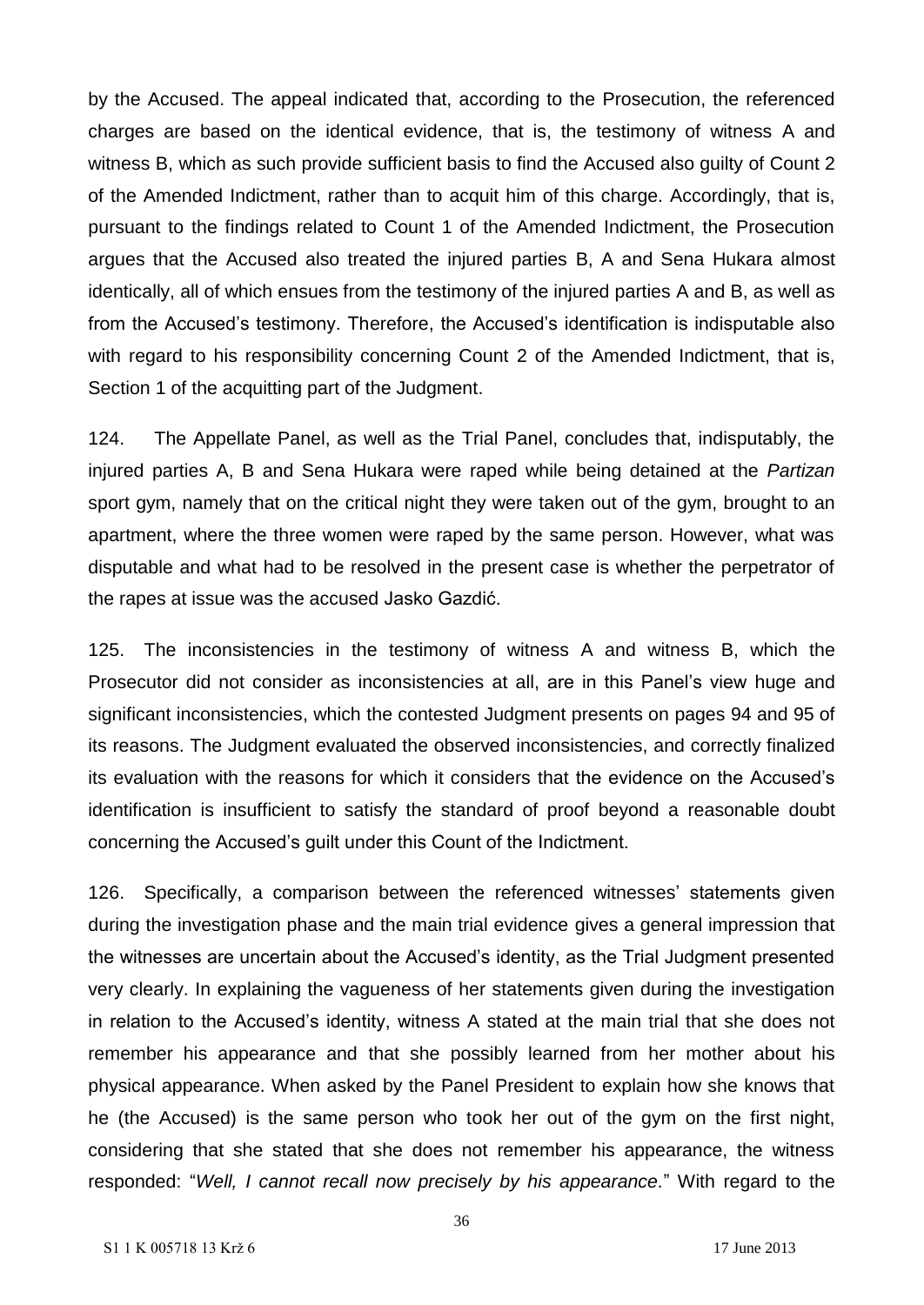clear identification of the accused as the person who raped her, witness B was also not resolute. At the main trial, witness B stated that she thinks that the Accused is the same person who took out her daughter-injured party A on the first night after their arrival in the *Partizan* sport gym. After being asked to clearly respond whether this was the same person, the witness stated: "*Well, I do not know. I assume that he is."* Therefore, there are many inconsistencies, r uncertainties in the testimony of witness A and witness B, as the Trial Judgment properly noted.

127. As to the Prosecution's allegations, that the acts' identical nature, the injured parties, the context of time, and the site of the acts commission lead to the conclusion that the Accused exactly was also the perpetrator of the referenced charged act, the Panel notes that the pattern of conduct, in and out of itself, does not *a priori* mean that these acts were the Accused's acts. This is so particularly because the mere evidence undoubtedly shows that the apartment in question was used by a large number of soldiers, that a large number of women were brought there to be raped, and that all this supports the theory that, in the case at issue, the Accused need not be the perpetrator of the referenced charged act, but possibly someone else.

128. Despite the particular sensibility for these witnesses' suffering which has caused permanent effects on their health and lives, as well as the expressed reasonable fear, this Panel could not reach the necessary extent of probative conviction that the it was none other than the Accused who perpetrated the acts of rape at issue.

129. Therefore, having evaluated all the circumstances in their entirety, as the Trial Judgment also properly found, the Appellate Panel could not conclude, beyond a reasonable doubt, that the rapes at issue, which were perpetrated beyond any doubt, were indeed committed by the Accused. Therefore, being led by the principle of "*in dubio pro reo*" laid down in the CPC BiH, pursuant to which "*a doubt with respect to the existence of*  facts constituting elements of a criminal offense or on which the application of certain *provisions of criminal legislation depends, shall be decided by the Court judgment in the manner more favorable to the accused,*" this Panel upholds as valid the Trial Panel's finding that it is not proved that the accused Jasko Gazdić indeed committed the criminal offense as charged.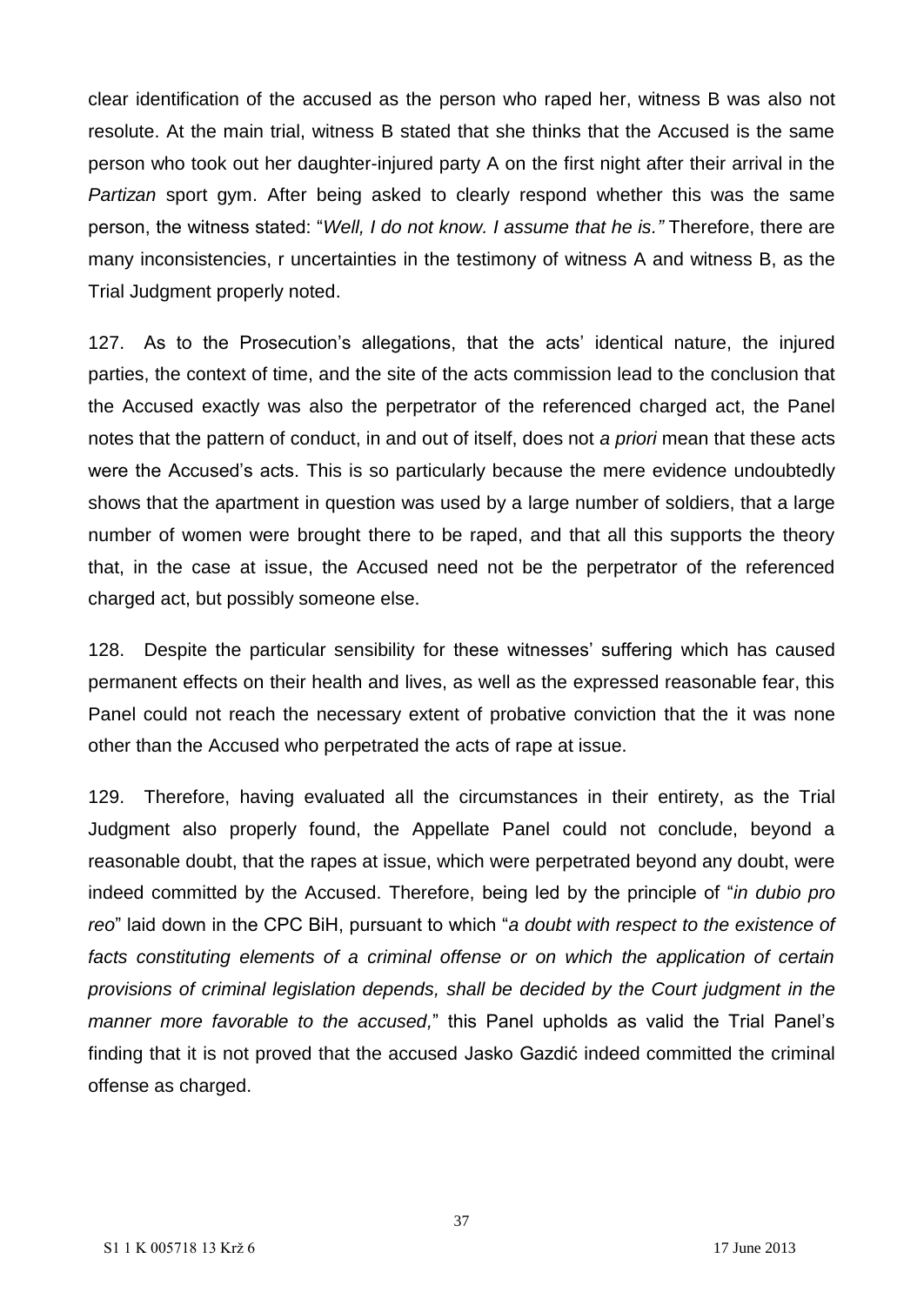#### **SECTION 2 OF THE ACQUITTING PART OF THE TRIAL JUDGMENT**

130. Under this section of the Trial Judgment's finding of facts, the Accused is acquitted of the charges that, with the intent to inflict serious bodily, and particularly mental harm, on several occasions, in the evening hours, he abducted Remza Kurtović from the apartment and brought her back in the morning, thereby causing a great fear in the other women, who were afraid that they would also be taken away, as they supposed that Remza was taken outside to be raped.

131. The Prosecution argues that the Trial Panel did not at all take into account witness H's testimony. In the Prosecutor's view, this witness's testimony shows that the Accused repeatedly visited the apartment in which the women and children, refugees from the place of Điđevo-Foča, were placed, and took away the injured party Remza Kurtović during the night and brought her back in the morning, wherefore the other women greatly feared for themselves and their children, given their assumption that she was taken away to be subjected to rape. The Prosecution argues that all the facts, about which witness H gave evidence, should have been accepted and properly evaluated by the Trial Panel as the facts of decisive importance in deciding on the Accused's responsibility for these acts, whereby the underlying elements of the criminal offense set forth in Article 172(1)(k) of the CC BiH would be satisfied in whole.

132. However, contrary to the Prosecutor's different appellate complaints, the Appellate Panel concludes that, in this segment of the contested Judgment, the Trial Panel completely and properly established all the facts relevant to adjudication in this criminal matter. The Trial Panel acted in full compliance with Article 281(2) of the CPC BiH, conscientiously evaluated the referenced witness's testimony, as well as the general circumstances pertaining to the charged period, and, based on such an evaluation, made the finding on all the facts essential for the proper clarification of all disputable issues, primarily the issues highlighted by the appeal: the existence of a *nexus* between the Accused's acts and the intensity of fear inflicted on the injured parties in terms of the occurrence of the resulting violation of their mental integrity.

133. Considering the fact, that only witness H testified about the referenced circumstances and the present fear, but could not confirm with certainty that the injured party Remza Kurtović was taken out to be subjected to rape, but rather assumed so, it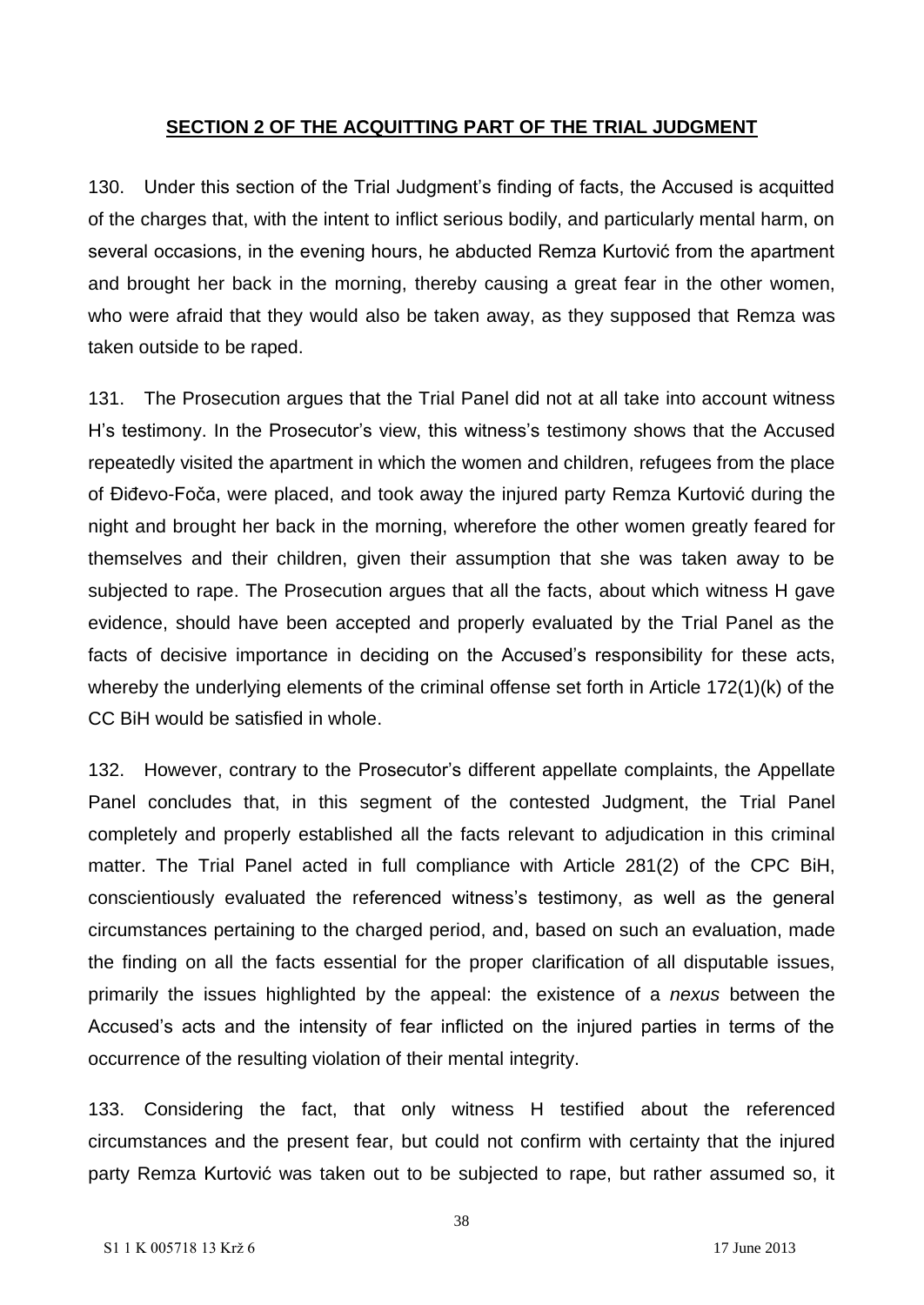cannot be concluded with certainty that all the underlying elements of this offense have been satisfied. Specifically, the Appellate Panel accepts the fact that this witness, as well as the other detainees, felt certain fear due to the Accused's and other persons' conduct, apparent from the abduction of certain persons from the apartment and the general situation in the Foča territory. However, the Appellate Panel concludes, as also found by the Trial Panel, that no fear of such intensity existed, at least as presented in the referenced witness's testimony, which would cause great suffering or serious injury to body or mental health, which constitutes an essential element of this charged act.

134. Specifically, in paras. 325 and 326 of the contested Judgment, the Trial Panel made proper findings concerning the referenced circumstances, from the fact that the fear felt by the witness when the Accused took Remza Kurtović out of the gym, was not particularly explained, that the witness did not speak about a possible fear and its intensity felt by the other women, but rather spoke generally of the existent fear of uncertainty in what could happen to them, to the fact that the Accused's participation in the referenced event (which is indisputable, but does not, in and out of itself, imply his state of mind in terms of intent to inflict great suffering or serious bodily or mental harm whose existence would invoke criminal responsibility)", undoubtedly leads to the presented finding. For the foregoing reasons, this Panel also does not accept the Prosecution's theory presented in their appeal, that the Accused's treatment of Remza Kurtović, as explained by the witness, caused great fear in other persons, in terms of the resulting consequences apparent from their mental integrity violation, which constitutes an essential element of the referenced charged act.

135. Accordingly, considering that the Prosecutor's appeal did not reasonably bring into doubt the Trial Panel's finding in the acquitting part of the contested Judgment, it is clear that the Trial Panel acted properly by acquitting the accused Jasko Gazdić of this charge pursuant to Article 284(1)(c) of the CPC BiH. Therefore, this segment of the Trial Judgment is upheld pursuant to Article 315(2) of the CPC BiH.

#### **SECTION 3 OF THE ACQUITTING PART OF THE TRIAL JUDGMENT**

136. Under the referenced section of the contested Judgment, the Accused was acquitted of the charges that, in the way comprehensively described in the enactment clause of the relevant part of the Judgment, he took over the injured party-minor B.A., at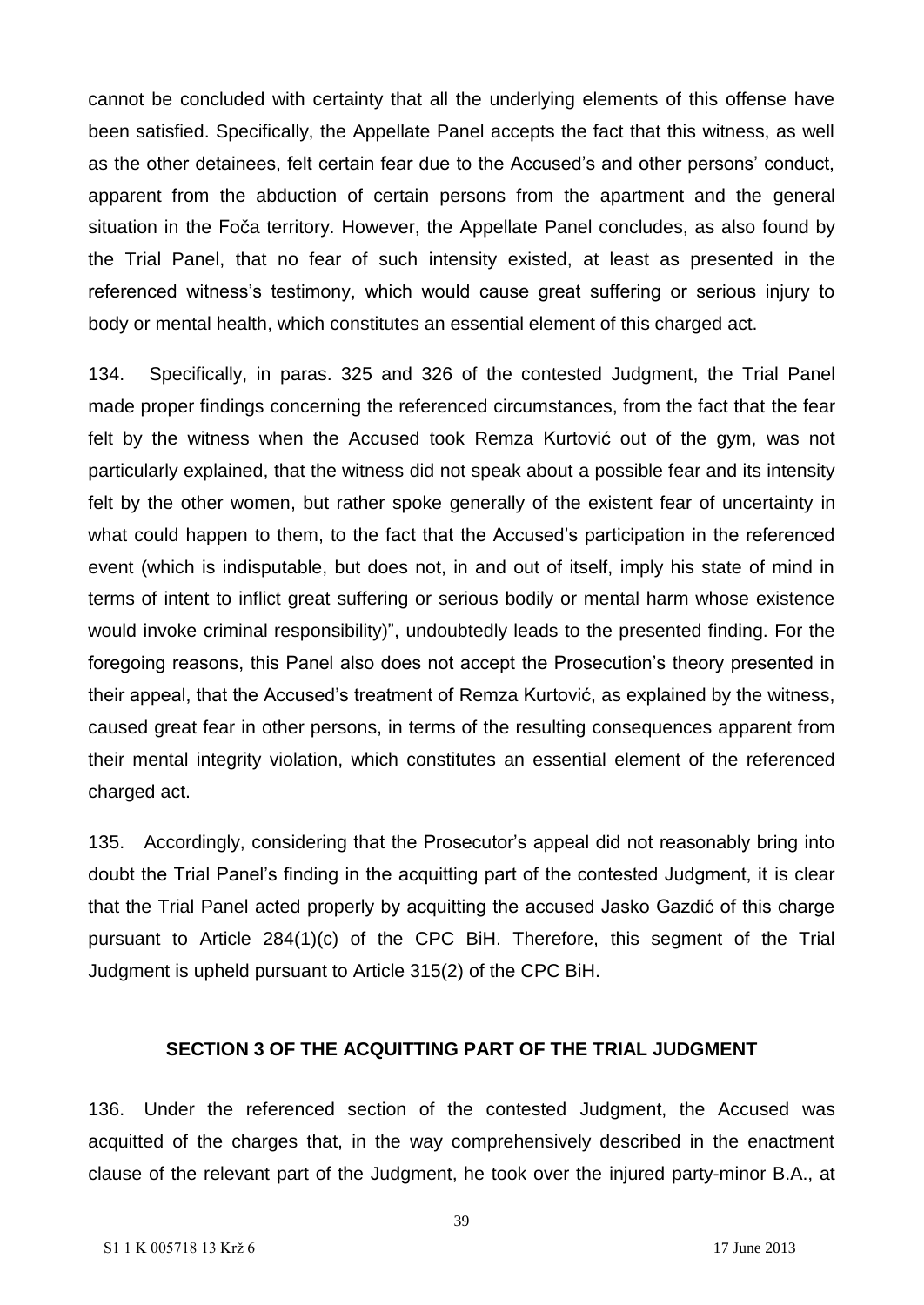the time only age 12, from a man, kept her for himself for around one month, and over the same period went with her in different apartments, where he sexually abused and raped her, and thereupon handed her over to another man, whereupon her whereabouts have been unknown ever since.

137. The Prosecution contested the Trial Judgment with regard to this concrete charge and referred to the testimony of witness E, who gave account of the referenced circumstances. The witness pointed to a large number of important facts showing that the Accused is responsible for the commission of the act charged against him under this Section. The Trial Panel did not at all take into account the referenced facts, it rather just noted that witness E's testimony was scant in details and inconsistent with regard to the facts at issue, which is incorrect, according to the Prosecution.

138. The Prosecution argues that the Trial Panel's omission is apparent from the fact that it did not consider witness E's evidence given about the concrete circumstances in the context of the generally known facts addressing the systematic rapes of women in the Foča territory, whereby a conclusion could be clearly drawn that the Accused's responsibility for the referenced act charged against him exists indeed.

139. Having considered the foregoing Prosecutor's appellate complaints, indicating that the facts were incorrectly and incompletely established in the contested Judgment, and having comprehensively examined its substance, and reviewed the case record, the Appellate Panel concluded that the referenced complaints are ill-founded. The Appellate Panel also concluded that the facts were established properly and completely, and that the contested Judgment contains valid and acceptable reasons provided for all the decisive facts on the basis of which it rendered the decision acquitting the accused Jasko Gazdić of the charges for the referenced act.

140. The Appellate Panel concluded that, in evaluating the evidence, or the witness E's testimony, which is the Prosecution's single evidence presented regarding this Count of the Indictment, the Trial Panel properly applied the principle of *in dubio pro reo*, because many inconsistencies were found in the statements of the witness, who is both the injured party and the eye-witness to the crime. Therefore, the Appellate Panel also concludes that the accused Jasko Gazdić's participation in the charged acts has not been proven beyond a reasonable doubt.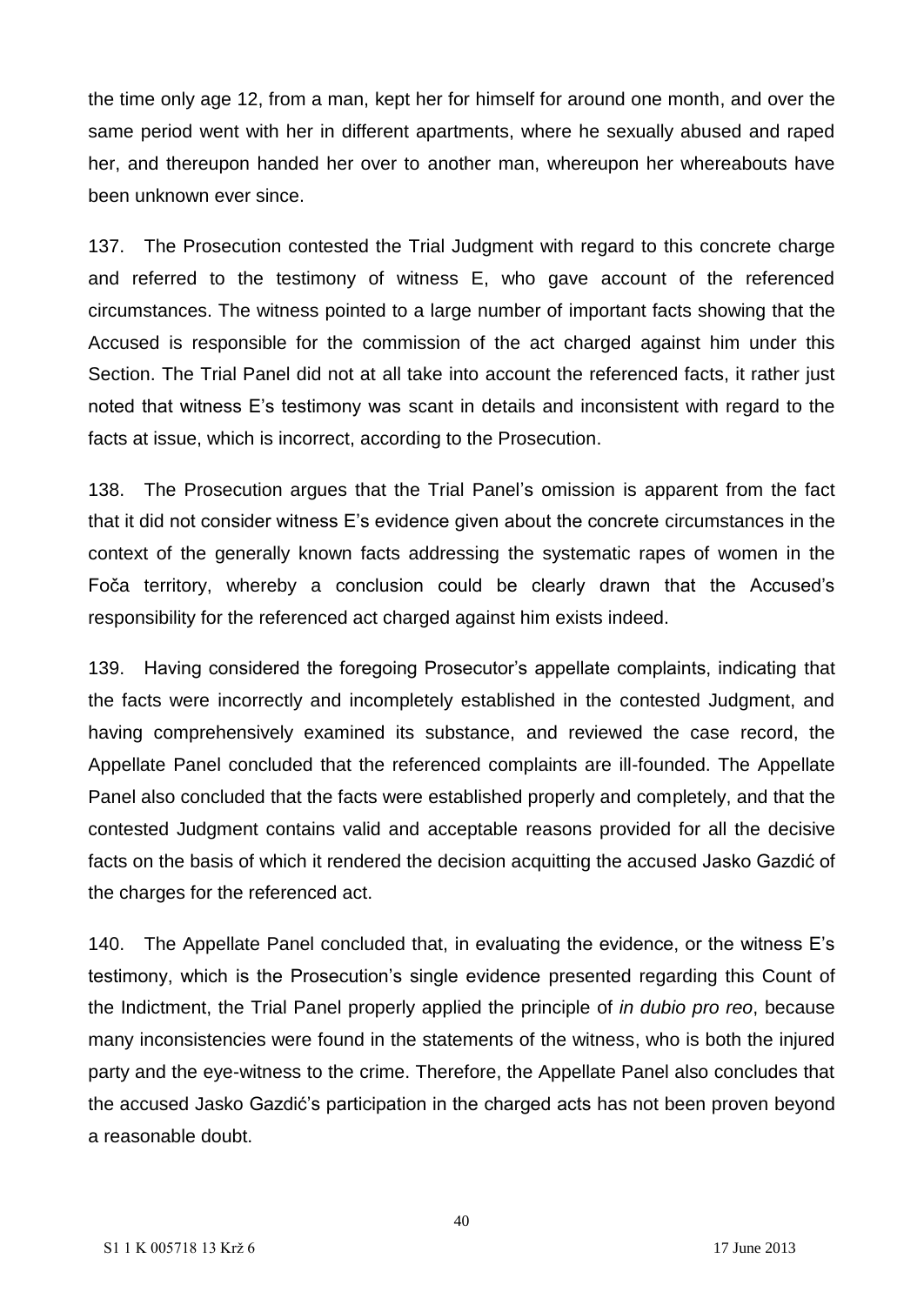141. The presumption of innocence is one of the basic principles of criminal law. The requirement related to this presumption is that the Prosecution must prove beyond a reasonable doubt that all the acts satisfying the essential elements of the criminal offense exist indeed.

142. The Appellate Panel holds that, having observed the problem of inconsistency between the witness's statements given during the investigation and the main trial testimony, the Trial Panel used proper standards to evaluate this witness's credibility.

143. Along this line, the Trial Panel first examined the witness's main trial testimony. The foregoing evaluation shows that the witness indicated Jasko Gazdić as the perpetrator of the criminal offense at issue, and as the person who took over minor A.B. from one Stanković, held her for himself for around one month, and during this period took her in different apartments, where he sexually abused her, and thereupon handed her over to one Ginić, whereupon her whereabouts have been unknown ever since.

144. The Trial Panel properly observed all the inconsistencies concerning the decisive facts pertaining to this criminal offense, and paid due attention to the inconsistencies between this witness's main trial testimony and her statement given during the investigation. In this Panel's view, the Trial Panel had reasons to find that the witness is inconsistent and uncertain about the decisive facts: the surrender of victim B.A. to the Accused by one Stanković, the description of the victim's rape by the Accused and the moment when the Accused handed the victim over to one Ginić. Considering that no other witnesses' testimony confirmed the referenced witness's testimony, the Trial Panel's finding remains proper and based on the tendered evidence.

145. Specifically, at the main trial, witness E testified that she heard that minor B.A. had been handed over by one Stanković to the Accused, but immediately added that she was uncertain about whether he had sold or given her away. In addition, in testifying about victim B.A.'s hand-over to one Ginić by the Accused, the witness stated that she was not certain about whether the Accused actually sold her or just gave her away. When asked if the foregoing statement was just her assumption, the witness explained that these men did nothing which was not in their own interest. The witness explained by the lapse of time all the differences/inconsistencies between her main trial testimony and her previously given statements, as well as her uncertainty about whether the victim was sold or handed over.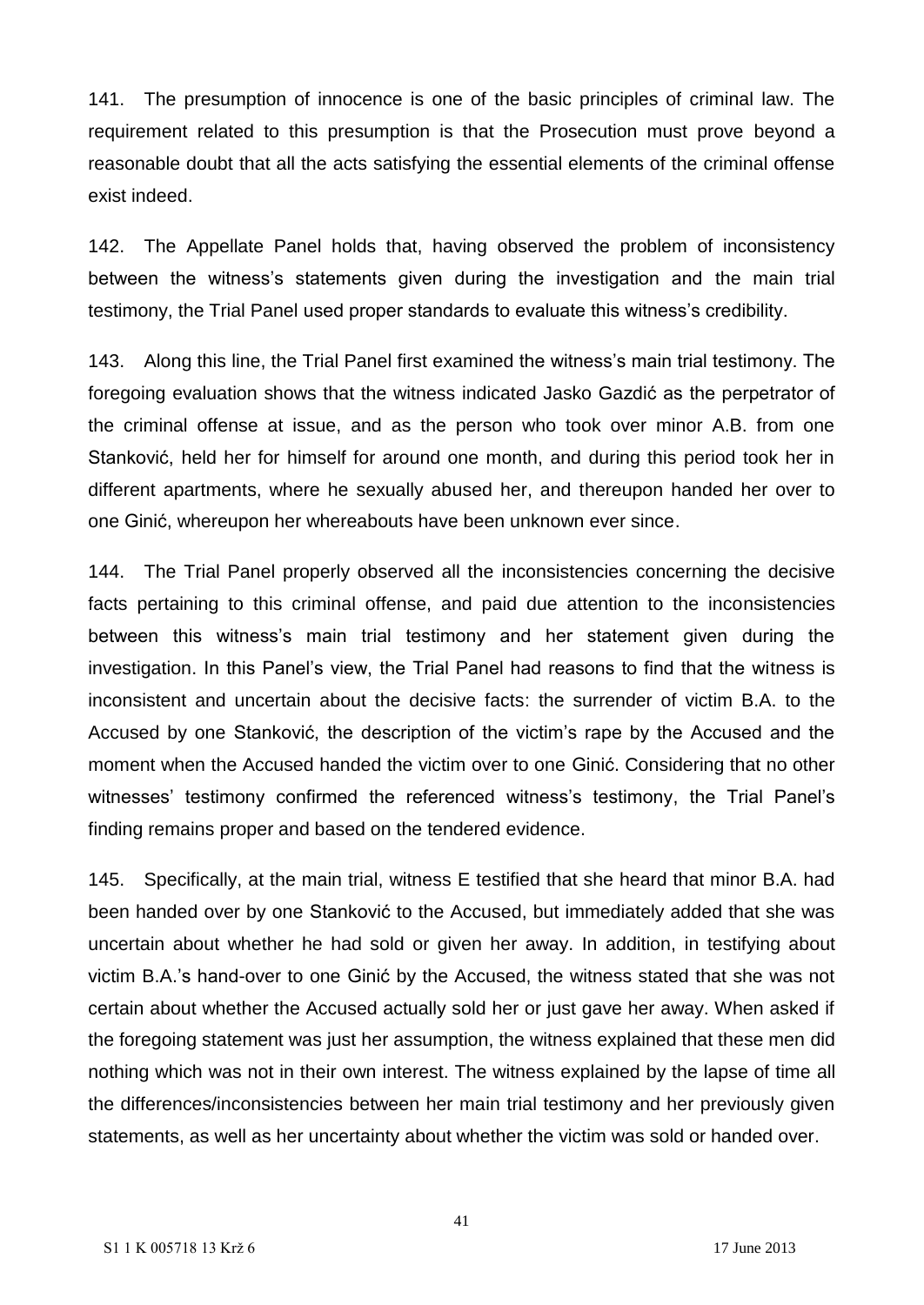146. Also, in relation to the rape of injured party B.A., witness E testified at the main trial that she knew that the accused Gazdić had sexually abused minor B.A.; that she was once present in a flatlet when the Accused had a sexual intercourse with the injured party; that she once even heard the injured party shouting in her sleep: "*Let me go, Jasko, let me go, f… the train which brought you here.*"

147. At the main trial, however, in responding to the Prosecutor's question of whether the Accused had any sexual intercourse with the Accused in the flatlet in her presence, witness E responded: *"Sexual intercourse. Yes. Yes"; and* when the Prosecutor asked her if that sexual intercourse was taking place in front of her, the witness responded "*It was like this, a couch was placed on one side, and further over there, on the other side. I was here, and they were over there. Thus, he sometimes slept there over the night."* The Trial Panel properly found that this response indicated that the witness did not concretely described the act of rape, about which she should have known the tiniest detail had it indeed occurred, considering her statement that she was present in the same room in which the referenced rape allegedly occurred. Therefore, the Trial Panel properly found that this witness, consciously or unconsciously, and probably with the intention to have someone held responsible for the rape of both her and the injured party B.A., which is certainly a very painful and tragic experience for them, has convinced herself into something which is untenable and lacks the factual support. Also, the Appellate Panel finds further reason supporting such a view in the fact that no sooner than at the main trial did the witness correlate the Accused with the act of rape of the injured party B.A., while during the investigation phase she disregarded such an essential fact and did not mention it at all, which is completely illogical considering the decisive importance of this fact.

148. In rendering this decision, the Appellate Panel particularly took into account that, quite understandably, the witness cannot recall all the details pertaining to a certain event, given the time distance, or the elapsed period of time between the event occurrence and the testimony day. This Panel also accepts the fact that each witness has different ability to observe and remember smaller or irrelevant details related to the event, particularly because this witness is at the same time the injured party/victim, who had an extremely traumatic experience. This Panel, however, concludes that, in the concrete case, the differences in her statements are not apparent just from the details, which could be justified in certain situations, but that they also differ in the essential and decisive segments, particularly in those related to the very act of rape, which the witness did not mention at all during the investigation phase, while at the main trial she described it in a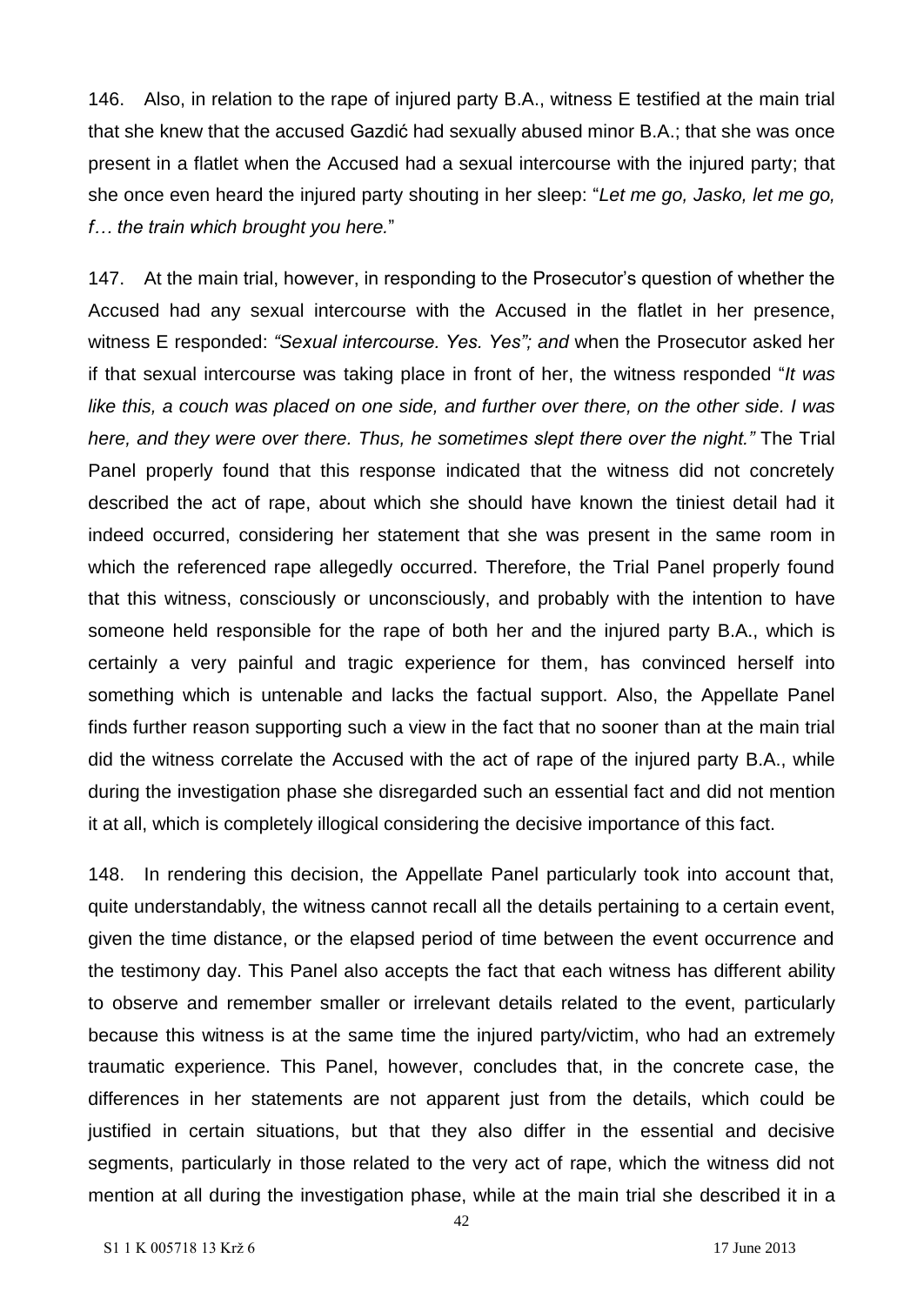shallow and incomplete manner, and thereby brought the Accused's guilt into a serious doubt.

149. The Appellate Panel therefore concludes that the Trial Panel properly found that the facts concerning the injured party's take-over by the Accused from one Stanković, his keeping her for one month to sexually abuse her, and the Accused's act of her surrender to one Ginić, were not established with certainty based on this witness's testimony, but rather indicate just a possibility, or a certain likelihood, that these events occurred in the manner as described in the Indictment, which does not suffice pursuant to the principle of *in dubio pro reo*.

150. Therefore, based on such a testimony, unsupported either directly or indirectly with any other testimony, the Court could not reliably conclude, on the basis of the generally known facts addressing the systematic rapes of women in the Foča territory, as the Prosecution's appeal also invoked, that the accused Jasko Gazdić indeed committed the criminal offense in the manner, at the time and on the place as charged under this Count of the Indictment. Thus, by applying the principle of *in dubio pro reo*, the Trial Panel rendered a proper and lawful decision and acquitted the Accused of the referenced charges.

#### **SECTION 4 OF THE ACQUITTING PART OF THE TRIAL JUDGMENT**

151. Under the referenced Section of the contested Judgment, the Accused is acquitted of the charge that, in the way comprehensively described in the enactment clause of the relevant segment of the Judgment, he assisted in the rape of the injured party E in the way that, along with another man, he took her to an apartment, knowing that two soldiers were already there, and being aware that they would rape her.

152. In challenging the Trial Judgment's finding regarding this concrete charge, the Prosecution referred to the testimony of witness E who gave evidence about these circumstances. Witness E stated that the Accused arrived in the apartment, already knowing in which apartment the injured parties E and B.A. were present, and, along with one Bakara, took them to an apartment where he handed the injured party E over to two soldiers, who were already there in the apartment, and who raped her, along with the above mentioned Bakara, whereupon the Accused came back in the morning hours, and returned her and B.A. to the first apartment. According to the Prosecution, all the foregoing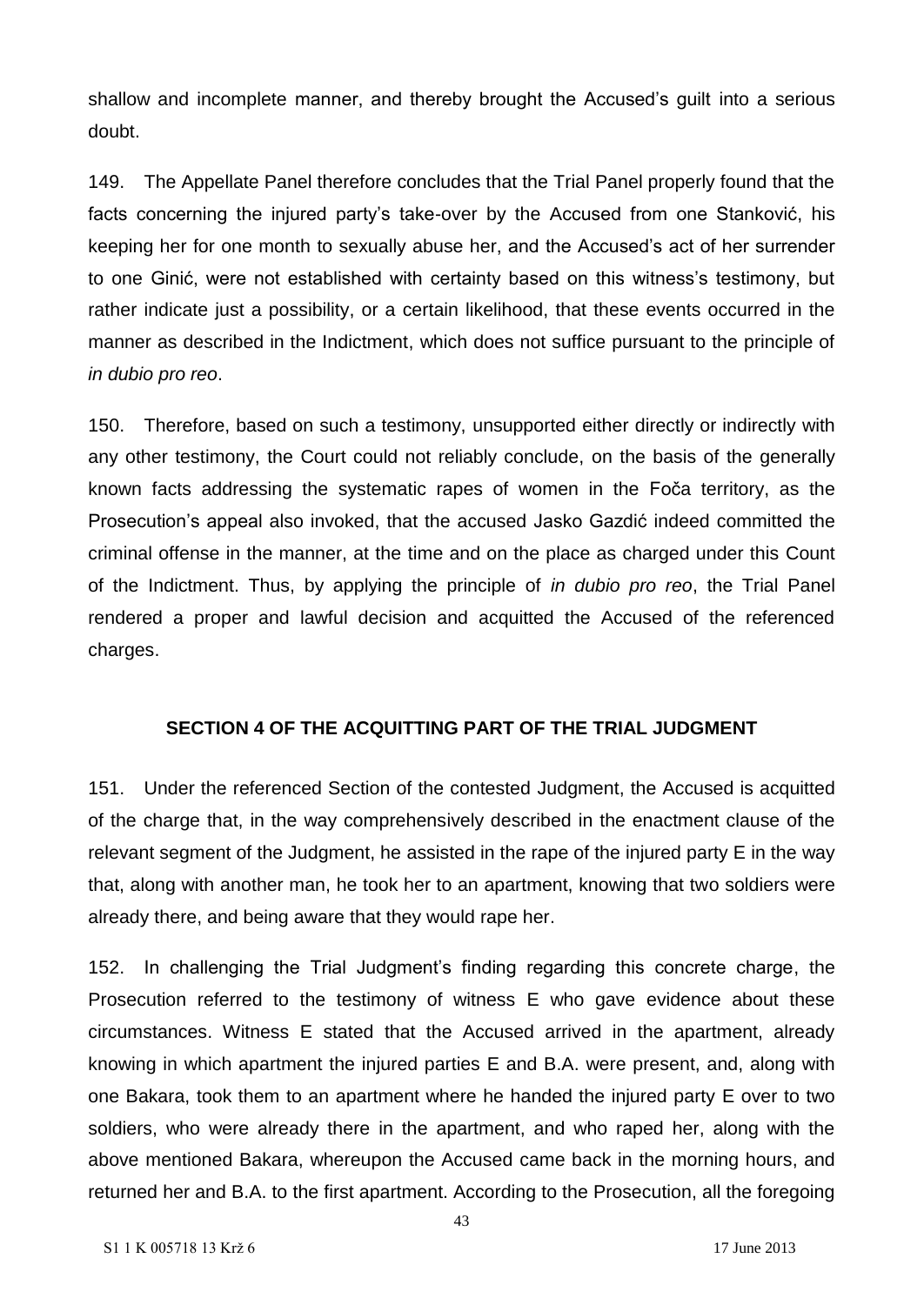shows that the Accused had the awareness or knowledge of the purpose for which the injured parties were abducted, as well as the knowledge that the soldiers were already present in the referenced apartment, in which way he enabled them and one Bakara to rape the injured party E. The foregoing contradicts the Trial Panel's finding that the Accused was not aware that the two soldiers were already there in the referenced apartment.

153. In considering the Prosecutor's appellate complaints, indicating that the tendered evidence undoubtedly shows that the Accused is responsible for the rape of injured party E in the capacity of an aider and abettor, the Appellate Panel concludes that the facts were established properly and completely, and that the challenged Judgment contains valid and acceptable reasons for all decisive facts, on the basis of which it was decided to acquit the accused Jasko Gazdić of the charges for the referenced act.

154. The Appellate Panel upholds the Trial Panel's finding concerning the proof of acts undertaken by the Accused, namely that he is the person who, along with another man, took the injured party to the apartment and handed her over to the two soldiers, who raped her. The Appellate Panel also upholds the Trial Panel's view that the Accused's subjective element-*mens rea* was not satisfied, namely that the Prosecution did prove the existence of the Accused's intent to assist the two soldiers and the person who had brought the injured party, along with him, to the apartment where the acts of rape took place, and to perpetrate the crime at issue.

155. Specifically, Article 31 of the CC BiH defines the responsibility of an accessory as:

- *(1) Whoever intentionally assists another in perpetrating a criminal offence shall be punished as if he has perpetrated the offence himself, although the punishment may be reduced.*
- *(2) The following, in particular, shall be considered as assisting in the perpetration of a criminal offence: giving advice or instructions as to how to perpetrate a criminal offence, supplying the perpetrator with tools for perpetrating the criminal offence, removing obstacles to the perpetration of the criminal offence, and promising, prior to the perpetration of the criminal offence, to conceal the existence of the criminal offence, to hide the perpetrator, the tools used for perpetrating the criminal offence, the traces of the criminal offence or the objects acquired by the perpetration of the criminal offence.*

156. The essence of this term is that the accessory, physically or mentally (morally), or by act or omission undertakes certain acts by which he/she assists the perpetrator in the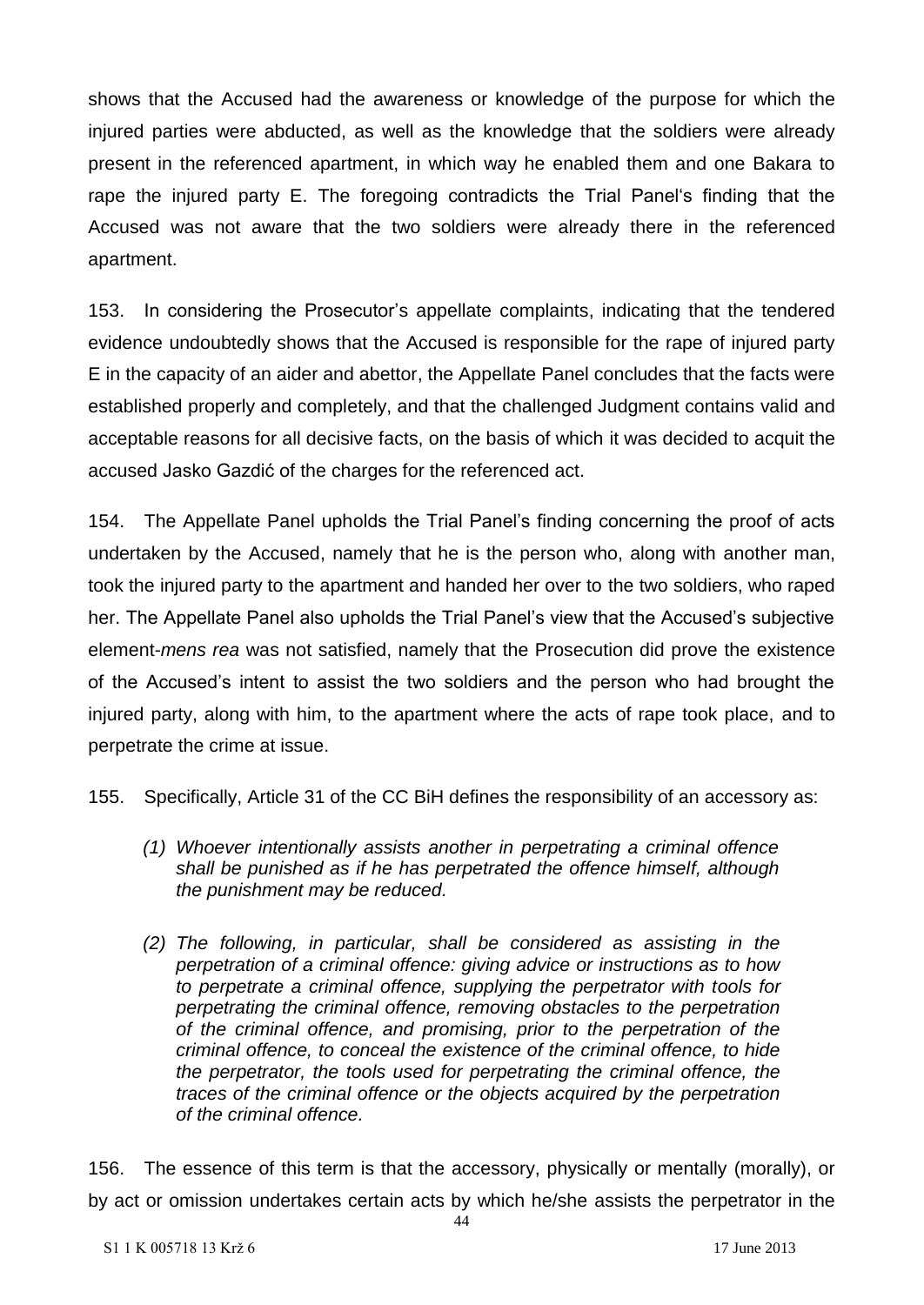offense perpetration. The subjective requirement is that: 1) the accessory is aware that, by his/her acts, he/she assists the perpetrator in the perpetration of the offense, and 2) must be aware of the essential elements of the criminal offense.

157. Even though the Accused indeed undertook certain acts that preceded the act of rape of the injured party, the existence of intent in his acts was not proved, wherefore they could not constitute the act of assisting other perpetrators in furtherance of the criminal offense, considering that the Accused did not, by his acts, enter the criminal zone of the criminal offense at issue as an accessory.

158. Therefore, having considered the Prosecution's complaint advanced along this line, and upon examination of the witness E's testimony, the Appellate Panel concluded that the Trial Panel properly found that it was not proved that the Accused was aware that, by his acts, he assisted in the prohibited act of perpetration. Therefore, the Prosecution's appeal had to be dismissed as ill-founded, and the Judgment upheld in this segment.

# **GROUNDS OF APPEAL UNDER ARTICLE 298 OF THE CPC BIH: VIOLATIONS OF THE CRIMINAL CODE**

#### **STANDARDS OF REVIEW**

159. An appellant alleging an error of law must, as said, identify, at least, the alleged error, present arguments in support of its claim, and explain how the error affects the decision resulting in its unlawfulness.

160. Where an error of law arises from the application in the judgment of a wrong legal standard, the Appellate Panel may articulate the correct legal standard and review the relevant factual findings of the Trial Panel accordingly. In doing so, the Appellate Panel not only corrects a legal error, but also applies the correct legal standard to the evidence contained in the trial record in the absence of additional evidence, and it must determine whether it is itself convinced beyond any reasonable doubt as to the factual finding challenged by the Defense before that finding is confirmed on appeal.

161. Where the Appellate Panel concludes that the Trial Panel committed an error of law but is satisfied as to the factual findings reached by the Trial Panel, the Appellate Panel will revise the Verdict in light of the law as properly applied and determine the correct sentence, if any, as provided under Articles 314 and 308 of the CPC of BiH.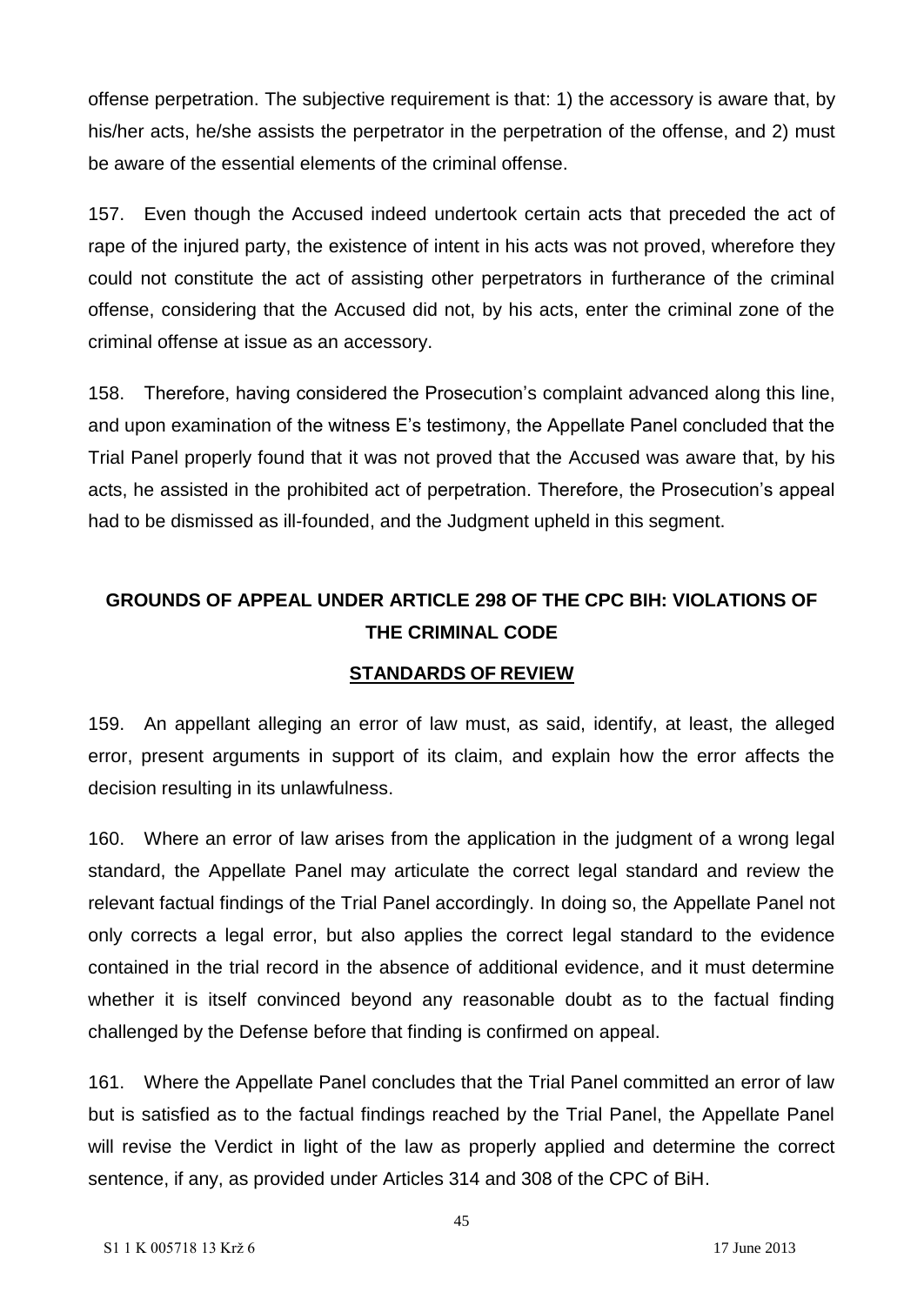### **APPEAL FILED BY THE ACCUSED AND COUNSEL FOR THE ACCUSED**

# The Appellate Panel does not consider as well-founded the complaints advanced by the Accused and the Defense with regard to the criminal code violation under Article 298(d) of the CPC BiH.

162. The criminal code violation under Article 298(d) of the CPC BiH exists when the Court subsumes the properly established facts under an improper statutory provision and applies the law that should not have been applied, or improperly applies the law that should have been applied.

163. Both the Accused and Counsel submitted that the Criminal Code of the SFRY<sup>5</sup>, rather than the CC BiH should have been applied to the concrete case, because it was in force at the time of the alleged commission of the criminal offense, as well as because it was the law more lenient to the perpetrator.

164. The Defense also referred to a case conducted before the Court of BiH in which the CC SFRY was applied.

165. The appellate complaints advanced by both the Accused and the Defense concerning the application of substantive law are completely ill-founded.

166. Specifically, there is no dispute that, at the time of perpetration of the offenses charged against the Accused, which satisfy the underlying elements of the criminal offense of Crimes against Humanity under Article 172(1) of the CC BiH, the referenced criminal offense was not criminalized as such in the law effective at the time (CC SFRY).

167. Also, there is no dispute that, pursuant to the principle of legality, no punishment or any other criminal sanctions may be imposed on any person for an act which, prior to being perpetrated, has not been defined as a criminal offence by law or international law, and for which no punishment has been prescribed by law<sup>6</sup>. Pursuant to the time

<sup>5</sup>See: Decree with the Force of Law concerning the Application of the Criminal Code of the Republic of Bosnia and Herzegovina and the Criminal Code of the Socialistic Federative Republic of Yugoslavia adopted as the Republic law during the imminent danger of war or during the state of war (Official Gazette of the RBiH, No. 6/92) and the Law on Confirmation of Decrees with the Force of Law (Official Gazette of the RBiH, No. 13/94).

<sup>6</sup>Article 3 of the CC BiH: "*(1)* Criminal offences and criminal sanctions shall be prescribed only by law*. (2)* No punishment or any other criminal sanctions may be imposed on any person for an act which, prior to being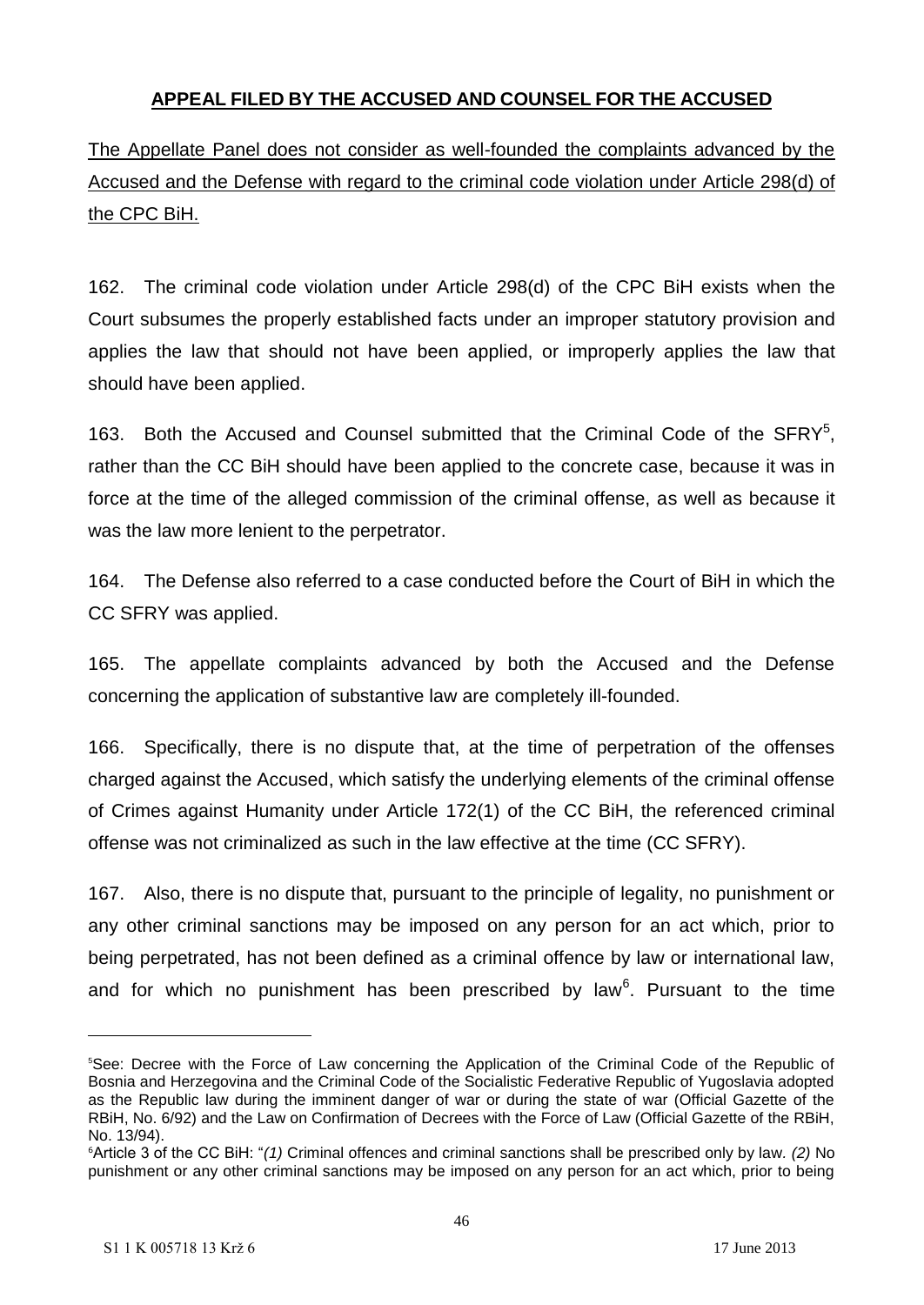constraints regarding the applicability of the criminal code, the law that was in effect at the time when the criminal offence was perpetrated shall apply to the perpetrator of the criminal offence, and if the law has been amended on one or more occasions after the criminal offence was perpetrated, the law that is more lenient to the perpetrator shall apply.<sup>7</sup> However, Article 4a of the CC BiH, to which the Trial Judgment properly referred, provides that Article 3 and Article 4 of the CC BiH shall not prejudice the trial and punishment of any person for any act or omission which, at the time when it was committed, was criminal according to the general principles of international law. Article 7 (2) of the ECHR and Article 15(2) of the ICCPR were adopted by such legislation, and derogation from the principle laid down in Article 4 of the CC BiH enabled.

168. The Trial Panel properly indicated that the referenced position concerns exactly the present case because the charge at issue encompasses violation of the rules of international law. At the critical time, the criminal offense of crimes against humanity was a criminalized offense from the aspect of both customary international law and the principles of international law. The Trial Panel provided comprehensive and exhaustive arguments which are, according to the Appellate Panel, fully valid and proper, and thus also accepted in whole.

169. The Appellate Panel further considers as proper the Trial Panel's position that as a successor to the former SFRY, BiH has ratified both the European Convention on Human Rights and Fundamental Freedoms (ECHR) and the International Covenant on Civil and Political Rights, and that these international documents are binding on it, since they provide for the obligation to prosecute and punish persons for any act or omission which, at the time when it was committed, constituted a criminal offense, pursuant to the general principles of international law, which crimes against humanity are beyond a doubt. Therefore, the appellate complaints challenging the Trial Panel's decision along this line are completely ill-founded and dismissed as such.

170. The Defense's appeal indicated that the CC SFRY was the more lenient law to the perpetrator rather than the applied Code. The Appellate Panel observes that, due to the

perpetrated, has not been defined as a criminal offence by law or international law, and for which no punishment has been prescribed by law*."*

<sup>&</sup>lt;sup>7</sup> Article 4 of the CC BiH: "(1) The law that was in effect at the time when the criminal offence was perpetrated shall apply to the perpetrator of the criminal offence*. (2)* If the law has been amended on one or more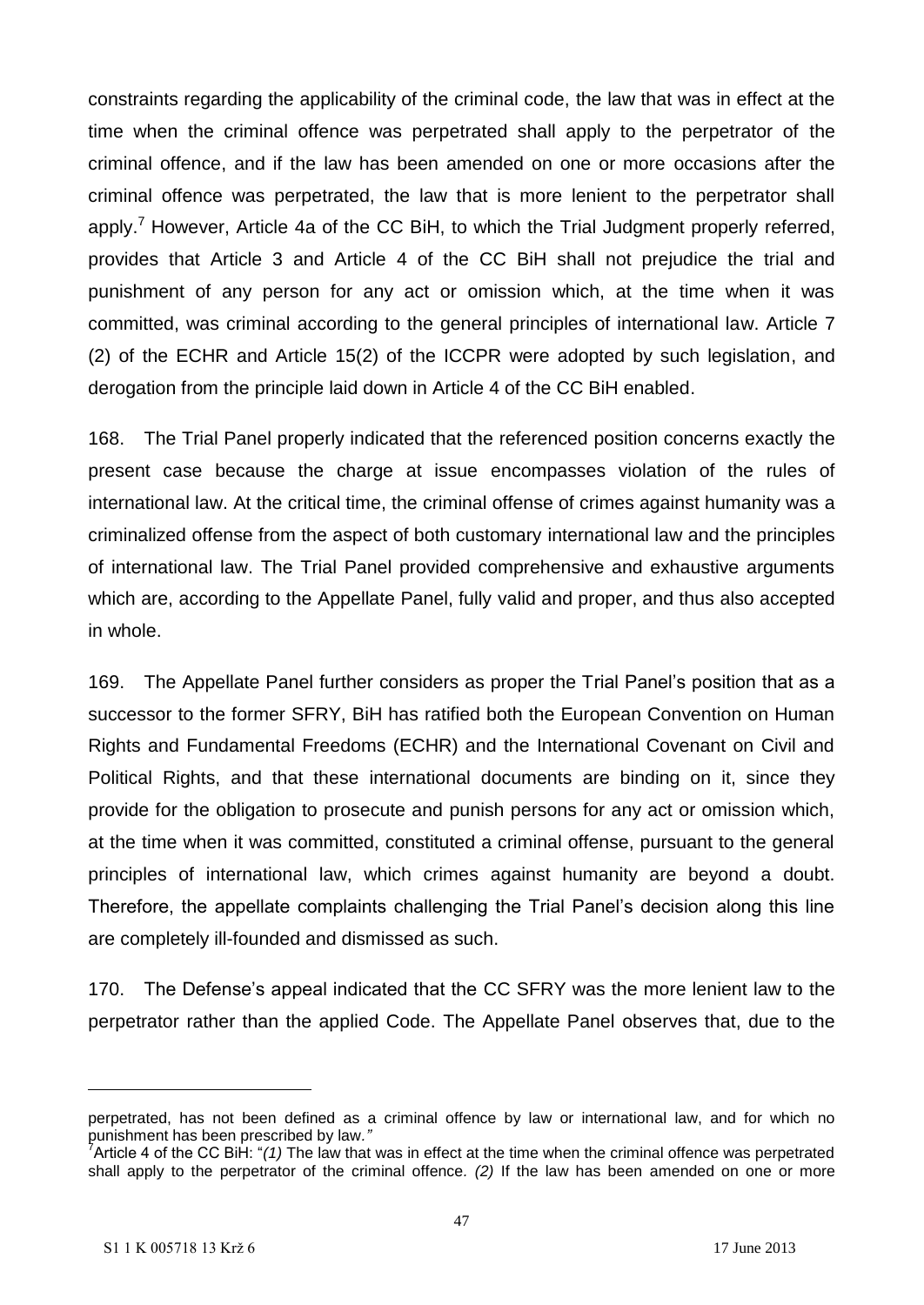fact that, at the time of the crime commission, the CC SFRY did not criminalize crimes against humanity as a separate criminal offense, from which it ensues, *prima facie*, that the referenced law could be the more lenient law. However, as indicated above, Article 7(2) of the ECHR and Article 15(2) of the ICCPR, which are identical to Article 4a of the CC BiH, allow for exceptional derogations from the principle of legality and do not preclude prosecution and punishment of the Accused in the concrete case. Therefore, pursuant to the existing sentencing system, the Trial Panel could impose a certain sanction for the criminal offense prescribed by international law. Such course of action is identical with the jurisprudence of the European Court of Human Rights, which has examined the requirements of the principle of legality under Article 7 of the ECHR, which has never questioned the sanction that has been imposed at present times for the offenses committed during the period when this course of action was not sanctioned as a criminal offense.<sup>8</sup>

171. The final confirmation of justifiability of the Trial Panel's position, also upheld by this Panel, further ensues from the ECtHR's Judgment in *Šimšić v. Bosnia and Herzegovina No*. 51552/10 of 10 April 2012, where the appellant challenged the 2007 judgment of conviction for crimes against humanity concerning the offenses committed in 1992, to which, *inter alia*, the ECtHR referred in its Introduction to the Judgment in *Maktouf and Damjanović v. Bosnia and Herzegovina* of 18 July 2013. Thus, the position taken in *Šimšić v. BiH* is that, concerning the criminal offenses in the above referenced cases falling within the criminal offense of Crimes against Humanity, introduced in the national legislation in 2003, the Court of BiH, as well as the Entity courts have no other option but to apply the 2003 Criminal Code of BiH. In the concrete case, the ECtHR, *inter alia*, examined the application in relation to Article 7 of the Convention on Human Rights and Fundamental Freedoms and found that it is manifestly ill-founded.

172. Therefore, the complaint concerning the application of the more lenient law and the appellant's referral to other cases where the law that was in force at the time of the criminal offense perpetration was applied is neither relevant nor justified.

occasions after the criminal offence was perpetrated, the law that is more lenient to the perpetrator shall apply*."* 

<sup>8</sup> *Kolk and Kislyiy* v. Estonia, No. 23052/04 and No. 24018/04 ECHR 2006/I. *Penart* v. Estonia, No 14685/04 ECHR 2006-I.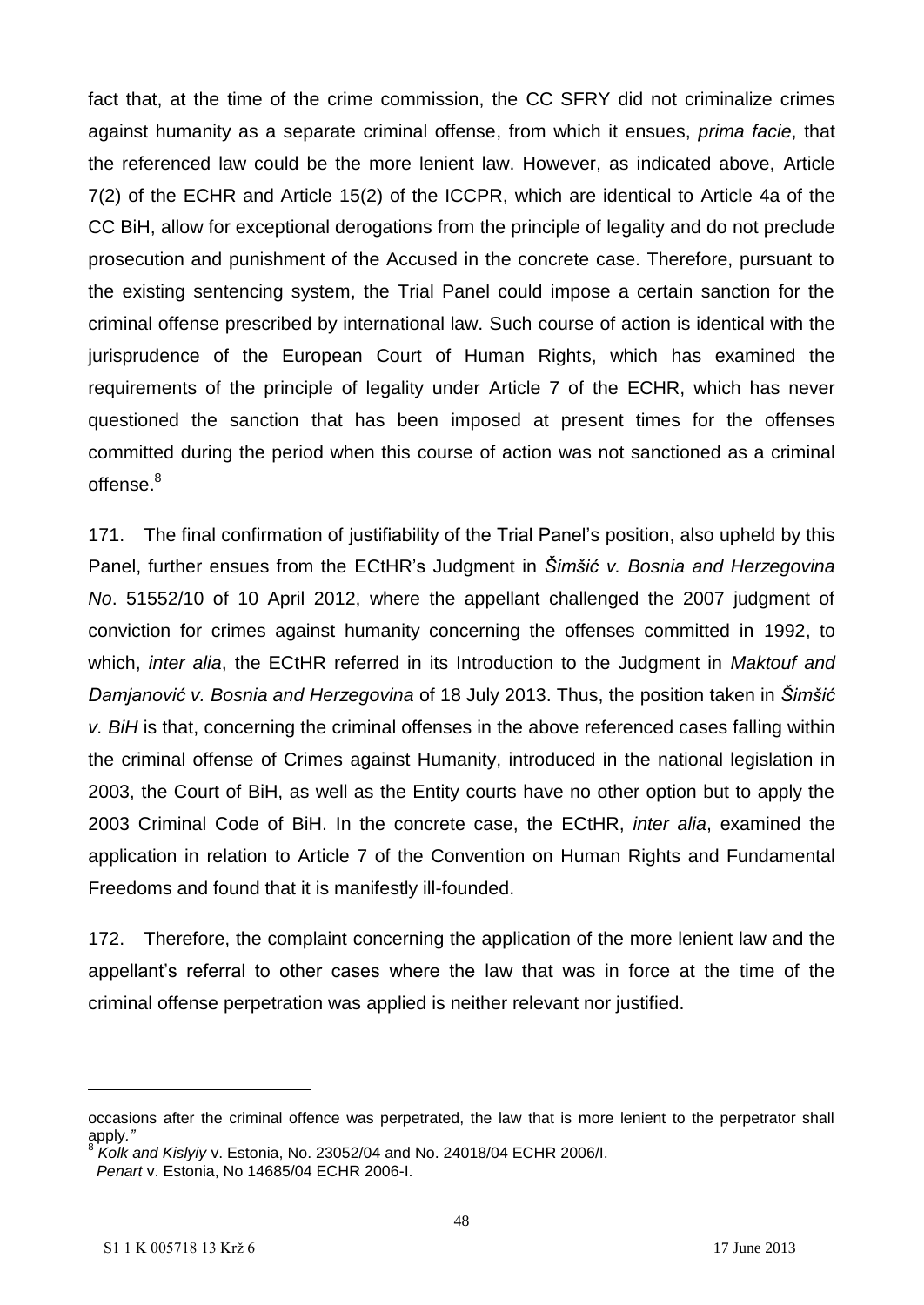# **GROUNDS OF APPEAL UNDER ARTICLE 300 OF THE CPC BIH: SENTENCING STANDARDS OF REVIEW**

173. The decision on sentence may be appealed on two distinct grounds, as provided in Article 300 of the CPC of BiH.

174. The decision on sentence may first be appealed on the grounds that the Trial Panel failed to apply the relevant legal provisions when fashioning the punishment. However, the Appellate Panel will not revise the decision on sentence simply because the Trial Panel failed to apply all relevant legal provisions. Rather, the Appellate Panel will only reconsider the decision on sentence if the appellant establishes that the failure to apply all relevant legal provisions occasioned a miscarriage of justice. If the Appellate Panel is satisfied that such a miscarriage of justice resulted, the Appellate Panel will determine the correct sentence on the basis of Trial Panel's factual findings and the law correctly applied.

175. Alternatively, the appellant may challenge the decision on sentence on the grounds that the Trial Panel misused its discretion in determining the appropriate sentence. The Appellate Panel emphasizes that the Trial Panel is vested with broad discretion in determining an appropriate sentence, as the Trial Panel is best positioned to weigh and evaluate the evidence presented at trial. Accordingly, the Appellate Panel will not disturb the Trial Panel's analysis of aggravating and mitigating circumstances and the weight given to those circumstances unless the appellant establishes that the Trial Panel abused its considerable discretion.

176. In particular, the appellant must demonstrate that the Trial Panel gave weight to extraneous or irrelevant considerations, failed to give weight or sufficient weight to relevant considerations, made a clear error as to the facts upon which it exercised its discretion, or that the Trial Panel's decision was so unreasonable or plainly unjust that the Appellate Panel is able to infer that the Trial Panel must have failed to exercise its discretion properly.

177. The Appellate Panel recalls that the Trial Panel is not required to separately discuss each aggravating and mitigating circumstance. So long as the Appellate Panel is satisfied that the Trial Panel has considered such circumstances, the Appellate Panel will not conclude that the Trial Panel abused its discretion in determining the appropriate sentence.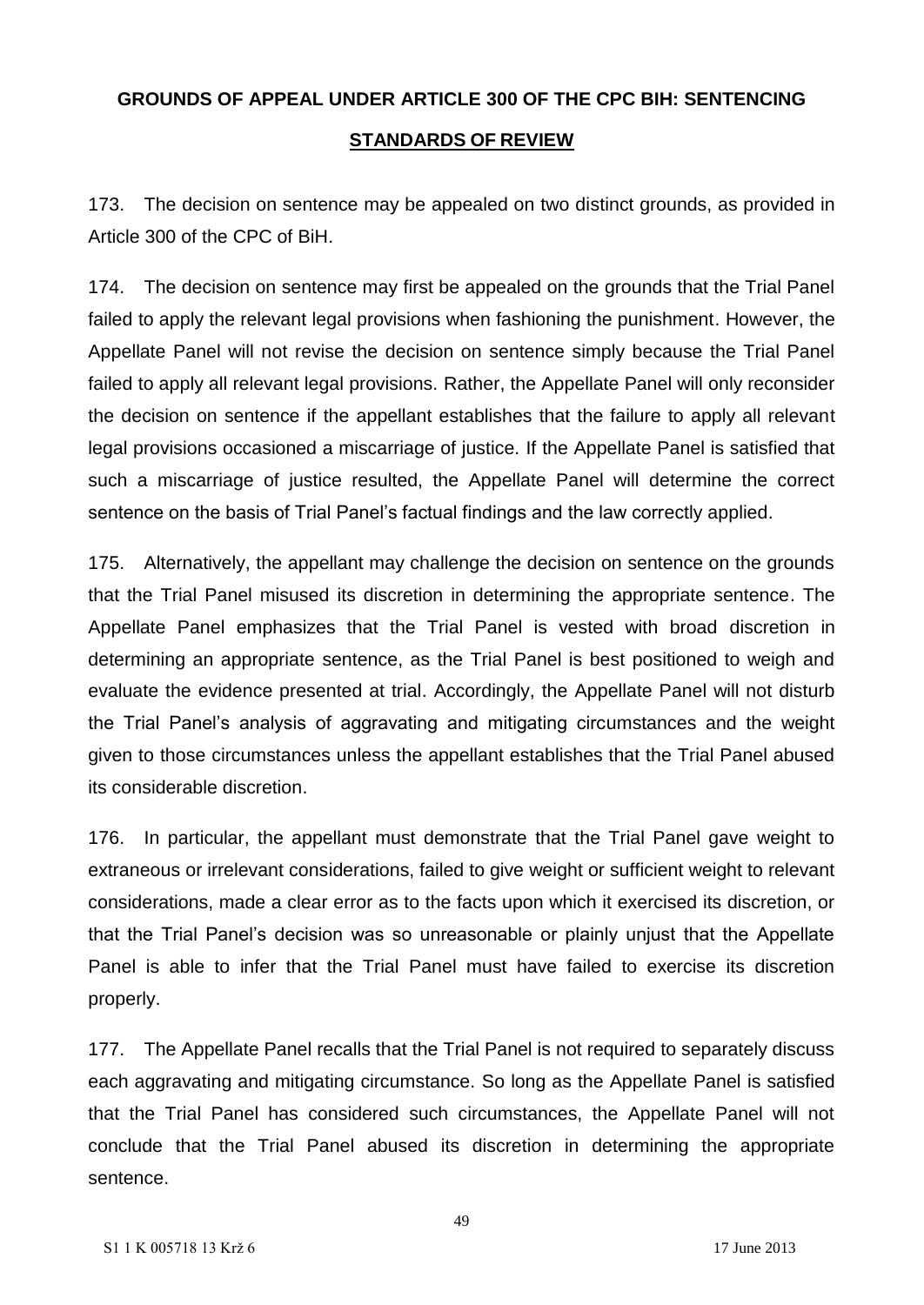### **APPELLATE ARGUMENTS OF THE DEFENSE, THE ACCUSED AND THE PROSECUTOR'S OFFICE OF BIH REGARDING THE SENTENCING UNDER ARTICLE 300 OF THE CPC BIH**

178. The Accused, his Counsel, as well as the Prosecutor, appealed the sentencing decision pursuant to Article 300 of the CPC BiH.

179. The Prosecutor argued that, due to a number of inconsistencies and erroneous findings in the acquitting part of the Judgment, it is quite clear that the 17-year prison sentence is not proportionate with the Accused's responsibility. Accordingly, the Prosecutor moved the Appellate Panel to render a decision granting the Prosecution's appeal, revising the acquitting part of the challenged Judgment, and finding the Accused also guilty of the referenced acts, whereupon the Accused will receive a sentence of longterm imprisonment.

180. The Accused and the Defense presented quite opposite views in relation to that of the Prosecutor. In their opinion, the Trial Panel made a completely erroneous finding with regard to the Accused's responsibility for certain Counts of the Indictment. Accordingly, the Accused and his Defense proposed to the Appellate Panel to render a judgment of acquittal, or, if the Appellate Panel dismisses the advanced proposal, the Defense proposed that the Trial Judgment be revised by imposing on the Accused a considerably reduced prison sentence.

181. In view of the foregoing standards concerning the referenced ground of appeal, the complaints advanced by the Prosecutor, the Accused and the Accused's Defense with regard to the sentencing are ill-founded in their entirety.

182. Specifically, in fixing the sentence, the Trial Panel took into account all relevant circumstances and gave them a specific weight, as a result of which the Accused received a 17-year prison sentence. Therefore, the Trial Panel first properly found that the Accused acted as the perpetrator and accessory in systematic rapes of women, particularly accentuating the act of rape of minor A., who was only age 12 at the time.

183. In addition, the Trial Panel properly took into account the Accused's personal situation, particularly his prior convictions, as well his persistency and readiness to fully complete the furtherance of the offenses. The Trial Panel also properly evaluated the other aggravating circumstances related to the Accused, the degree of criminal activity resulting from his acts, the degree of danger for the protected value as well as the mere act of